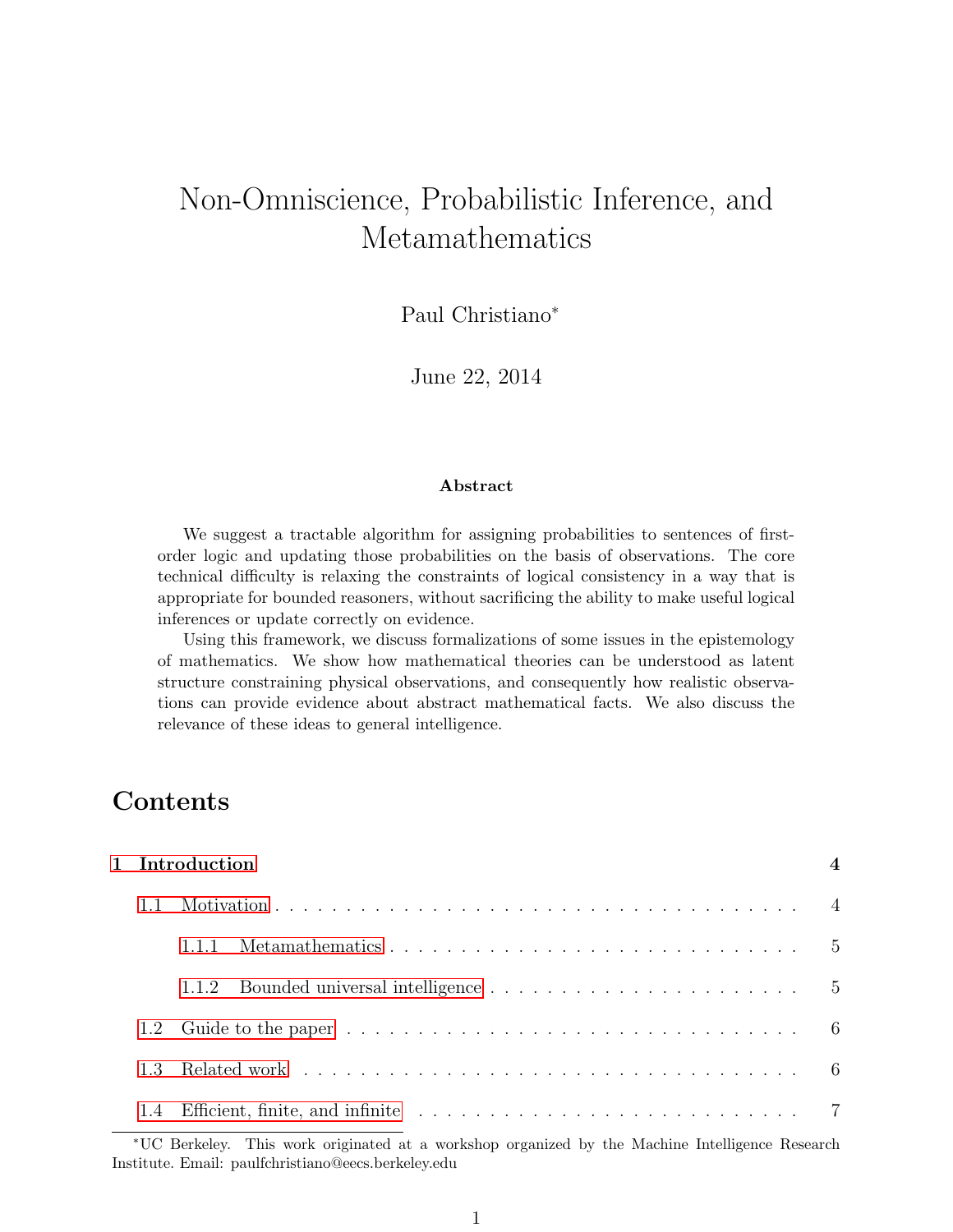| $\overline{2}$ |     | Coherence      |                                                                                | 8  |
|----------------|-----|----------------|--------------------------------------------------------------------------------|----|
|                | 2.1 |                |                                                                                | 8  |
|                |     | 2.1.1          |                                                                                | 9  |
|                | 2.2 |                |                                                                                | 10 |
|                |     | 2.2.1          |                                                                                | 12 |
|                | 2.3 |                |                                                                                | 13 |
|                |     | 2.3.1          |                                                                                | 14 |
|                |     | 2.3.2          |                                                                                | 14 |
|                | 2.4 |                |                                                                                | 15 |
|                |     | 2.4.1          |                                                                                | 16 |
|                |     | 2.4.2          |                                                                                | 17 |
|                |     | 2.4.3          | Entropy and updating $\ldots \ldots \ldots \ldots \ldots \ldots \ldots \ldots$ | 18 |
|                |     | 2.4.4          |                                                                                | 20 |
| 3              |     | Logical priors |                                                                                | 20 |
|                | 3.1 |                |                                                                                | 20 |
|                | 3.2 |                |                                                                                | 21 |
|                | 3.3 |                |                                                                                | 22 |
|                | 3.4 |                |                                                                                | 23 |
|                | 3.5 |                |                                                                                | 24 |
|                | 3.6 |                |                                                                                | 25 |
|                |     |                |                                                                                |    |
| 4              |     |                | Learning mathematical facts                                                    | 25 |
|                | 4.1 |                |                                                                                | 25 |
|                | 4.2 |                |                                                                                | 26 |
|                |     | 4.2.1          |                                                                                | 26 |
|                |     | 4.2.2          |                                                                                | 27 |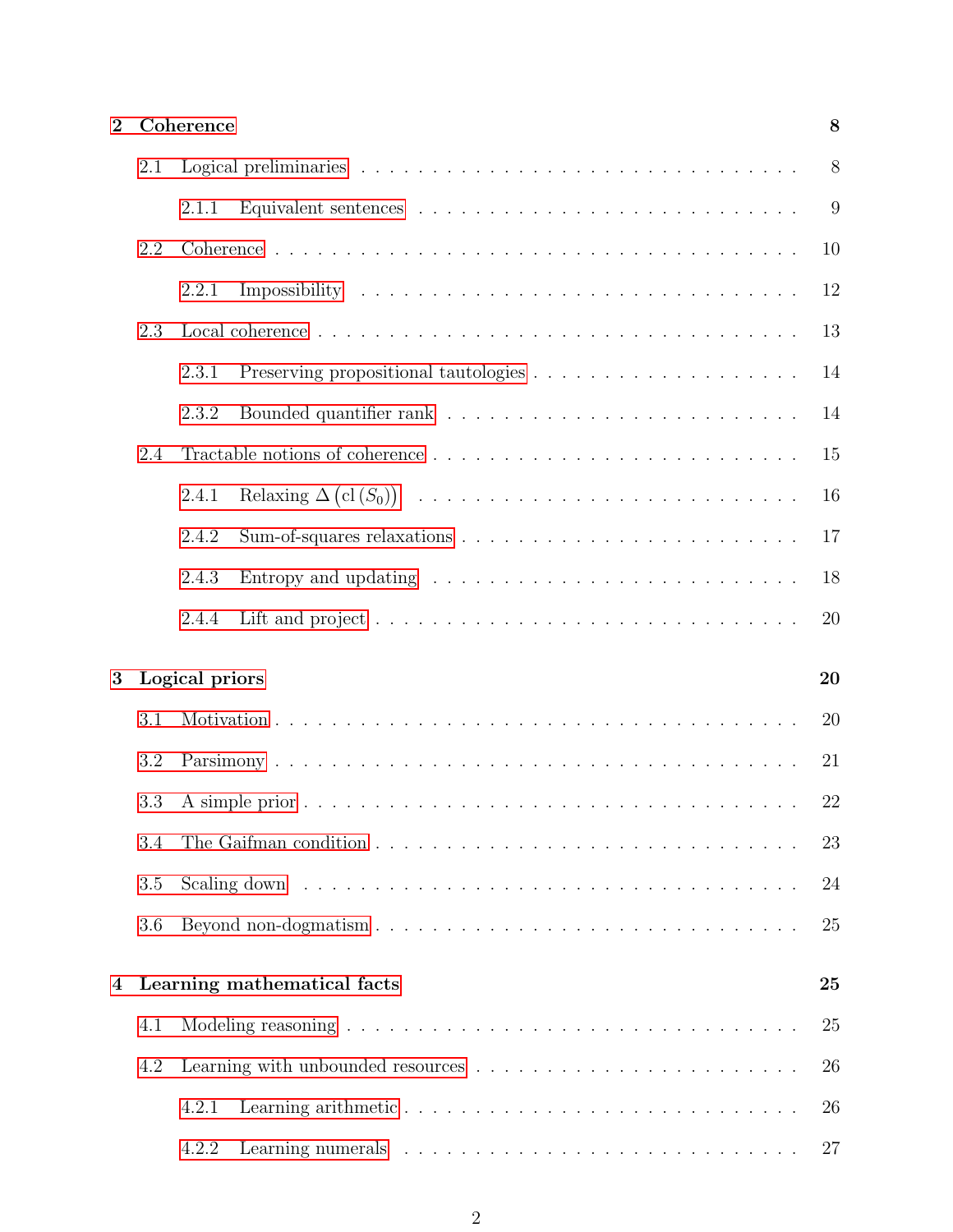|   |     | 27<br>4.2.3       |  |
|---|-----|-------------------|--|
|   | 4.3 | 28                |  |
|   | 4.4 | 29                |  |
|   |     | 29<br>4.4.1       |  |
|   |     | 30<br>4.4.2       |  |
|   |     | 30<br>4.4.3       |  |
|   | 4.5 | 31                |  |
|   |     | 4.5.1<br>31       |  |
|   |     | 4.5.2<br>33       |  |
| 5 |     | Interaction<br>34 |  |
|   |     |                   |  |
|   | 5.1 | 34                |  |
|   | 5.2 | 35                |  |
|   | 5.3 | 37                |  |
|   | 5.4 | 38                |  |
|   | 5.5 | 39                |  |
|   |     | 5.5.1<br>40       |  |
| 6 |     | Conclusion<br>41  |  |
|   |     |                   |  |
|   | 6.1 | 41                |  |
|   |     | 6.1.1<br>41       |  |
|   |     | 42<br>6.1.2       |  |
|   |     | 6.1.3<br>43       |  |
|   |     | 6.1.4<br>44       |  |
|   |     | 6.1.5<br>45       |  |
|   |     | 6.1.6<br>46       |  |
|   |     | 6.1.7<br>46       |  |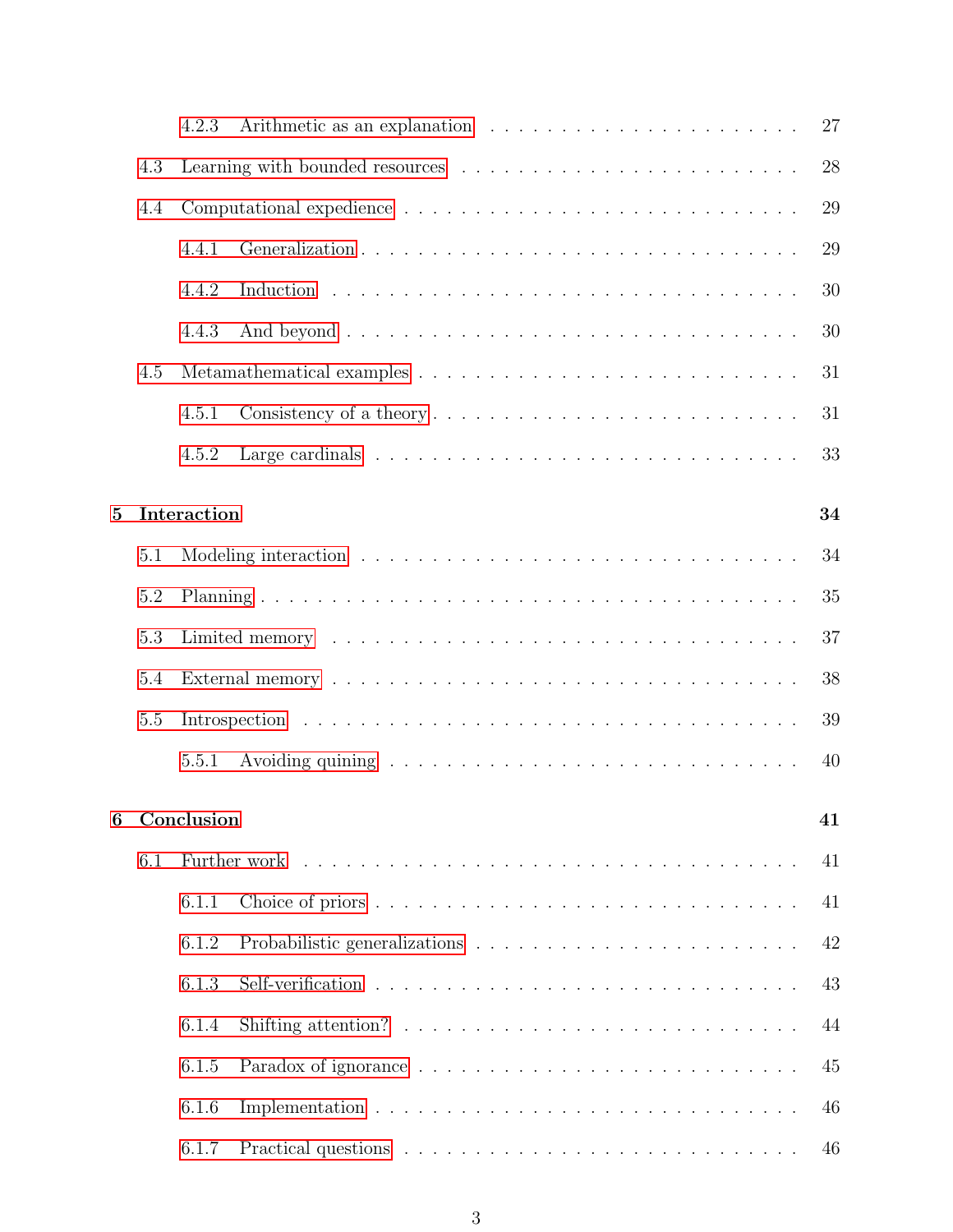| 7 Appendix |  |
|------------|--|
|            |  |

## <span id="page-3-0"></span>1 Introduction

## <span id="page-3-1"></span>1.1 Motivation

Probability theory provides a powerful framework for reasoning under uncertainty, and many aspects of human cognition can be understood as probabilistic reasoning. Unfortunately, the simplest models tend to be general but computationally intractable, while practically relevant algorithms tend to rely on ideas which are ad hoc and more narrowly applicable.

One challenge in bridging the gap between theoretically simple models and practically relevant algorithms is coping with *logical uncertainty*: any realistic agent is necessarily uncertain not only about its environment or about the future, but also about the logically necessary consequences of its beliefs. An agent might suspect that a particular physical theory is correct, yet be uncertain about the predictions of that theory until it performs some computation. To date there have been few conceptually clean proposals for algorithms which handle such uncertainty in a general and principled way.

Related to this is the rich structure of human deductive reasoning, which appears to play a central role in intellectual activity yet is typically either trivialized by or omitted from probabilistic accounts of general cognition.

In this work we provide simple, general, and potentially tractable algorithms for reasoning in the presence of logical uncertainty. These algorithms are probabilistic, not because the environment is uncertain (though this may also be true) but because confidence about logical propositions imposes unrealistic computational demands.

In addition to its potential algorithmic relevance, having a concrete yet general model of bounded reasoning provides a setting for considering a wide range of epistemological problems formally. We will pay particular attention to the epistemology of mathematics, and to the relationship between abstract mathematical knowledge and reasoning about concrete finite objects.

## <span id="page-3-2"></span>1.1.1 Metamathematics

Within the formal practice of mathematics, axioms are typically taken for granted and their consequences are explored. Outside of formal mathematics, mathematicians reason about those consequences and come to judgments about which axiom systems are reasonable, useful, or "true." Metamathematics has had considerable success in describing the formal process of mathematics (though many of its most impressive results have been limitative), but has largely stayed away from the "extra-formal" process by which mathematicians decide what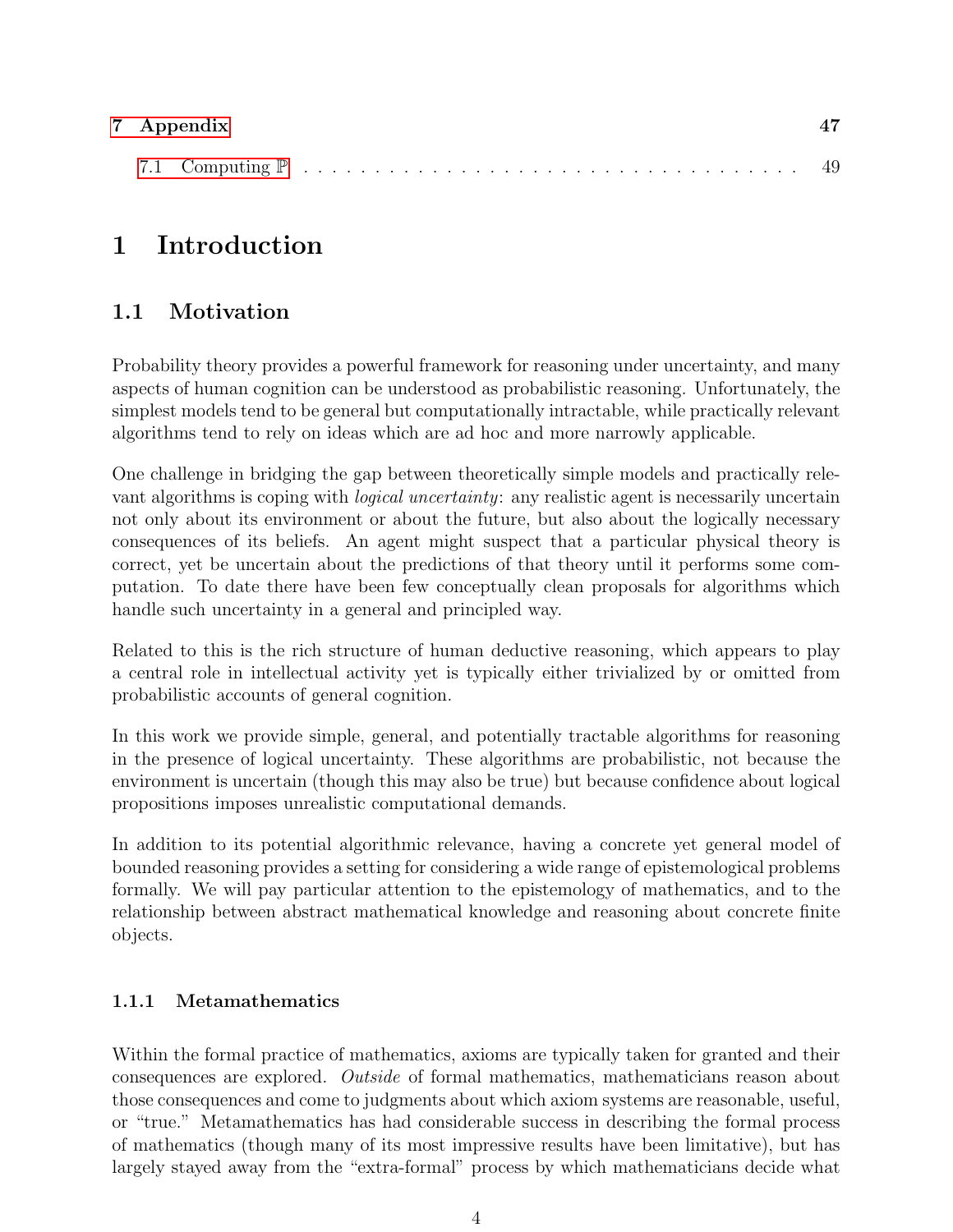axioms they ought to accept.

In this paper we consider Bayesian prior over "mathematical states of affairs," and view observations about the world as providing Bayesian evidence about underlying mathematical facts. For example, if we observe the behavior of a calculator we may infer the laws of arithmetic as an explanation for its behavior. Having made that inference, we can use deduction to infer that if we enter " $3 + 4 - 3$ " we will see "4." But now the process can also be turned on its head: when we type "134 \* 345" and see "46230," we can make inferences about the mathematical state of affairs underlying reality.

When we observe a few values of a function  $f(0), f(1), \ldots$  we can make inductive generalizations about the behavior of  $f$ . After inferring many generalizations we can begin to make generalizations about generalizations, and come to have well-grounded beliefs about mathematical abstractions.

### <span id="page-4-0"></span>1.1.2 Bounded universal intelligence

There has been some recent interest in the idea of "universal" intelligence, i.e. single algorithms which yield adequate or optimal behavior in a wide variety of situations. For example, see [\[3,](#page-46-1) [5\]](#page-46-2). This work tends to bear little resemblance to practical work in AI or learning theory. One reason for this divergence is that existing proposals for universal intelligence tend to rest on on exhaustive searches over possible policies or explanations. The "finite" analogs that have been considered additionally rely on mathematical proof as a basis for judgments.

The algorithms we present here can be used as a basis for universal intelligence (see the discussion in section [5\)](#page-33-0); though there is still a substantial gap between our techniques and directly practical algorithms, our work much more closely resembles practical techniques for learning than the brute force search that has characterized past efforts.

Moreover, past approaches to bounded universal intelligence have relied on the use of mathematical proofs of optimality as a guide for decision-making. These strike us as highly unsatisfactory: most empirically successful policies cannot be supported by proofs of good performance, and it is far from clear whether any policies even have provable bounds on performance which would be satisfactory<sup>[1](#page-4-1)</sup>. In light of this, it seems unlikely that such proof-based approaches can properly be considered universal intelligence (even setting aside computational issues).

<span id="page-4-1"></span><sup>&</sup>lt;sup>1</sup>Ironically, proof-based techniques themselves typically fall into this category, and so such proposals for universal intelligence are "optimal" only when compared to a class of agents which is too narrow to include themselves:

<sup>1.</sup> The validity of proofs in a particular system cannot be verified by any proof within that system. In practice, the soundness of human reasoning is accepted by humans either on the basis of inductive reasoning or (though it seems less likely to the author) on the basis of some as-yet poorly understood human capacity.

<sup>2.</sup> Even accepting that a theory  $T$  is sound, it appears to be essentially impossible to *provably* lowerbound the performance of an agent which takes an action only if it provably has good consequences.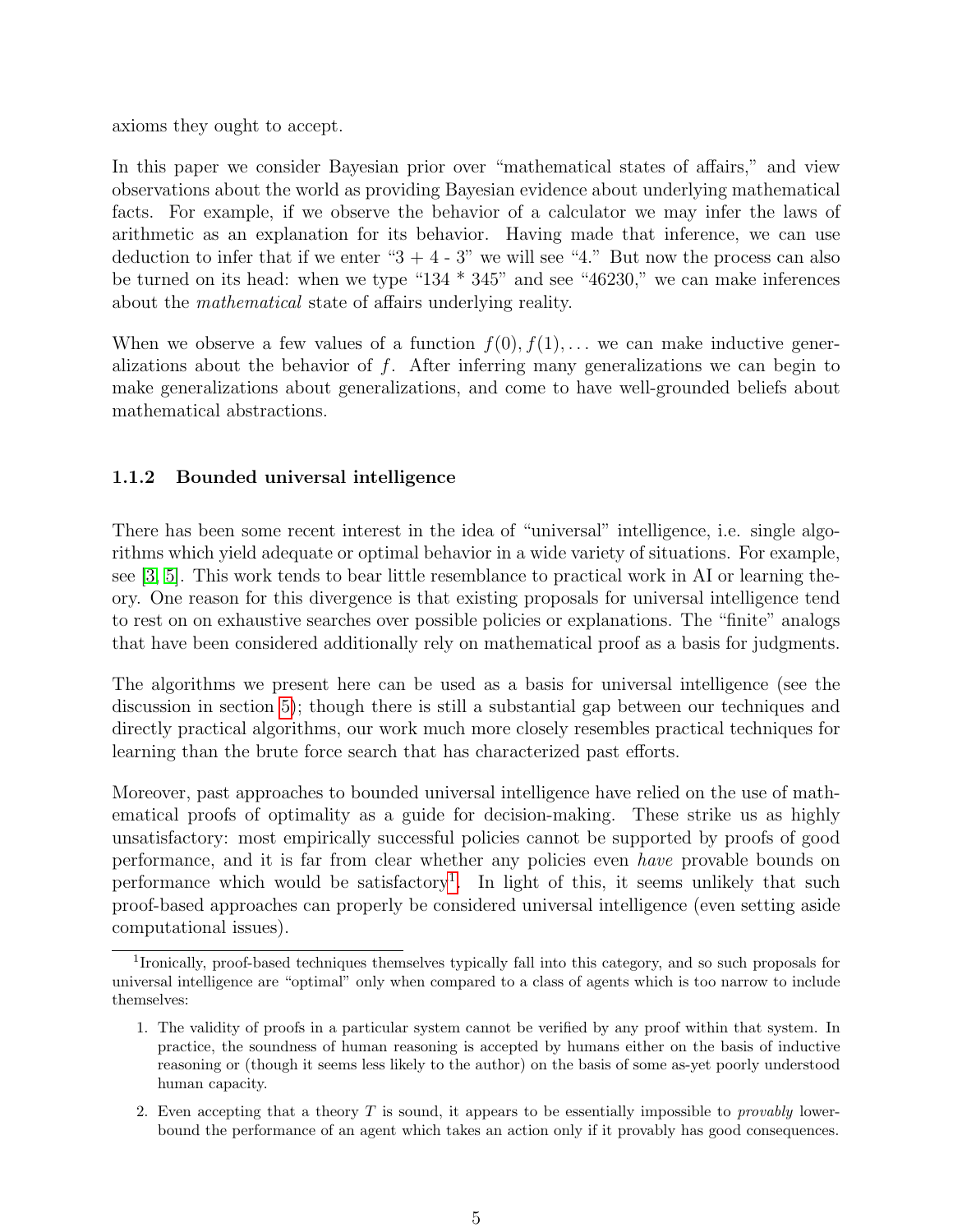An agent which makes decisions on the basis of probabilistic judgments can pursue the action which they believe to be best, regardless of how complex the situation is. Such agents are never "stuck" doing nothing because they cannot find a proof of any action-relevant statements.

## <span id="page-5-0"></span>1.2 Guide to the paper

The remainder of Section 1 briefly discusses related work, and makes some notes on the relationship between efficiency and computability.

In Section [2](#page-7-0) we develop some logical preliminaries, and lay out notions of logical coherence which are suitable for bounded reasoners.

In Section [3](#page-19-1) we provide an explicit construction of a coherent prior distribution which reflects a condition of ignorance.

In Section [4](#page-24-1) we describe some examples of mathematical reasoning within our framework.

In Section [5](#page-33-0) we describe how this prior can be extended and incorporated into a general system for goal-oriented behavior.

In Section [6](#page-40-0) we point to some open problems suggested by the formalism developed here, and discuss the implications of this work.

## <span id="page-5-1"></span>1.3 Related work

The problem of logical non-omniscience has been considered at some length in formal epistemology; a central question in this area is under what conditions we might say that a reasoner's beliefs are consistent with the evidence they have received, when the reasoner is not able to deduce all of the logical consequences of statements which they believe. Several notions have been proposed, some of which, particularly [\[2\]](#page-46-3), are quite similar to our own. Our motivation is more algorithmic than philosophical, and our further contributions are to provide notions of coherence that are plausibly suitable for efficient reasoning, to examine the construction of priors under our coherence conditions, and to consider the application of the resulting systems to mathematical reasoning and to goal-oriented behavior more generally.

The problem of assigning prior probabilities to logical sentences has also received some recent attention [\[1,](#page-45-2) [4\]](#page-46-4). Our work differs primarily by offering constructions which are in closer concordance with existing techniques, and which are more appropriate for use by bounded reasoners. We also take more interest in the application of these systems to understanding mathematical reasoning (in this section we could just as well substitute our proposed algorithms for finite approximations to those of Hutter or Demski), and to goal-oriented behavior (in this section we make more use of the distinctive properties of our proposal).

There is a massive literature on practical probabilistic reasoning. This work typically con-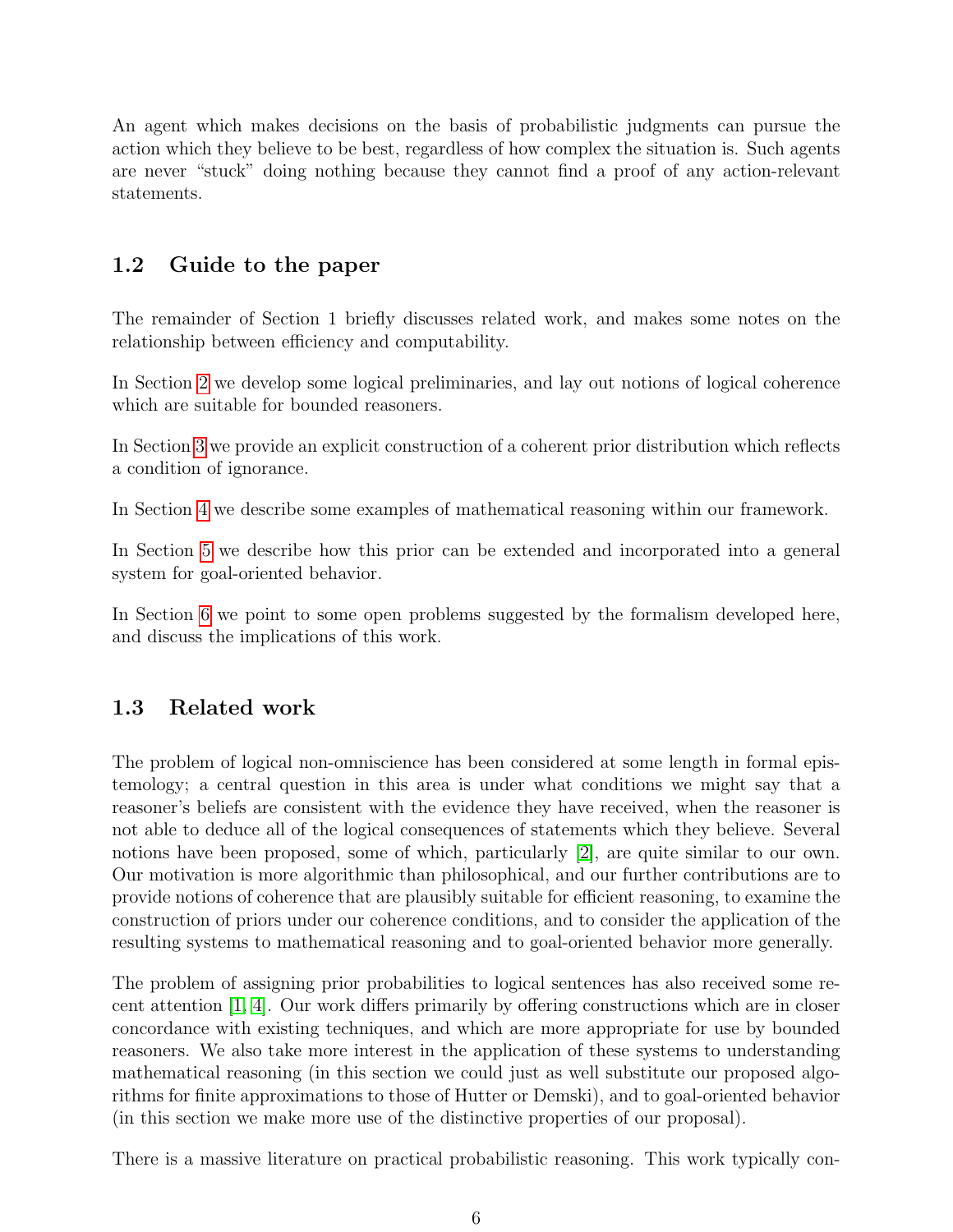siders the problem of constructing practically useful models and on finding algorithmic approaches to reasoning about models in which exact inference is intractable. We suspect that, properly understood, mathematical reasoning provides a rich source of challenges for researchers working on approximate inference. Our goal is to help fortify this connection by providing a formal model of the problem and an example of how algorithmic techniques might be applied.

Some philosophers working on mathematical epistemology have considered more explicitly the interaction between probabilistic reasoning and mathematical reasoning. We hope to contribute to this research program by providing clearer formal models for probabilistic reasoning about mathematics, which allow us to arbitrate between conflicting intuitions and to focus our attention on those aspects of mathematical reasoning which currently elude our formal models.

Finally, as alluded to in section [1.1.2,](#page-4-0) there has been a small amount of research on algorithms which can reproduce intelligent behavior (at least in theory) in as broad a range of domains as possible[\[5,](#page-46-2) [3\]](#page-46-1). In some sense our work can be seen as a continuation of this program, and an effort to design more realistic and efficient algorithms for universal intelligence. Our work differs from existing research by providing an explicit account of probabilistic reasoning given bounded resources, which seems likely to be a key ingredient in any approach to general intelligence.

## <span id="page-6-0"></span>1.4 Efficient, finite, and infinite

Throughout this paper we will consider three domains: learners which are *efficient*, learners which are computable but not necessarily efficient, and learners which make use of a halting oracle. We imagine each type of algorithm as observing and interacting with a world which is somewhat more complicated than itself: the finite learners interact with an environment which is finite but more computationally complex than they are, while the infinite learner interacts with an environment that is even more infinite than it (either by making more calls to the halting oracle, or by lying even farther up the arithmetical hierarchy).

As we move from infinite to finite to efficient algorithms, we are able to enforce weaker and weaker consistency conditions on the probability distributions we maintain. Each step seems to present significant additional difficulties, and so in general we will first present an idea in the context of an infinite learner and only later show how to scale it down to a finite or efficient learner.

Crudely speaking, we might see the infinite domain as analogous to traditional metamathematics or to recursion theory, while the efficient domain is analogous to proof complexity or computational complexity. Though the latter domains share much of the technical machinery from the former, the situation has proven to be qualitatively more complex.

The *role* of mathematical reasoning in the case of finite versus infinite reasoning is also conceptually different. The infinite agents we consider know all first-order consequences of anything they know—i.e., if  $\varphi \vdash \psi$  and they believe  $\varphi$ , then they believe  $\psi$ . For them, the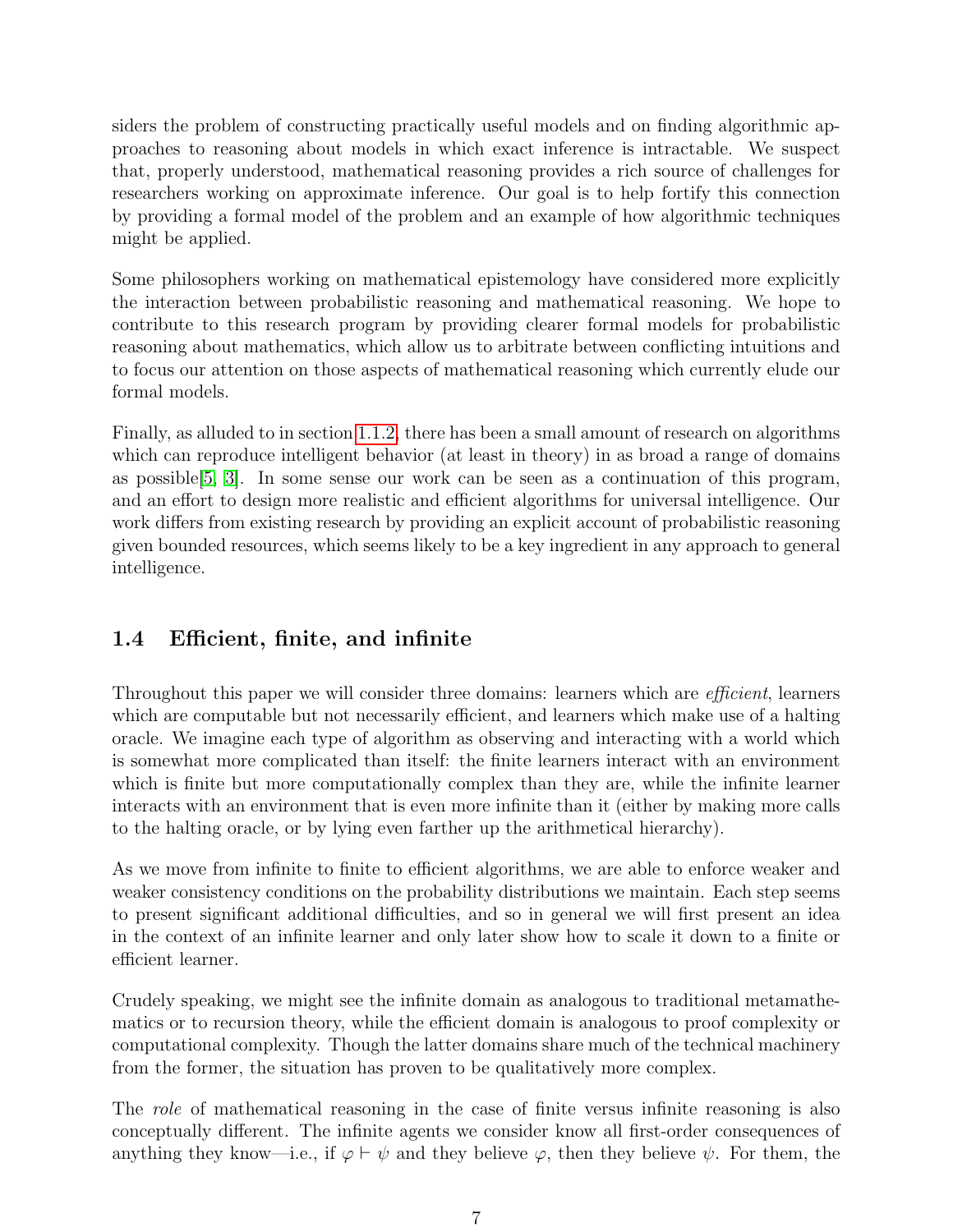difficulty is that they are interested in infinite statements whose truth is not pinned down by any enumerable list of axioms, and they reason about the truth of stronger mathematical theories as an explanation for these complex statements.

The finite agents we consider are interested in strictly finite statements about the world. So in principle they may be able to infer everything they care about from a very short list of axioms—they have no intrinsic interest in statements like  $\forall x : \varphi(x)$ . But this inference might take an extremely long time. For these finite agents, the machinery of logic is useful as a computational expedient. (A similar situation obtains in the field of proof complexity, where in some sense cut-elimination and Herbrand's theorem show that the use of quantifiers is extraneous. Quantifiers still play an important role, however, in controlling the complexity of a proof. Our situation is similar in spirit though technically quite different.)

The importance and non-trivial structure of mathematical reasoning do not appear to be unique to any of these domains (finite, infinite, and efficient). Rather, it is characteristic of situations in which a learner's environment is more complex than the learner itself. We suggest that building any agent which successfully reasons about an environment more complex than itself is a useful "first step" for a formal account of epistemology or universal intelligence.

## <span id="page-7-0"></span>2 Coherence

## <span id="page-7-1"></span>2.1 Logical preliminaries

For concreteness, and to keep the exposition simple, we will consider a single first-order language  $L$  containing:

- An unlimited supply of variables:  $x_1, x_2 \ldots$
- An unlimited supply of constant symbols:  $c_1, c_2, \ldots$ ,
- For each  $k \geq 1$ , an unlimited supply of k-ary predicate symbols:  $A_1^k, A_2^k, \ldots$ ,
- For each  $k \geq 1$ , an unlimited supply of k-ary function symbols:  $f_1^k, f_2^k, \ldots$

We will work with classical logic, and choose a Hilbert-style deductive system in which modus ponens is the only rule of inference. This will greatly simplify our algorithms, since in our context modus ponens is a consequence of additivity for probability distributions.

In general, we are interested in learners who take no axioms for granted other than those of first-order logic with equality: everything else is to be learned from experience<sup>[2](#page-7-2)</sup>. We will often

<span id="page-7-2"></span><sup>&</sup>lt;sup>2</sup>In fact it is also possible to consider systems for which the axioms of first-order logic are themselves merely inductive generalizations, and the laws of probability theory are the only built-in epistemic principles. But taking such an extreme position at the outset would complicate the exposition considerably, and so we leave fleshing out this position to future work.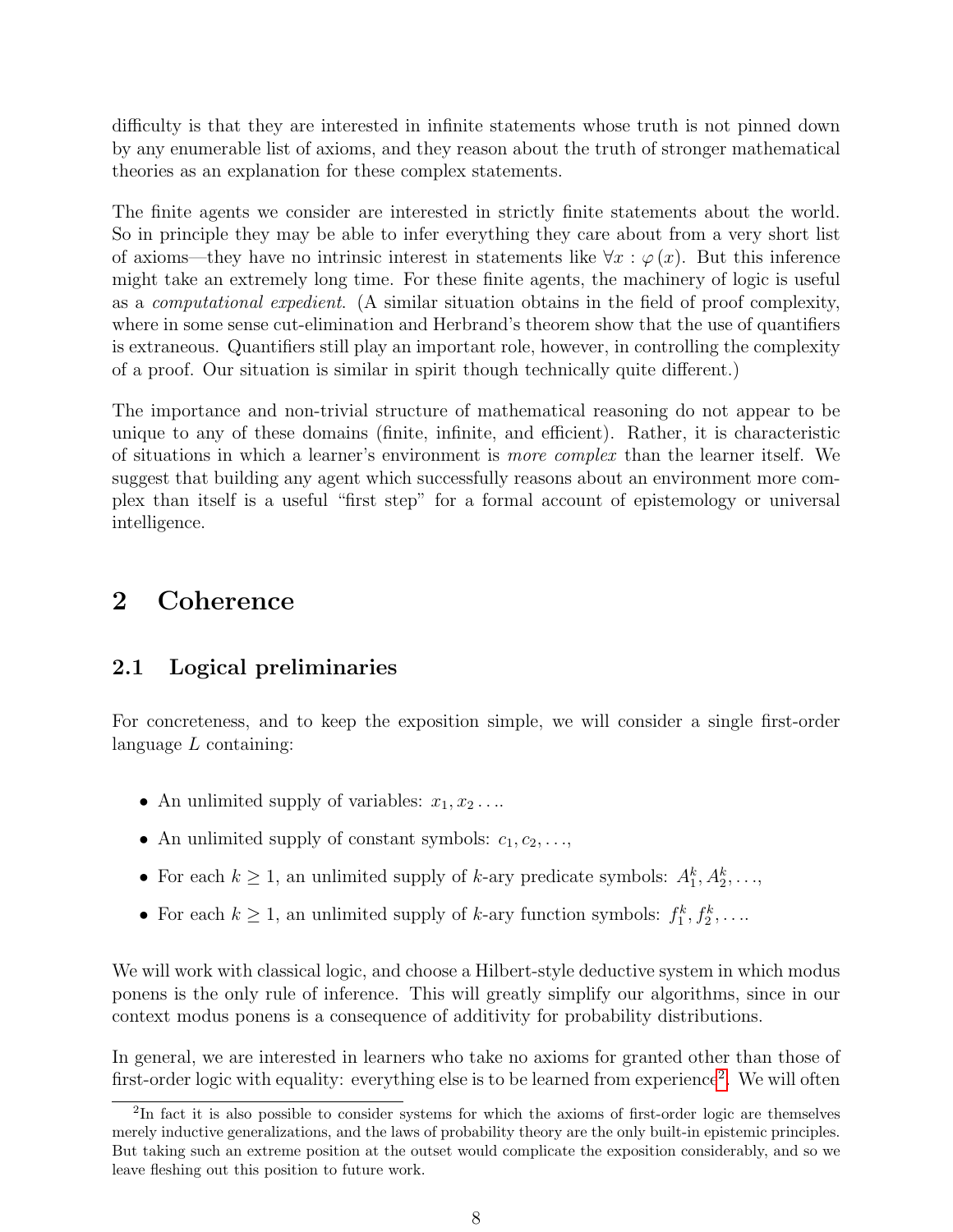discuss agents who accept some stronger set of axioms, particularly Robinson arithmetic<sup>[3](#page-8-1)</sup>. We are interested in the behavior of an agent who axiomatically accept Robinson arithmetic primarily as a simple approximation to the behavior of an agent who provisionally accepts Robinson arithmetic as an explanation for some observations (we will discuss this much more in section [4\)](#page-24-1). However, the skeptical reader can just as well imagine that we sometimes work with an agent who accepts the axioms of Robinson arithmetic along with first-order logic.

Recall that Robinson Arithmetic  $Q$  is axiomatized by the following 8 axioms, where  $S$  is one of the unary function symbols,  $+$  and  $*$  are two of the binary function symbols (we write them in infix notation for convenience), and 0 is one of the constant symbols:

1.  $\forall x : Sx \neq 0.$ 2.  $\forall x, y : Sx = Sy \rightarrow x = y$ . 3.  $\forall x : x \neq 0 \rightarrow \exists y : x = Sy.$ 4.  $\forall x : x + 0 = x$ . 5.  $\forall x, y : x + Sy = S(x + y)$ . 6.  $\forall x : x * 0 = 0$ . 7.  $\forall x, y : x * Sy = (x * y) + x$ .

#### <span id="page-8-0"></span>2.1.1 Equivalent sentences

Though we will talk about probabilities of sentences, we are really interested in the probabilities of events defined by sentences. We would like to define our probability distributions over such events rather than needing to pay attention to the details of the way in which an event is represented by a sentence. It will therefore be useful to have a notion of "trivial" equivalence between logical sentences, and to define our probability distributions on equivalence classes of sentences. This allows us to move freely between equivalent representations.

However, because we are ultimately interested in efficient algorithms, we need to ensure that there is an efficient algorithm to judge whether two sentences are equivalent. So for example, it would be inappropriate to consider two sentences equivalent if their equivalence is a propositional tautology, because identifying propositional tautologies is computationally intractable.

We opt for a fragment of logic which lacks the distributivity laws for conjunction and disjunction but which is otherwise complete. This is motivated by the observation that although  $(\varphi \vee \psi) \wedge \xi$  is equivalent to  $(\varphi \wedge \xi) \vee (\psi \wedge \xi)$ , this operation increases the representational complexity of the sentence and so corresponds to a non-trivial representational transformation.

<span id="page-8-1"></span><sup>3</sup>A minimal set theory would serve an identical role; we have sacrificed some conceptual simplicity for greater familiarity.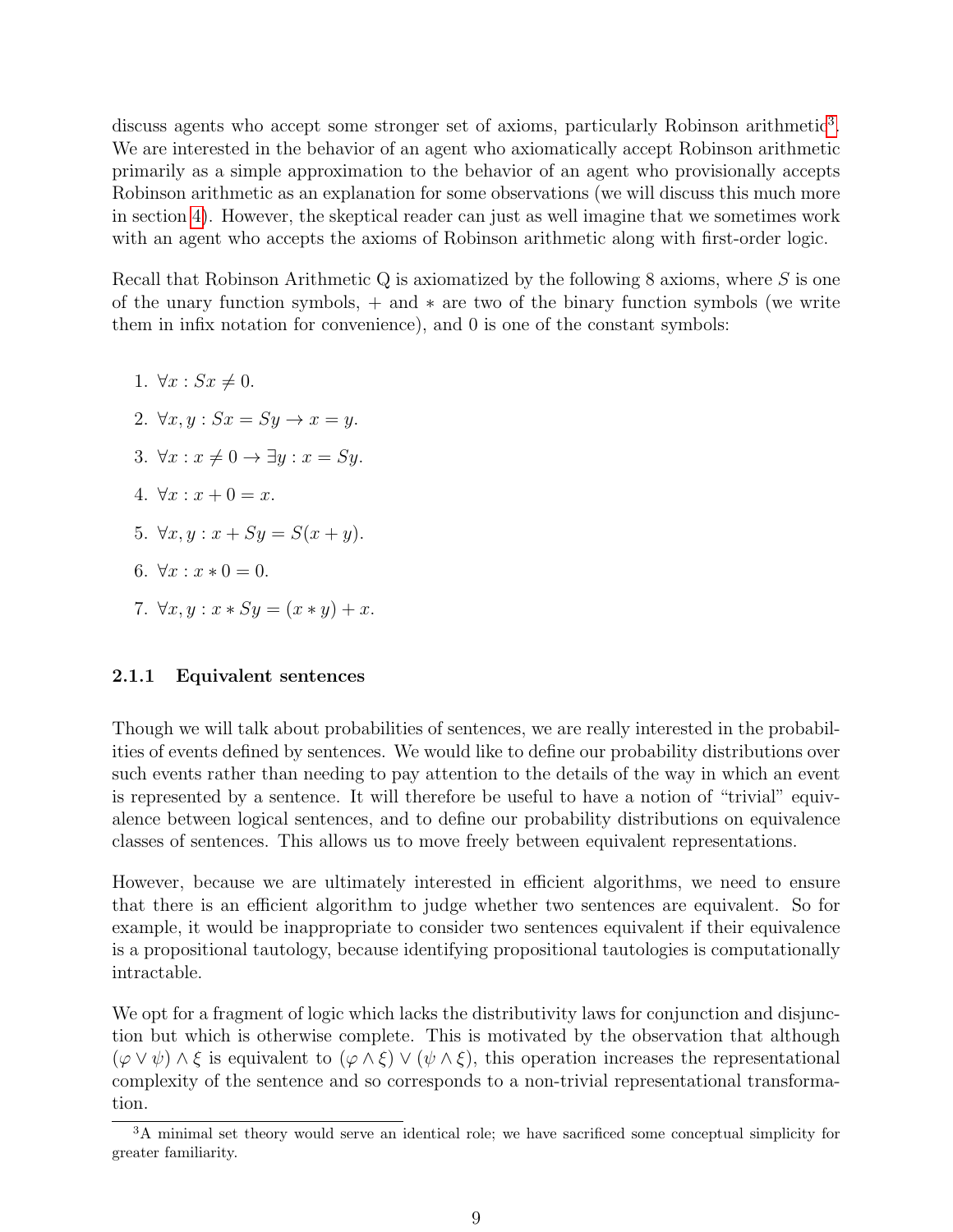Note that although this notion will allow us to more comfortably manipulate sentences, it is primarily a technical convenience and does not play an essential conceptual role.

**Definition 1** (Trivial equivalence). We define  $\sim$  as the minimal equivalence relation satisfying the following conditions: For each  $\psi, \varphi, \xi$ :

$$
(\psi \land \varphi) \sim (\varphi \land \psi).
$$
  
\n
$$
(\psi \land (\varphi \land \xi)) \sim ((\psi \land \varphi) \land \xi).
$$
  
\n
$$
(\varphi \land \varphi) \sim \varphi.
$$
  
\n
$$
(\varphi \land \varphi) \sim \varphi.
$$
  
\n
$$
(\varphi \land \neg \varphi) \sim \bot.
$$
  
\n
$$
(\neg \neg \varphi) \sim \varphi.
$$
  
\n
$$
(\varphi \land \bot) \sim \bot
$$
  
\n
$$
(\varphi \land \bot) \sim \bot
$$
  
\n
$$
\exists x : \varphi(x) \sim \neg \forall x : \neg \varphi(x)
$$

If  $x_j$  is not free in  $\varphi$ , then  $(\forall x_i : \varphi) \sim (\forall x_j : \varphi [x_i = x_j]).$ 

And whenever  $\varphi \sim \psi$ :

$$
\neg \varphi \sim \neg \psi \qquad (\forall x : \varphi) \sim (\forall x : \psi) \qquad (\varphi \land \xi) \sim (\psi \land \xi).
$$

If  $\varphi \sim \psi$ , we say that  $\varphi$  and  $\psi$  are trivially equivalent.

The important fact about trivial equivalence is that it is easy to determine whether two sentences are equivalent:

**Theorem 1.** It is possible to determine whether  $\varphi \sim \psi$  in n log<sup>2</sup> n time, where n is the total length of  $\varphi$  and  $\psi$ .

Essentially, we can greedily apply the rules defining  $\sim$  until we arrive at the simplest representation of some  $\varphi$ , which is unique. The proof is not difficult but involves a tedious structural induction and is deferred to the appendix. In fact, this proof technique shows that given a set of sentences with total length  $N$ , we can divide them into equivalence classes under trivial equivalence in time  $N \log^2 N$ .

### <span id="page-9-0"></span>2.2 Coherence

Now we will define what we mean by a probability distribution over logical facts. We follow the definition of Gaifman[\[2\]](#page-46-3).

Rather than thinking in terms of models, we will think about a probability distribution as a map  $\mathbb{P}: L \to \mathbb{R}$ . There are coherence conditions imposed on this map by the logical relationships amongst sentences, together with the usual probabilistic laws.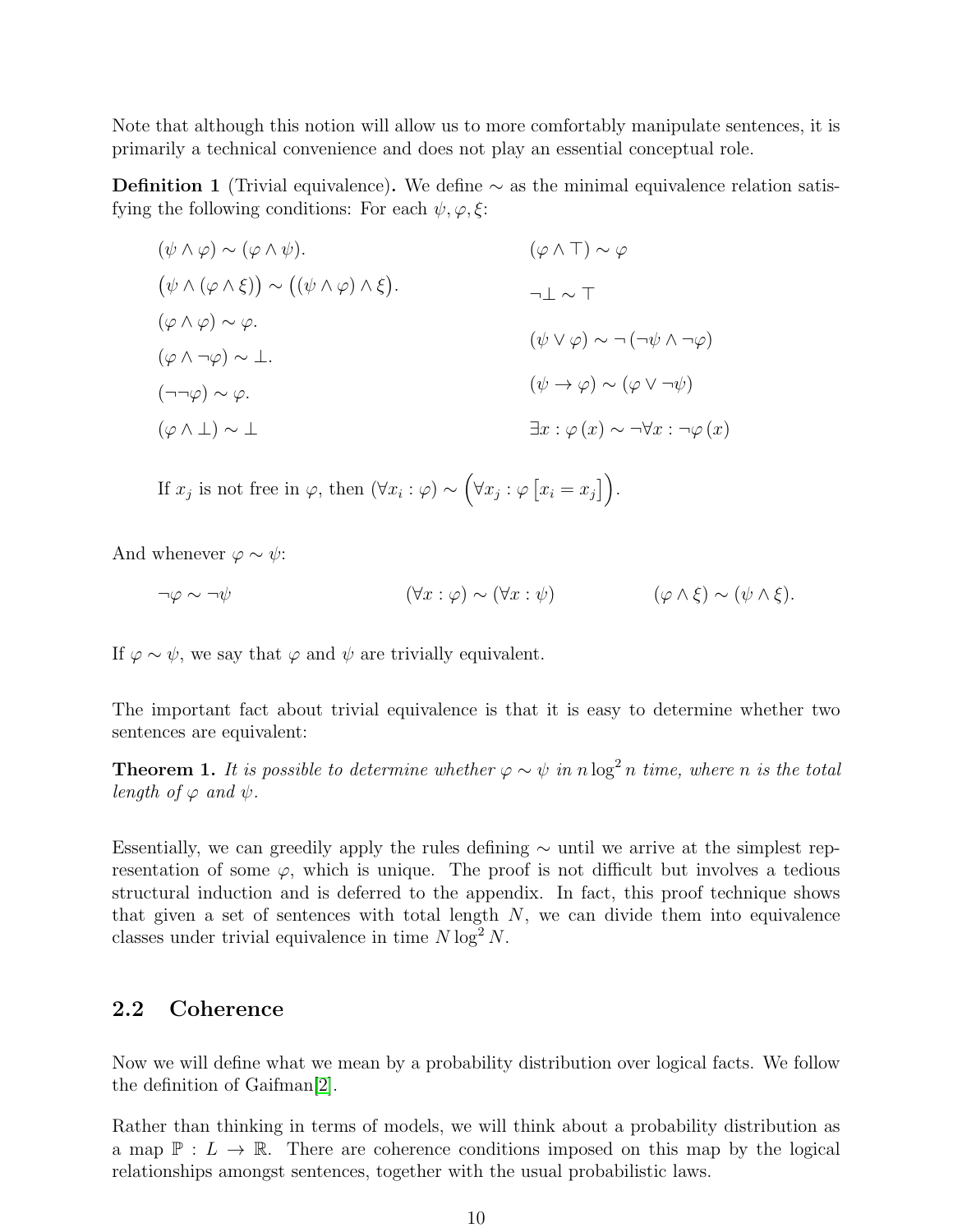**Definition 2** (Coherence). We say that a map  $\mathbb{P}: S \to \mathbb{R}$  is *coherent* with respect to a set of sentences  $S$  if it satisfies the properties:

- 1. Normalization:  $\mathbb{P}(\top) = 1$ .
- 2. Preservation of axioms: For any axiom  $\varphi \in S$ ,  $\mathbb{P}(\varphi) = 1$ .
- 3. Non-negativity:  $\mathbb{P}(\varphi) \geq 0$ .
- 4. Weak consistency: if  $\varphi \sim \psi$ , then  $\mathbb{P}(\varphi) = \mathbb{P}(\psi)$ .
- 5. Additivity:  $\mathbb{P}(\varphi) = \mathbb{P}(\varphi \wedge \psi) + \mathbb{P}(\varphi \wedge \neg \psi)$ .

Let  $\Delta(S)$  be the set of all maps  $\mathbb{P}: S \to \mathbb{R}$  which are coherent with respect to S.

The axioms may be taken to be only the axioms of first-order logic, or may include the axioms of some theory of interest T.

If S is the set of all sentences, then we simply say that  $\mathbb P$  is *coherent*. Otherwise we say that P is locally coherent.

Many similar definitions have appeared recently all of which are essentially equivalent in the case of  $S = L$  to Kolmogorov's formulation. Our presentation differs slightly from the traditional presentation for the sake of computational convenience: we use preservation of axioms and weak consistency in place of preservation of theorems because of its nicer computational properties, and adopt a purely syntactic formulation of additivity.

To justify our definition, we reproduce the following standard theorem which shows that these conditions are exhaustive, modified for our alternative axiomatization. It is worth noting that the result makes no use of the fact that  $\mathbb P$  assigns probability 1 to axioms of first-order logic, except in the conclusion that the theories  $T$  are theories of first-order logic. If we weakened the preservation of axioms condition, we would obtain a similar theorem but with respect to some broader class of assignments  $L \to \{\perp, \top\}$  than consistent theories of first-order logic.

<span id="page-10-0"></span>**Theorem 2.** A distribution  $\mathbb P$  is coherent if and only if there is some probability measure  $\mu$ on the space of complete consistent theories such that for all  $\varphi$ ,  $\mathbb{P}(\varphi) = \mu \left( \{T | T \vdash \varphi \} \right)$ .

*Proof.* It is easy to verify that for any  $\mu$ , the function  $\mathbb{P}: L \to \mathbb{R}$  defined by  $\mu$  is coherent. It remains to show that for any coherent  $\mathbb{P}$ , we can find a measure  $\mu$  such that  $\mathbb{P}(\varphi) = \mu\left(\left\{T|T \vdash \varphi\right\}\right)$ . We will describe a process which generates a theory, such that the distribution of theories generated by the process reproduces  $\mathbb P$  in the appropriate way.

The first step is showing that if  $\vdash \varphi$ , then  $\mathbb{P}(\varphi) = 1$ . Let S be the set of sentences that are assigned probability 1. Since  $\mathbb P$  preserves axioms, each axiom is in S. So it suffices to show that  $S$  is closed under modus ponens. First we make some preliminary observations: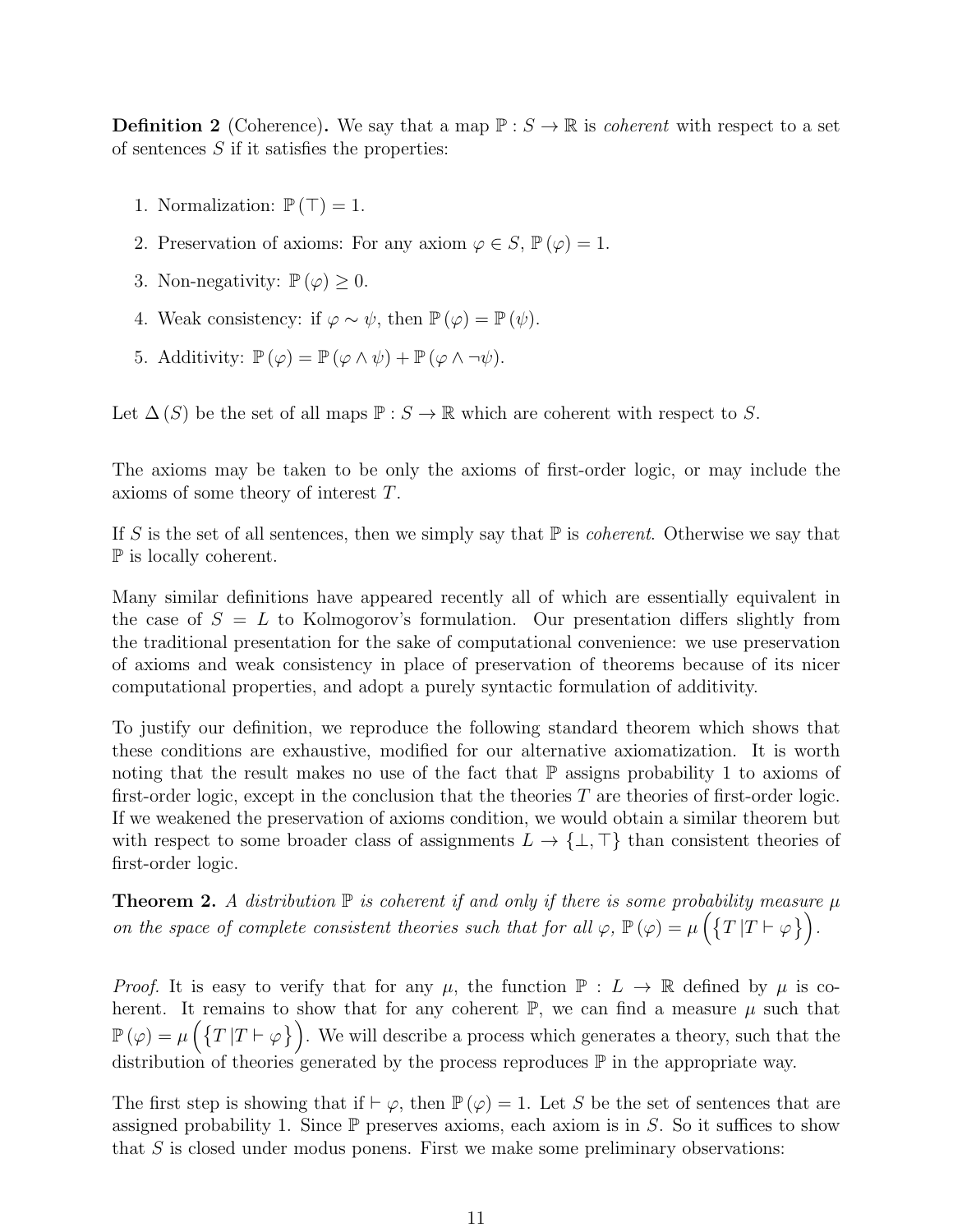- By additivity and non-negativity,  $\mathbb{P}(\varphi \wedge \psi) \leq \mathbb{P}(\varphi)$ .
- By weak consistency  $\mathbb{P}(\top \wedge \bot) = \mathbb{P}(\bot)$ ,  $\mathbb{P}(\top \wedge \top) = \mathbb{P}(\top)$ . By normalization and additivity,  $\mathbb{P}(\perp) = 0$ .
- By weak consistency,  $\mathbb{P}(\varphi \wedge \neg \varphi) = 0$ . By additivity and normalization, it follows that  $\mathbb{P}\left(\varphi\right) = 1 - \mathbb{P}\left(\neg\varphi\right).$
- By weak consistency and the previous observation,  $\mathbb{P}(\varphi \to \psi) = 1$  if and only if  $\mathbb{P}(\varphi \wedge \neg \psi) = 0.$

Now suppose that  $\varphi \in S$  and  $\varphi \to \psi \in S$ . Then by the preceding observations and additivity:

$$
\mathbb{P}(\psi) \ge \mathbb{P}(\varphi \land \psi) = \mathbb{P}(\varphi \land \neg \psi) + \mathbb{P}(\varphi \land \psi) = \mathbb{P}(\varphi) = 1,
$$

hence S is closed under modus ponens and contains all theorems of first-order logic. We conclude that if  $\vdash \varphi$ , then  $\mathbb{P}(\varphi) = 1$ .

Now, fix some enumeration  $\varphi_1, \varphi_2, \ldots$  of all of the sentences of L. Let  $T_0 = \emptyset$  and iteratively define  $T_{i+1}$  in terms of  $T_i$  as follows. If  $T_i$  is complete, we set  $T_{i+1} = T_i$ . Otherwise, let  $\varphi_j$ be the first statement in our enumeration which is independent of  $T_i$ .

Let  $T_{i+1} = T_i \cup \varphi_j$  with probability  $\mathbb{P}(\varphi_j | T_i)^4$  $\mathbb{P}(\varphi_j | T_i)^4$  and  $T_{i+1} = T_i \cup \neg \varphi_j$  with probability  $\mathbb{P}(\neg \varphi_j | T_i)$ . Because  $\varphi_j$  was independent of  $T_i$ , the resulting system remains consistent in either case. Define  $T = \bigcup_i T_i$ . Since each  $T_i$  is consistent, T is consistent by compactness. For each i,  $\varphi_i$  or  $\neg \varphi_i$  will eventually be included in the theory so T is complete.

By additivity and weak consistency

$$
\mathbb{P}(\varphi | T_i) = \mathbb{P}(\varphi | T_i \wedge \varphi_j) \mathbb{P}(\varphi_i | T_i) + \mathbb{P}(\varphi | T_i \wedge \neg \varphi_j) \mathbb{P}(\neg \varphi_i | T_i),
$$

thus the sequence  $\mathbb{P}(\varphi | T_i)$  is a martingale.

Since  $\mathbb{P}(T) = 1$  if T is a theorem, if  $T \vdash \varphi$  then  $\mathbb{P}(\varphi | T) = 1$ . Since  $T_i \vdash \varphi$  or  $T_i \vdash \neg \varphi$ for large enough i,  $\mathbb{P}(\varphi | T_i)$  stabilizes at either 0 or 1. Moreover,  $T \vdash \varphi$  iff this sequence stabilizes at 1. The martingale property then implies that  $T \vdash \varphi$  with probability  $\mathbb{P}(\varphi | T_0) =$  $\mathbb{P}\left(\varphi\right).$  $\Box$ 

#### <span id="page-11-0"></span>2.2.1 Impossibility

Ultimately we are interested in understanding finite agents. Unfortunately, a finite agent cannot find any coherent mapping  $\mathbb{P} \in \Delta(S)$ , even implicitly.

<span id="page-11-2"></span>**Theorem 3.** There is no recursively approximable coherent map  $\mathbb{P}: L \to \mathbb{R}$  which assigns non-negligible probability to the axioms of Q.

<span id="page-11-1"></span><sup>&</sup>lt;sup>4</sup> By definition  $\mathbb{P}(T) = \mathbb{P}(\wedge_{\varphi \in T} \varphi)$ , which is defined uniquely by weak consistency, and  $\mathbb{P}(\varphi_j | T_i) =$  $\mathbb{P}\big(\varphi_j \!\wedge\! T_i\big)$  $\frac{\varphi_j \wedge T_i}{\mathbb{P}(T_i)}$ . It is easy to verify by induction that  $\mathbb{P}(T_i) > 0$  with probability 1, over the random choices of our process.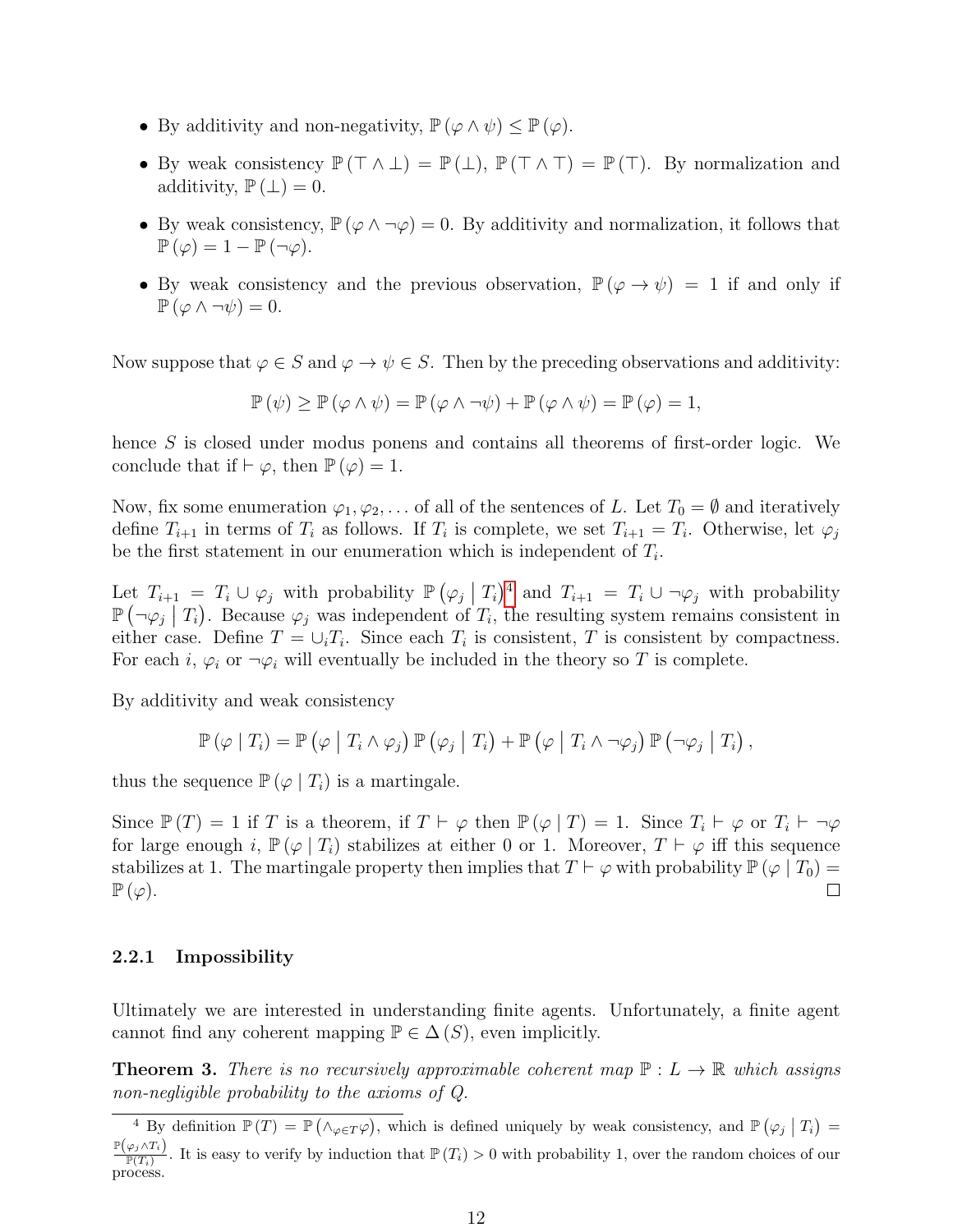*Proof.* Suppose  $\mathbb{P}'$  was such a map. Then we can define a new coherent map  $\mathbb{P}$  which assigns probability 1 to Q, via

$$
\mathbb{P}(\varphi) = \mathbb{P}'(\varphi \mid Q).
$$

Note that  $\mathbb P$  is also recursively approximable. It is coherent, because it is obtained by conditioning the distribution over theories corresponding to  $\mathbb{P}'$  on the event that the theory entails Q.

Thus there is a Turing machine M such that M halts on input  $\lceil \varphi \rceil$  and outputs 0 if  $\mathbb{P}(\varphi) = 0$ and 1 if  $\mathbb{P}(\varphi) = 1-M$  can simply compute increasingly accurate approximations to  $\varphi$  until it either proves  $\mathbb{P}(\varphi) < \frac{2}{3}$  $\frac{2}{3}$ , in which case it outputs 0, or  $\mathbb{P}(\varphi) > \frac{1}{3}$  $\frac{1}{3}$ , in which case it outputs 1. One of these is guaranteed to happen eventually.

Since  $\mathbb{P}(\mathbf{Q}) = 1$ , by diagonalization we can construct a sentence  $\varphi$  such that  $\mathbb{P}(\varphi) =$  $\mathbb{P}(M(\lceil \varphi \rceil) = 0)$ . Since M always halts, it is either a theorem of Q that  $M(\lceil \varphi \rceil) = 0$ or  $M(\lceil \varphi \rceil) = 1$ . Thus one of these statements is true and has probability 1. Suppose that  $M(\lceil \varphi \rceil) = 1$  and hence  $\mathbb{P}(M(\lceil \varphi \rceil) = 1) = 1$ . Then  $\mathbb{P}(\varphi) = 0$ , and so by construction of M  $M(\ulcorner\varphi\urcorner)=0$ , a contradiction. If instead  $M(\ulcorner\varphi\urcorner)=0$ , then  $\mathbb{P}(M(\ulcorner\varphi\urcorner)=0)=1$ . Then  $\mathbb{P}(\varphi) = 1$ , so by construction of M  $M(\lceil \varphi \rceil) = 1$ , a contradiction.  $\Box$ 

In light of this impossibility result (and the even more serious difficulties when we try to design *efficient* algorithms), we rely on a weaker notion of coherence.

### <span id="page-12-0"></span>2.3 Local coherence

For any finite set S, it is possible to find locally coherent distributions  $\mathbb{P} \in \Delta(S)$  in an amount of time polynomial in the size of S.

One remaining question is what class of sentences to take. Representing a larger class introduces significant computational complexity, but allows us to represent more complex hypotheses and perform more complex deductive reasoning. This is simply the traditional tension between accuracy and complexity.

For now, we will assume that we have already identified a reasonably-sized set  $S_0$  containing some sentences of interest to us—descriptions of what we may observe or decide, statements about what we value, explanatory hypotheses which might account for our observations, and so on.

Two considerations seem important when selecting S:

- 1. Even if we are only interested in  $S_0$ , we may want to consider a distribution which is coherent over a larger set in order to constrain our beliefs about  $S_0$  further.
- 2. If  $\varphi, \psi \in S_0$  and  $\mathbb{P} \in \Delta(S_0)$ , it isn't clear how to define  $\mathbb{P}(\varphi | \psi)$ . Typically this would be defined in terms of  $\mathbb{P}(\varphi \wedge \psi)$ , but if  $S_0$  isn't closed under conjunctions then  $\varphi \wedge \psi$ need not be in the domain of  $S_0$ . Requiring S to be large enough to form arbitrary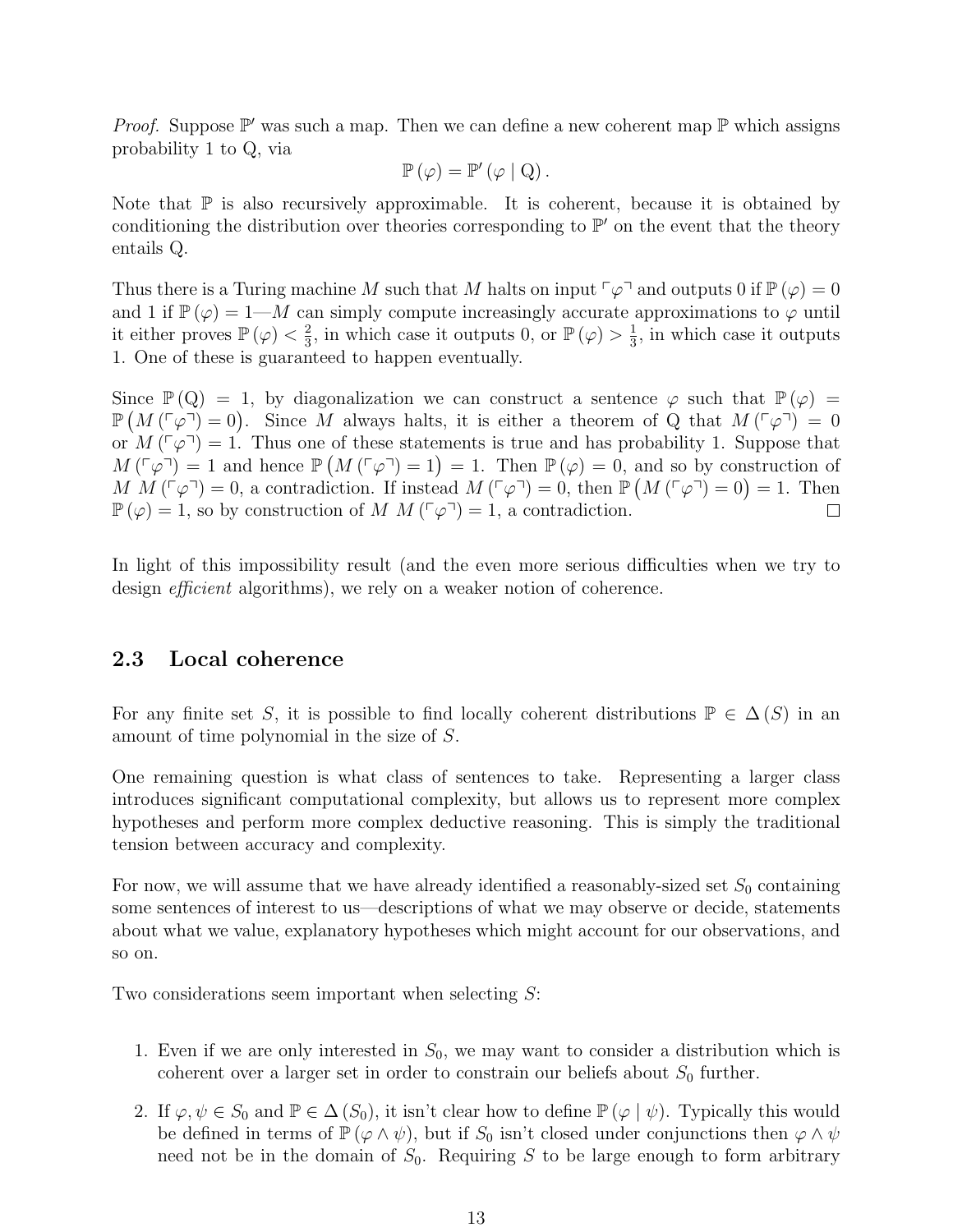conditional probabilities for observations in  $S_0$  is typically prohibitive (it requires S to be as large as all possible *subsets* of  $S_0$ .

In this section we describe *finite* but radically impractical notions of coherence, which are comparable with those that have been presented in the literature. In the following section, we turn our attention to *tractable* notions of coherence, which prove to be substantially more challenging.

#### <span id="page-13-0"></span>2.3.1 Preserving propositional tautologies

i

One approach to relaxing logical omniscience is to assume that propositional tautologies are assigned probability 1, while allowing tautologies of first order logic to be uncertain [\[2\]](#page-46-3).

Define cl  $(S_0)$  to be the *closure* of  $S_0$  under conjunctions and negations: cl  $(S_0)$  consists of every sentence of the form  $\bigwedge$  $\varphi_i$ , where each  $\varphi_i$  is either a sentence of  $S_0$  or its negation.

Coherence with respect to cl  $(S_0)$  is the minimal criterion necessary for being able to condition on arbitrary sentences of  $S_0$  arbitrarily many times. Indeed, we have:

$$
\mathbb{P}(\varphi \mid \varphi_1 \wedge \cdots \wedge \varphi_k) = \frac{\mathbb{P}(\varphi \wedge \varphi_1 \wedge \cdots \wedge \varphi_k)}{\mathbb{P}(\varphi_1 \wedge \cdots \wedge \varphi_k)},
$$

and so if a probability distribution is not coherent with respect to  $cl(S_0)$ , there is no clear approach to conditioning on observations in  $S_0$  while remaining coherent.

Although cl  $(S_0)$  contains only conjunctions of sentences in  $S_0$ , if  $\mathbb P$  is coherent with respect to cl  $(S_0)$  we can straightforwardly extend it to sentences of the form  $\varphi \vee \psi$  by using the principle of inclusion and exclusion.

Because the size of cl  $(S_0)$  is  $2^{|S_0|}$ , coherence with respect to cl  $(S_0)$  is typically too demanding for a tractable algorithm. This is not a rectifiable deficiency; coherence with respect to cl  $(S_0)$ implies that propositional tautologies receive probability 1, and identifying propositional tautologies is NP-hard and generally believed to require exponential time.

#### <span id="page-13-1"></span>2.3.2 Bounded quantifier rank

If we are only interested in producing finite algorithms without concern for computational efficiency, we can enlarge the set  $S_0$  far beyond cl(S). In this section we will lay out a considerably stronger notion of coherence. For simplicity, the reader uninterested in computational complexity can use this as a model for our "idealized mathematical reasoner" in our discussions of mathematical epistemology.

Coherence with respect to cl  $(S_0)$  allows us to make any purely logical arguments concerning the sentences in  $S_0$ , but it causes us to treat quantified statements as if they were atoms, constrained only by whatever relationships appear in the set  $S_0$  itself.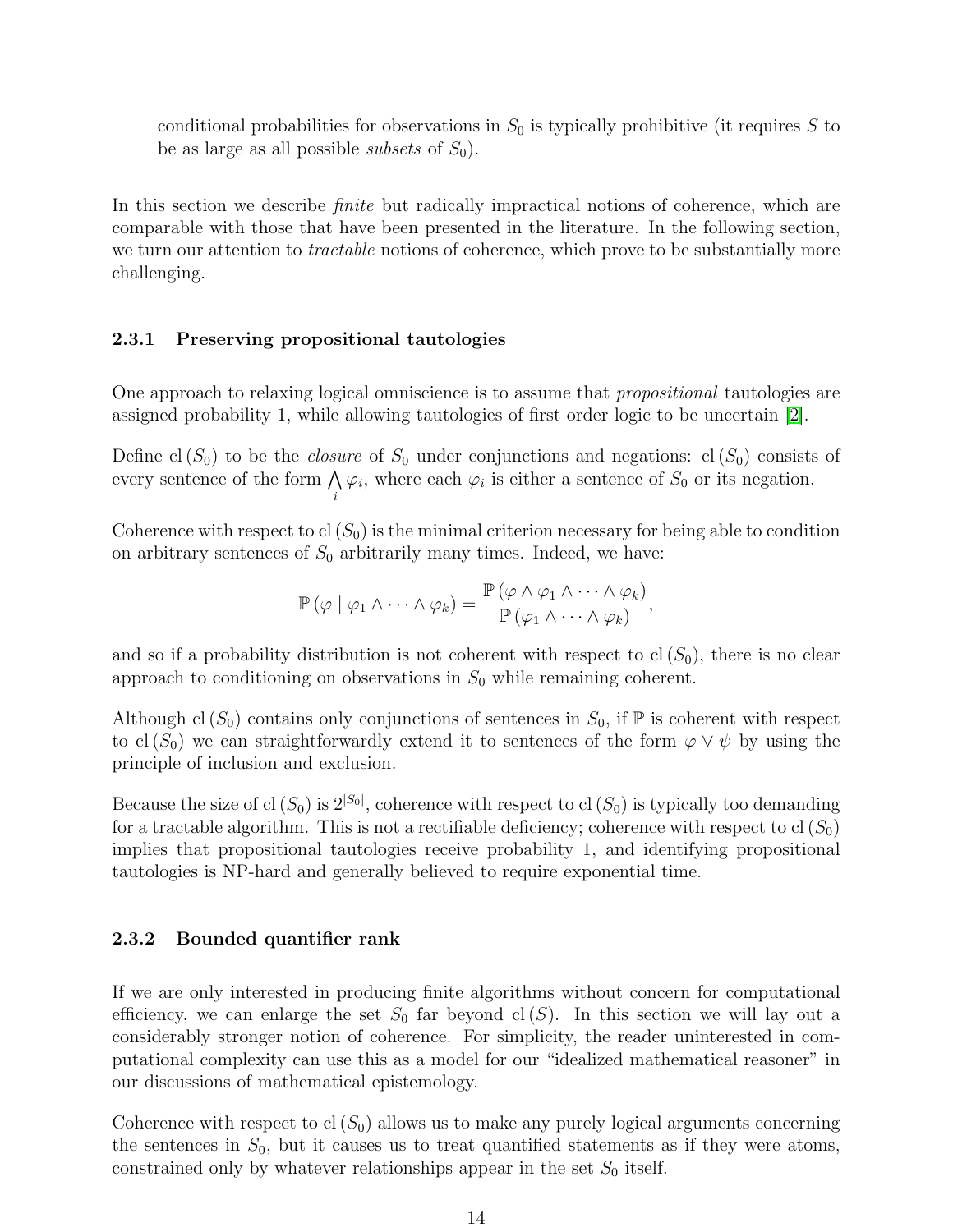Unfortunately, if we allow ourselves to construct new terms arbitrarily, it is not clear what stops our problem from again becoming uncomputable. For example, if we accept the axioms of arithmetic and are able to reason about the term  $x + 1$  whenever we are able to reason about the term x, then we must assign probability 1 to every true  $\Sigma_1$  arithmetical sentence. This is impossible, as per the argument in [3.](#page-11-2)

Our approach is to allow ourselves to construct new terms of limited complexity. This yields a set of sentences which has strong closure properties, yet is still finite. This notion is very closely related to quantifier rank, and indeed we could make use of quantifier rank directly if we worked with a purely relational language. We present the definition here for convenience:

**Definition 3** (Functional quantifier rank). The *functional quantifier rank*  $qr(\cdot)$  of a formula  $\varphi$  or term t is defined inductively as follows:

- qr  $(t) = 0$  if t is a constant symbol or variable.
- $\text{qr}(f(t_1,...,t_k)) = \max(\text{qr}(t_1),..., \text{qr}(t_k)) + 1.$
- $\text{qr}(A(t_1,...,t_k)) = \max(\text{qr}(t_1),..., \text{qr}(t_k)).$
- $\text{qr}(\varphi \wedge \psi) = \text{qr}(\varphi \vee \psi) = \max(\text{qr}(\varphi), \text{qr}(\psi)).$
- $\text{qr}(\neg \varphi) = \text{qr}(\varphi)$
- qr  $(\forall x : \varphi(x)) = \text{qr } (\exists x : \varphi(x)) = \text{qr } (\varphi(x)) + 1$

Write  $L [k]$  for the set of  $\varphi \in L$  with  $\text{qr }(\varphi) \leq k$ .

It is easily verified by induction on k that each  $L[k]$  contains only finitely many nonequivalent sentences.

So given a set of sentences of interest  $S_0$ , we can work with  $\mathbb{P} \in \Delta(L[k])$ , where k is much larger than the maximum quantifier rank of any  $\varphi \in S_0$ . These distributions not only assign probability 1 to propositional tautologies, they respect any deduction in first order logic which requires manipulating terms of bounded complexity. It is possible to interpret these distributions as distributions over stratified models, in which each quantifier ranges over elements of some specified complexity  $\leq k$  and every nested quantifier must range over a larger set.

## <span id="page-14-0"></span>2.4 Tractable notions of coherence

When moving to the domain of *tractable* notions of coherence, we face the two difficulties mentioned earlier:

1. An efficient reasoner cannot infer all consequences of their beliefs over propositional logic, and so must make use of some approximate scheme to draw as many useful inferences as possible.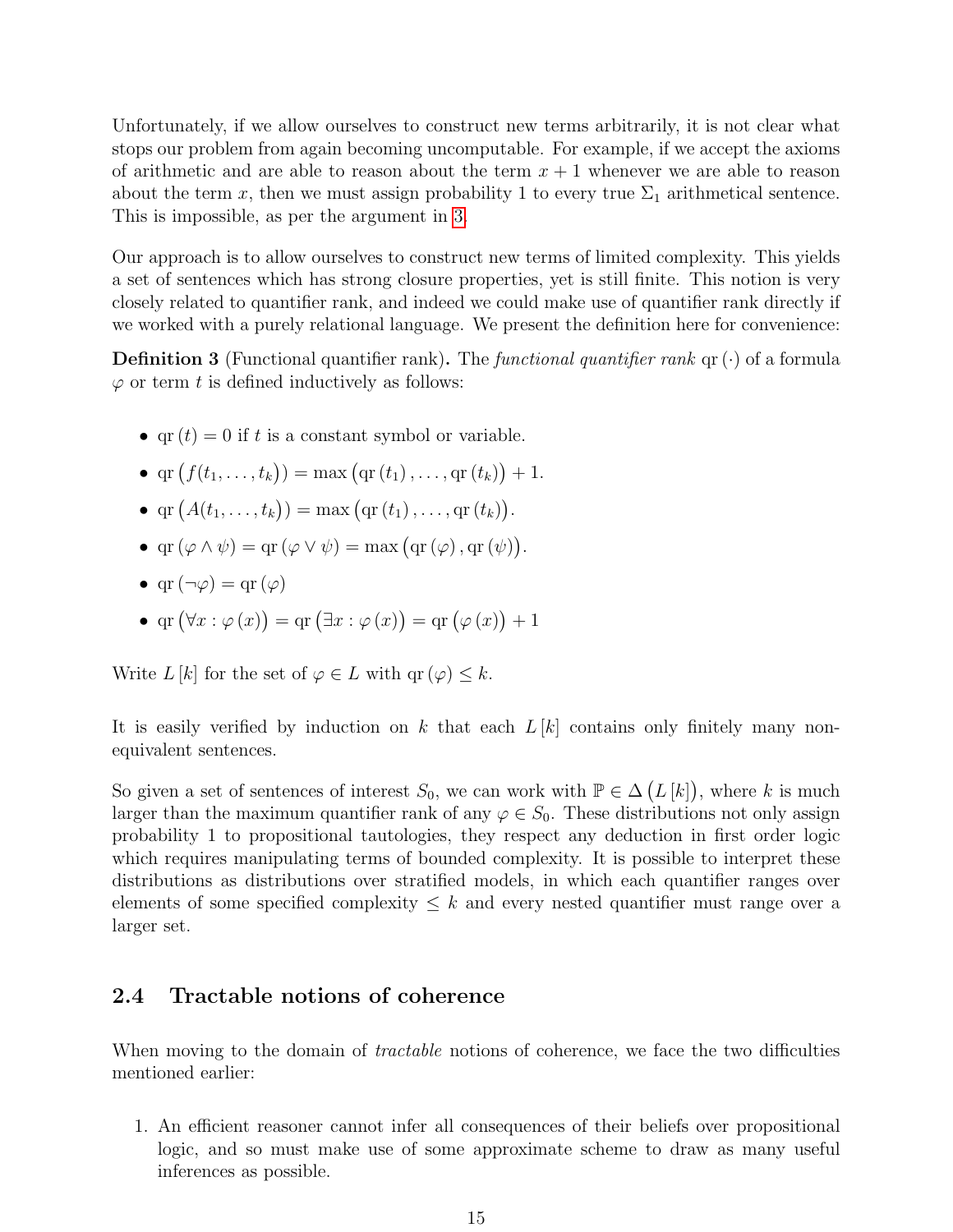2. It is unclear how to update a compactly represented probability distribution on a sequence of observations.

The first problem is a standard challenge in algorithms; for example, it is identical to the problem faced in constraint satisfaction. We propose addressing it with standard techniques from these domains. In particular, we propose applying the well-understand positivesemidefinite relaxation of the marginal polytope to obtain a relaxation of  $\Delta(\text{cl}(S_0)).$ 

The second problem is more technical, but also appears to be quite important. We propose considering  $\mathbb{P}(\cdot | \varphi)$  as the distribution which assigns probability 1 to  $\varphi$  and which has minimal KL divergence to P. We can then estimate the KL divergence as the Bregman divergence associated to a certain estimate of the entropy of P. The resulting algorithm is conceptually simple, has a simple interpretation, and can be proven to be effective in simple cases.

We will explain both these ideas in more depth over the following sections.

The effectiveness of this approach in general remains an open question. Indeed, we expect that more sophisticated approaches are possible and will have more desirable properties. However, this does appear to be a plausible, tractable algorithm for assigning probabilities to mathematical claims, and we believe it might serve as a useful model for how this problem can be approached.

In this section we will concern ourselves only with defining a notion of coherence which is appropriate for bounded reasoners. In future sections we will turn our attention to actually computing probability distributions which satisfy this notion of coherence.

## <span id="page-15-0"></span> $\textbf{2.4.1} \quad$  Relaxing  $\Delta \left(\textbf{cl}\left(S_{0}\right)\right)$

Since  $S_0$  includes all of the sentences that we are interested in, our primary concern is obtaining estimates for the probabilities of sentences in  $S_0$ ; it is only for the sake of accuracy that we would like these probabilities to be extensible to a distribution in  $\Delta(\text{cl}(S_0))$ . Write M for the set of distributions in  $\Delta(S_0)$  which can be extended in this way, i.e. the set of projections of distributions in  $\Delta(\text{cl}(S_0))$  to the coordinates in  $S_0$ . Essentially, we are interested in finding and updating distributions in M.

Unfortunately, it is easily seen to be impossible to optimize functions over  $M$ , or to determine whether M is compatible wfrom ith some constraints of the form  $\mathbb{P}(\varphi_i) = 1$  (this is equivalent to Boolean satisfiability). So our task amounts to finding some set  $\overline{M}$  which approximates M well.

This is a problem which has been well-studied in the literature on probabilistic inference, as well as the literature on constraint satisfaction and approximation algorithms. We will consider the strongest relaxation typically considered, which appears to have some characteristics that make it suitable for our setting. More powerful relaxations are possible and are sometimes considered, but little can yet be said about their general usefulness.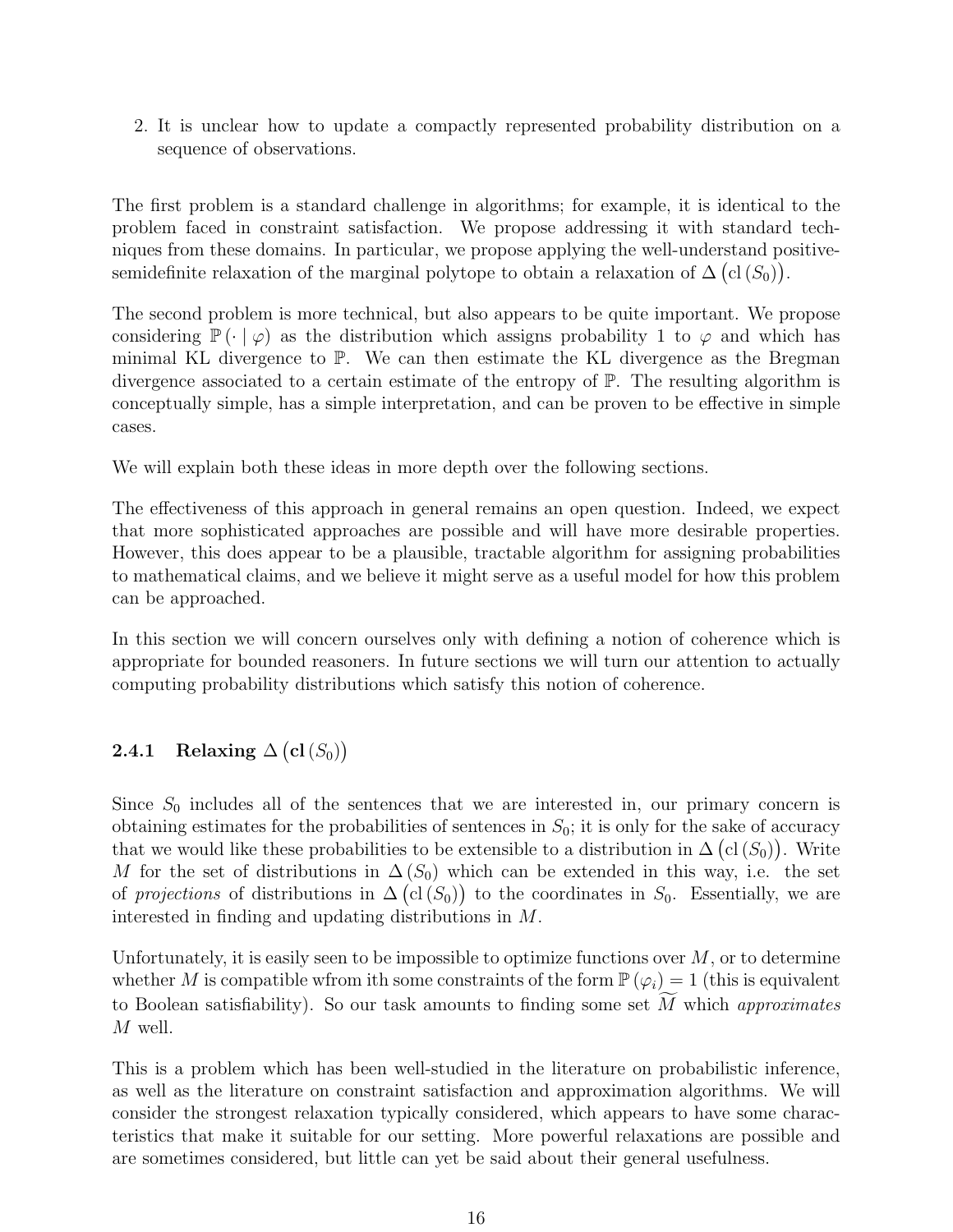As usual, we stress that our work serves more as a demonstration of how these problems could be addressed, and it is extremely unlikely that the actual implementations we provide are the final say on the subject.

#### <span id="page-16-0"></span>2.4.2 Sum-of-squares relaxations

One of the most widely successful paradigms in optimization has been the use of semidefinite programming relaxations. In this section we describe their application to the present problem.

Write  $S_0 \times S_0$  for the set of sentences of the form  $\varphi \land \psi$ , where  $\varphi, \psi$  are sentences in  $S_0$  or their negations. Consider some  $\mathbb{P} \in \Delta(S_0 \times S_0)$ . If  $\mathbb{P}$  can be extended to a coherent distribution on L, or even on cl  $(S_0)$ , then its restriction to  $S_0 \times S_0$  must satisfy some simple positivity conditions. In particular, let  $\alpha_{\varphi} \in \mathbb{R}$  be a variable for each  $\varphi \in S_0$ , and consider the sum

$$
\sum_{\varphi,\psi\in S_0}\alpha_\varphi\alpha_\psi\mathbb{P}\left(\varphi\wedge\psi\right).
$$

This sum is the expectation of a certain random variable,  $\mathbb{E}[f^2]$ , where f is defined by

$$
f = \sum_{\varphi \in S_0} \begin{cases} \alpha_{\varphi} & \text{if } \varphi \\ 0 & \text{else} \end{cases}
$$

Since  $f^2$  is always non-negative, its expectation should also be non-negative. Thus for any choice of  $\alpha$ , we should have

$$
\sum_{\varphi,\psi\in S_{0}}\alpha_{\varphi}\alpha_{\psi}\mathbb{P}\left(\varphi\wedge\psi\right)\geq0.
$$

If we let  $\Sigma_{\mathbb{P}}$  be the matrix with rows and columns indexed by  $S_0$  and with  $(\varphi, \psi)$  entry given by  $\mathbb{P}(\varphi \wedge \psi)$ , then this condition is precisely equivalent to the positive semi-definiteness of  $\Sigma_{\mathbb{P}}$  (written  $\Sigma_{\mathbb{P}} \geq 0$ ). Write  $\Delta^+(S_0)$  for the set of  $\mathbb{P} \in \Delta(S_0 \times S_0)$  satisfying this constraint.

**Example 1.** Suppose  $S_0$  consists of three propositions p, q, r. Then there is a  $\mathbb{P} \in \Delta (S_0 \times S_0)$ such that

$$
\mathbb{P}(p) = \mathbb{P}(q) = \mathbb{P}(r) = \frac{1}{2}
$$

$$
\mathbb{P}(p \land q) = \mathbb{P}(q \land r) = \frac{1}{2}
$$

$$
\mathbb{P}(p \land r) = 0
$$

Of course this distribution cannot be extended to a coherent distribution over  $S_0 \times S_0 \times S_0$ . We can detect this failure of extensibility by taking  $\alpha_p = \alpha_r = 1$  and  $\alpha_q = -1$ , and noticing

$$
\sum \alpha_{\varphi} \alpha_{\psi} \mathbb{P} \left( \varphi \wedge \psi \right) = -\frac{1}{2} < 0.
$$

Thus  $\mathbb{P} \notin \Delta^+(S_0)$ . This provides a simple example of how  $\Delta^+(S_0)$  can impose "global" constraints on  $\mathbb{P}$ . It is well known that there are distributions  $\mathbb{P}: S_0^2 \to [0,1]$  which are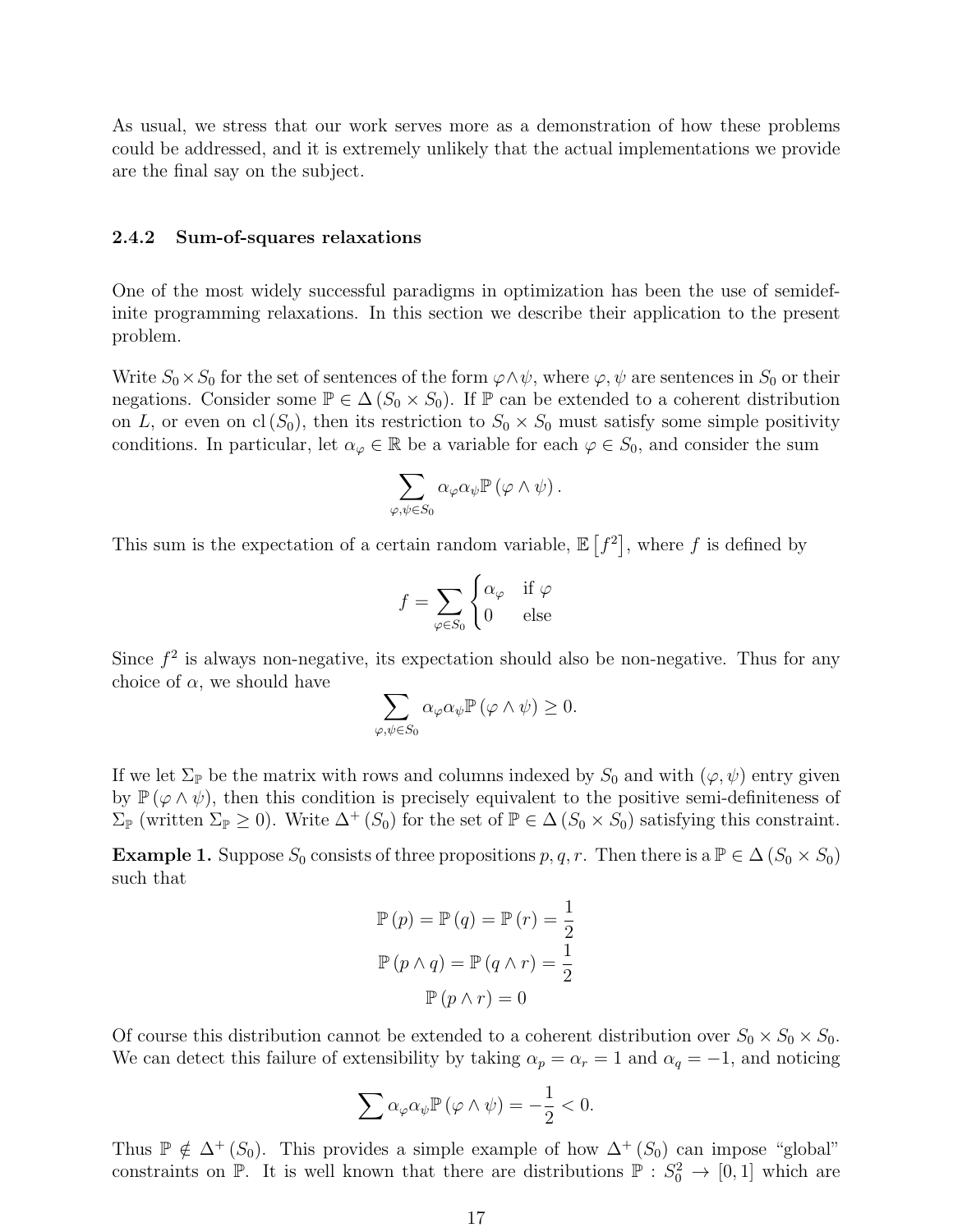not in  $\Delta^+(S_0)$  but which nevertheless have extensions in  $\Delta(S_0^k)$  for  $k = \theta(n)$ , where  $S_0^k =$  $S_0 \times S_0 \times \cdots \times S_0$ .

Of course, there are also distributions  $\mathbb{P} \in \Delta^+(S_0)$  which have no extension to cl( $S_0$ ), or even to  $\Delta(S_0^4)$ . So one must take care when describing such an objection as a "distribution" (the expression "psuedodistribution" is sometimes used in the literature).

In addition to being testable in polynomial time (for example by computing the smallest eigenvalue of  $\Sigma_{\mathbb{P}}$ ), this constraint is particularly interesting for the following reason: if  $\Sigma_{\mathbb{P}} \geq 0$ , then there are random variables  $A_{\varphi}$  such that  $\mathbb{P}(\varphi \wedge \psi) = \mathbb{E}[A_{\varphi}A_{\psi}]$ . For example, we can take A to be a multivariate normal distribution with covariance matrix  $\Sigma_{\mathbb{P}}$ . This provides us with a way to understand  $\mathbb P$  as a *global* description of  $S_0$ , even though it only assigns probabilities to sentences in  $S_0 \times S_0$ . This is typically the property of interest in constraint satisfaction, where this global description can be used to extract a solution to a constraint satisfaction problem.

#### <span id="page-17-0"></span>2.4.3 Entropy and updating

One special consequence of this global description of distributions in  $\Delta^+(S_0)$  is that we can use it to obtain a measure of the information content of a  $\mathbb{P} \in \Delta^+(S_0)$ . Namely, we can consider the differential entropy of some continuous distribution which has the same moments as  $\mathbb{P}$ . One natural candidate is the Gaussian with covariance matrix  $\Sigma_{\mathbb{P}}$ . This is also the maximum achievable variance, and it has the very simple form  $\log (\Sigma_{\mathbb{P}})$ .

Inspired by the understanding of Bayesian inference in learning theory, there is a very close connection between notions of entropy and Bayesian updating. The relative entropy (or KL divergence) of one distribution  $\mathbb P$  from another  $\mathbb Q$  is given by

$$
D(\mathbb{P}||\mathbb{Q}) = \sum_{\text{outcomes } x} \mathbb{P}(x) \log \frac{\mathbb{P}(x)}{\mathbb{Q}(x)}.
$$

Intuitively, this measures how well Q approximates P.

An equivalent description of the distribution  $\mathbb{P}(\cdot | \varphi)$  is as the distribution which assigns probability 1 to  $\varphi$  and minimizes the KL divergence from  $\mathbb{P}$ . In fact, in the setting of online learning theory this is the more natural way to describe a Bayesian update, which can be more readily generalized and analyzed. So as long as we have an appropriate notion of KL divergence, we can define an analog of Bayesian updating.

In fact the KL divergence can be calculated directly from the entropy as a Bergman divergence, and so an analog of entropy naturally yields an analog of the KL divergence. In this case, the resulting quantity is the KL divergence between the Gaussians with covariance matrices  $\Sigma_{\mathbb{P}}$  and  $\Sigma_{\mathbb{Q}}$ , which is given by:

$$
D\left(\Sigma_{\mathbb{P}}\middle\|\Sigma_{\mathbb{Q}}\right)=\frac{1}{2}\left(\log\left|\Sigma_{\mathbb{Q}}\right|-\log\left|\Sigma_{\mathbb{P}}\right|+\operatorname{tr}\left(\Sigma_{\mathbb{P}}\Sigma_{\mathbb{Q}}^{-1}-I\right)\right).
$$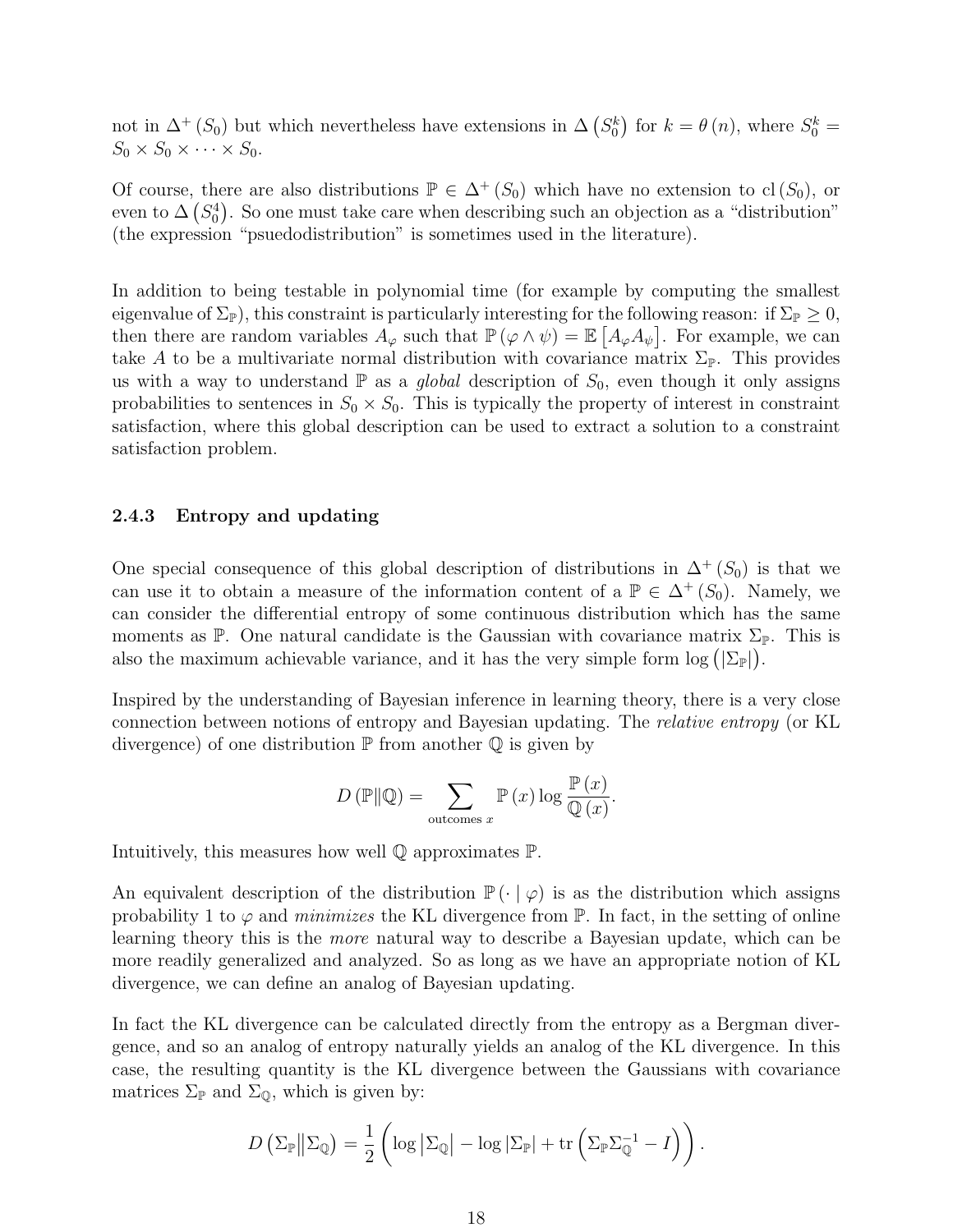This quantity is also called the *logdet divergence* between  $\Sigma_{\mathbb{P}}$  and  $\Sigma_{\mathbb{Q}}$ , and it has been used successfully for matrix online learning in a number of contexts, most notably kernel and metric learning.

Now we would like to define the distribution  $\mathbb{P}(\cdot | \varphi)$  as the distribution in  $\Delta^+(S)$  which assigns probability 1 to  $\varphi$  and minimizes  $D\left(\sum_{\mathbb{P}(\cdot | \varphi)} \|\sum_{\mathbb{P}}\right)$ . There is one more subtlety before we can complete our definition. If  $\mathbb P$  is coherent, then  $\Sigma_{\mathbb P}$  will necessarily not be of full rank (for example, if  $\varphi$  is the negation of an axiom then  $\mathbb{P}(\varphi \wedge \psi) = 0$  for every  $\psi$ , so  $\Sigma_{\mathbb{P}}$  has a zero row). So we will typically have  $\log |\Sigma_{\mathbb{P}}| = \log |\Sigma_{\mathbb{Q}}| = -\infty$ . We can extend the definition of the logdet divergence to these cases as follows: let  $(u_i, \theta_i)$  be the eigenvectors and eigenvalues of  $\Sigma_{\mathbb{P}}$ , and  $(v_i, \lambda_i)$  be the eigenvectors and eigenvalues of  $\Sigma_{\mathbb{Q}}$ , sorted in decreasing order. Then we can define

$$
D\left(\Sigma_{\mathbb{P}}\middle\|\Sigma_{\mathbb{Q}}\right) = \sum_{i,j} \frac{\theta_i}{\lambda_j} u_i \cdot v_j + \sum_i \log \frac{\theta_i}{\lambda_j} - r
$$

where r is the rank of  $\Sigma_{\mathbb{Q}}$ , log  $\frac{0}{0}$  is taken to be 0 by convention in the second sum, and  $\frac{0}{0} = 0$ in the first sum.

Now for  $\mathbb{P}, \mathbb{Q} \in \Delta^+ (S)$ , define  $D (\mathbb{P} \| \mathbb{Q}) = D (\Sigma_{\mathbb{P}} \| \Sigma_{\mathbb{Q}})$ , and for  $\varphi \in S$  define  $\mathbb{P} (\cdot | \varphi)$  as the distribution which assigns probability 1 to  $\varphi$  and which has minimum KL divergence from P. It is easy to check that this function is concave in the first argument, and that it achieves its minimum at  $D(\mathbb{Q} \mid \mathbb{Q}) = 0$ . Hence this minimization is well-defined.

Moreover, we can implement perform convex optimization over  $\Delta^+(S)$ . Thus we can compute  $\mathbb{P}(\cdot | \varphi)$  efficiently.

It is easy to verify the following theorem:

**Theorem 4.** If  $\psi \in S$  and  $\mathbb{P}(\psi) = 0$ , then  $\mathbb{P}(\psi | \varphi) = 0$  as well. Thus conditioning on a sequence of observations  $\varphi_i \in S$  results in a distribution which assigns probability 1 to each of them.

*Proof.* If the range of  $\Sigma_{\mathbb{P}}$  is not equal to the range of  $\Sigma_{\mathbb{Q}}$ , then there is some v with  $v^T \Sigma_{\mathbb{Q}} v = 0$ but  $v^T \Sigma_{\mathbb{Q}} v \neq 0$ , so  $D\left(\Sigma_{\mathbb{P}} \middle| \Sigma_{\mathbb{Q}}\right) = \infty$ .

So if  $\Sigma_{\mathbb{P}}$  has a range contained in the subspace with  $\mathbb{P}\varphi = 0$ , then  $\Sigma_{\mathbb{P}(\cdot | \psi)}$  must as well, i.e. we must have  $\mathbb{P}(\varphi | \psi) = 0$ .  $\Box$ 

Unfortunately, though the analogy with learning theory suggests that this notion of updating might have desirable features, it lacks some of the familiar characteristics of updating. For example,  $\mathbb{P}(\varphi | \psi) \mathbb{P}(\psi) \neq \mathbb{P}(\varphi)$  in general. It seems very unlikely that it will be the final say on the subject, but again we hope primarily to give a sense of how it might even be possible for a bounded agent to accept Bayesian epistemology in full generality. Of course, we could also enforce further properties of  $\mathbb{P}(\cdot | \psi)$ , and only perform the minimization of KL divergence over P's that satisfied those extra properties. For example, we could enforce  $\mathbb{P}(\varphi | \psi) = \frac{\mathbb{P}(\varphi \wedge \psi)}{\mathbb{P}(\psi)}$  whenever  $\varphi, \psi \in S$ .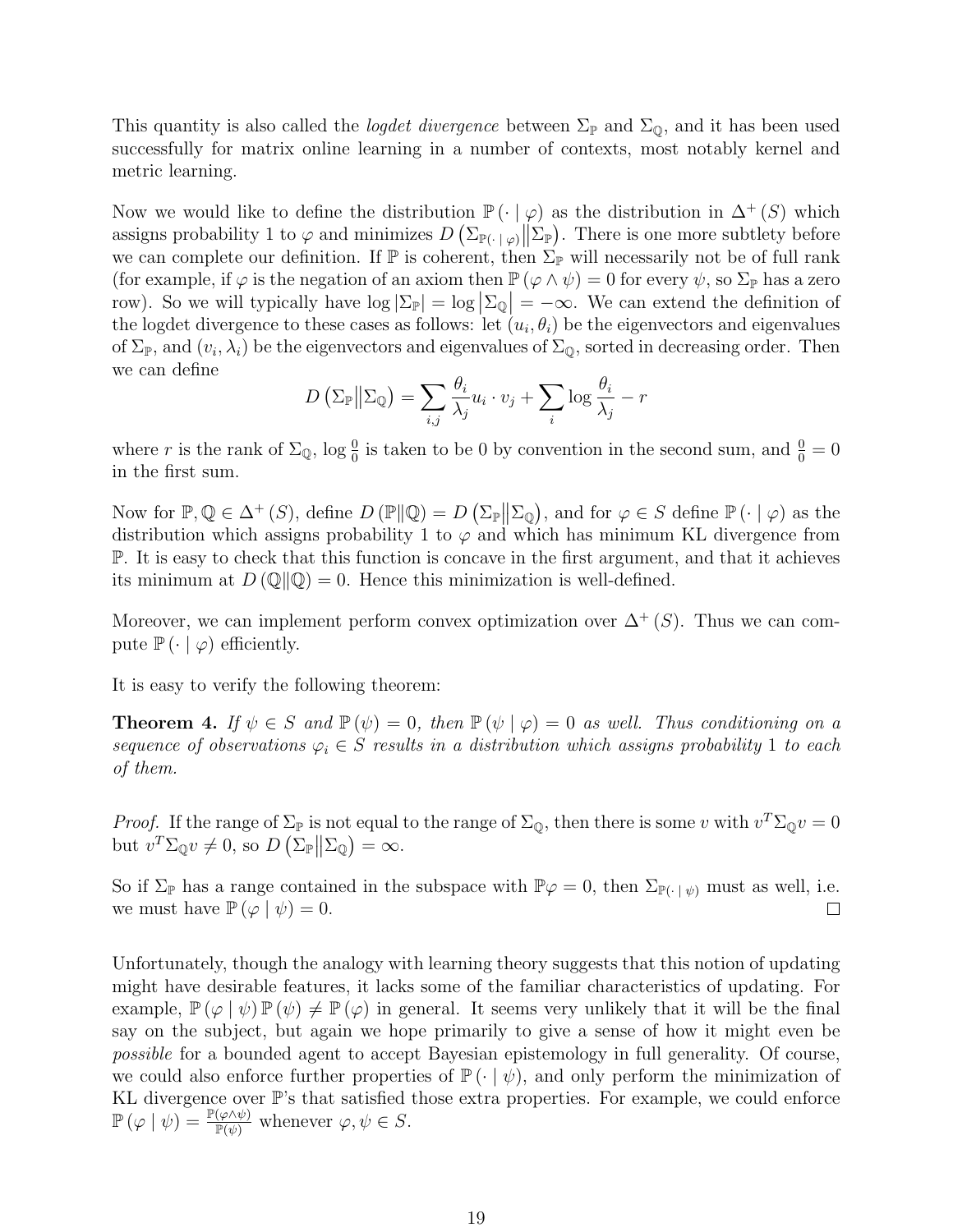#### <span id="page-19-0"></span>2.4.4 Lift and project

To define  $\Delta^+(S)$ , we first extended  $\mathbb P$  to  $S^2$  and then imposed a constraint on the extension. Similarly, we could extend  $\mathbb P$  to  $S^{2k}$ , and consider  $\Delta^+(S^{\overline{k}})$ . Even if we are only interested in sentences in  $S$ , this extension imposes additional constraints on  $\mathbb P$  and may allow it to capture additional inferences. This is the lift and project method. The set  $\Delta^+(S^k)$  corresponds to k rounds of the Lasserre hierarchy of relaxations for  $\Delta(\text{cl}(S_0))$ . This approach allows us to spend more computational resources in exchange for a "more consistent" assignment of probabilities.

## <span id="page-19-1"></span>3 Logical priors

### <span id="page-19-2"></span>3.1 Motivation

We are interested in understanding and designing agents which make good predictions. Our goal will be to show that if a learner can express an assumption, then the learner will eventually make predictions as well as if it accepted that assumption. Since first order logic is an extremely expressive language, this implies that our learner can make good predictions in a wide variety of situations.

We will typically measure prediction performance by the log score, i.e. the logarithm of the probability that a learner assigns to an outcome. Given a sequence of observations  $\varphi_1, \varphi_2, \ldots$ the total score received by the agent is

$$
\log (\mathbb{P}(\varphi_1)) + \log (\mathbb{P}(\varphi_2 \mid \varphi_1)) + \log (\mathbb{P}(\varphi_3 \mid \varphi_1 \wedge \varphi_2)) + \cdots
$$

This scoring rule has many nice properties and is often used in statistical learning theory. For example, it doesn't matter whether we score the *total* performance of a learner over a sequence of data, or whether we score the learner on each prediction and then add up the results.

To construct a distribution which makes "good" predictions (as measured by the log score), we make extensive use of the following simple observation:

<span id="page-19-3"></span>**Theorem 5.** Let  $\varphi_1, \varphi_2, \ldots$  be a sequence of sentences such that  $T \vdash \varphi_i$  for each i, and let  $\mathbb P$  be any coherent probability distribution. Then

$$
\sum_{i=1}^{\infty} \log (\mathbb{P}(\varphi_i \mid \varphi_1 \wedge \cdots \wedge \varphi_{i-1})) \geq \log (\mathbb{P}(T)).
$$

*Proof.* For every  $k, T \to \bigwedge^k$  $i=1$  $\varphi_k$ . Thus

$$
\mathbb{P}(T) \leq \mathbb{P}\left(\bigwedge_{i=1}^k \varphi_k\right) = \prod_{i=1}^k \mathbb{P}\left(\varphi_i \mid \varphi_1 \wedge \cdots \varphi_{i-1}\right)
$$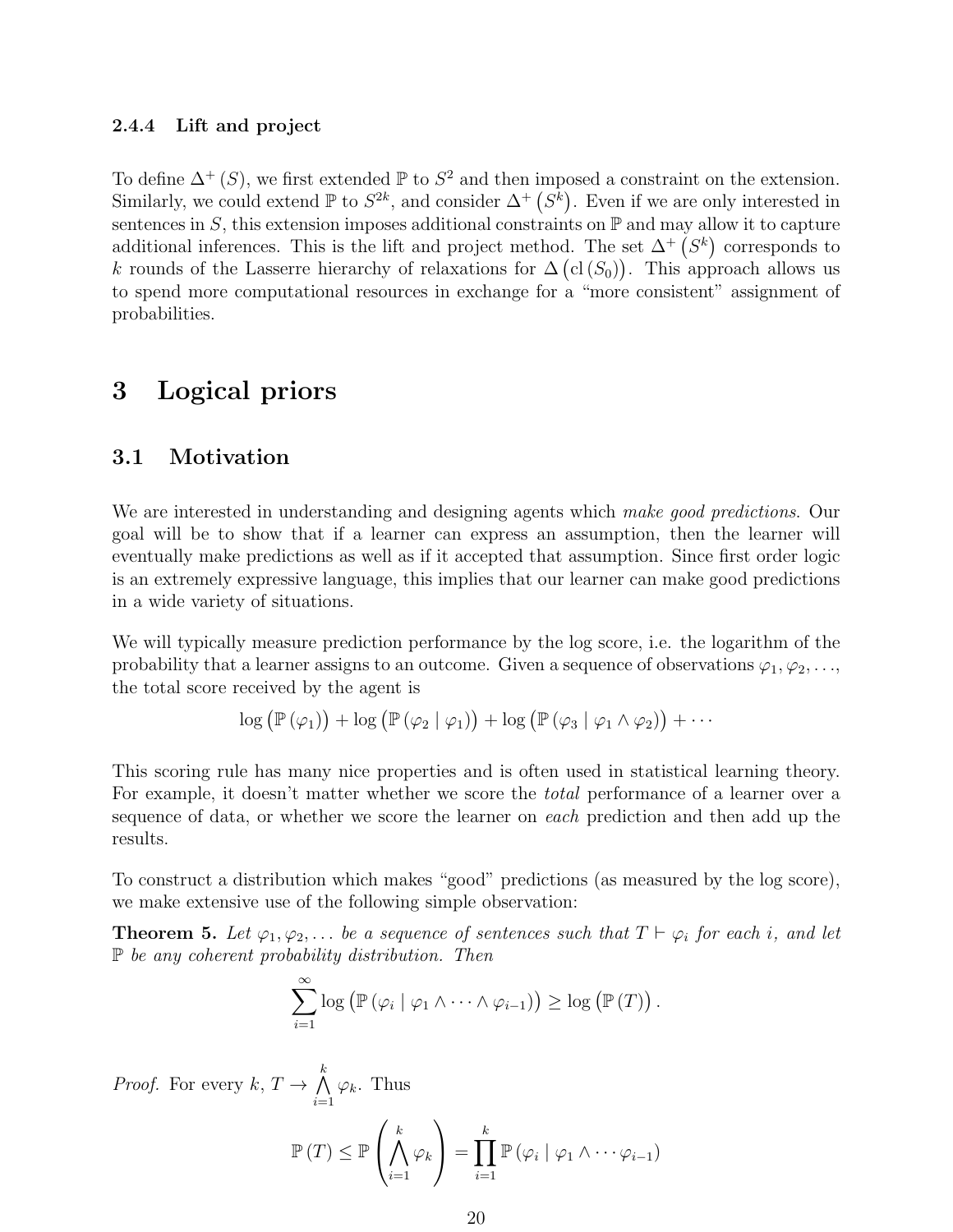as desired.

 $\Box$ 

This theorem says that if we want to be able to predict almost as well as if we assumed T, it is sufficient to assign  $T$  a high prior probability. Thus our goal will be to define a distribution P which simultaneously assigns a reasonably high probability to many theories T. A probability distribution which assigns a very low (or zero) probability to a sentence  $\varphi$  is said to be *dogmatic*, while a prior which avoids this characteristic is said to be non-dogmatic.

### <span id="page-20-0"></span>3.2 Parsimony

Unfortunately, it is not possible to assign *all* consistent sentences a reasonable probability. Indeed, if I supply an uneducated conjecture about the first 100 digits of  $\pi$ , you should assign this conjecture a prior probability which is on the order of  $10^{-100}$ —after all, there are about that many similar yet mutually exclusive alternatives. So if a formal notion of nondogmatism is to be satisfiable, it needs to avoid judging such low probabilities as dogmatic.

In order to define our prior, we will first introduce a function  $\mu : L \to [0, 1]$  indicating the least probability which would be reasonable to assign to a sentence  $\varphi \in L$ . This gives a measure of how quick we should be to infer  $\varphi$  given some evidence in its favor, i.e.  $\mu$  encodes a choice about which explanations should be quickly inferred. Our view is that the *simple* explanations are the ones that should be quickly learnt; we will not provide philosophical justification for this view here, but note that the issue is a common topic of discussion in formal epistemology.

First we will provide a formal notion of complexity.

Define the complexity of a non-negative integer n as  $\mathcal{K}(n) = n + 1.5$  $\mathcal{K}(n) = n + 1.5$  Extend  $\mathcal{K}(\cdot)$  to terms via:

- $\mathcal{K}(x_i) = 2 + \mathcal{K}(i)$
- $\mathcal{K}(c_i) = 2 + \mathcal{K}(i)$
- $\mathcal{K}\left(f_i^k(t_1, t_2, \ldots, t_k)\right) = 1 + \mathcal{K}(k) + \mathcal{K}(i) + \sum_j \mathcal{K}(t_j)$

Finally, extend  $\mathcal{K}(\cdot)$  to formulas via:

- $\mathcal{K}(t_1 = t_2) = \mathcal{K}(t_1 \neq t_2) = 3 + \mathcal{K}(t_1) + \mathcal{K}(t_2)$
- $\mathcal{K}(\forall x_i : \varphi) = \mathcal{K}(\exists x_i : \varphi) = 3 + \mathcal{K}(i) + \mathcal{K}(\varphi)$
- $\mathcal{K}(\mathcal{A}_i^k(t_1, t_2, \ldots, t_k)) = \mathcal{K}(\neg \mathcal{A}_i^k(t_1, t_2, \ldots, t_k)) = 3 + \mathcal{K}(i) + \mathcal{K}(k) + \sum_j \mathcal{K}(t_j)$

<span id="page-20-1"></span><sup>&</sup>lt;sup>5</sup>We've made this choice for simplicity, but the notion would be improved by taking the complexity of n to be the length of  $n$  in some more efficient encoding than unary. In this case, we would want to change the definitions of  $\mathcal{K}\left(f_i^k(t_1,\ldots,t_k)\right)$  and  $\mathcal{K}\left(A_i^k(t_1,\ldots,t_k)\right)$  depend on  $k+\mathcal{K}(i)$ .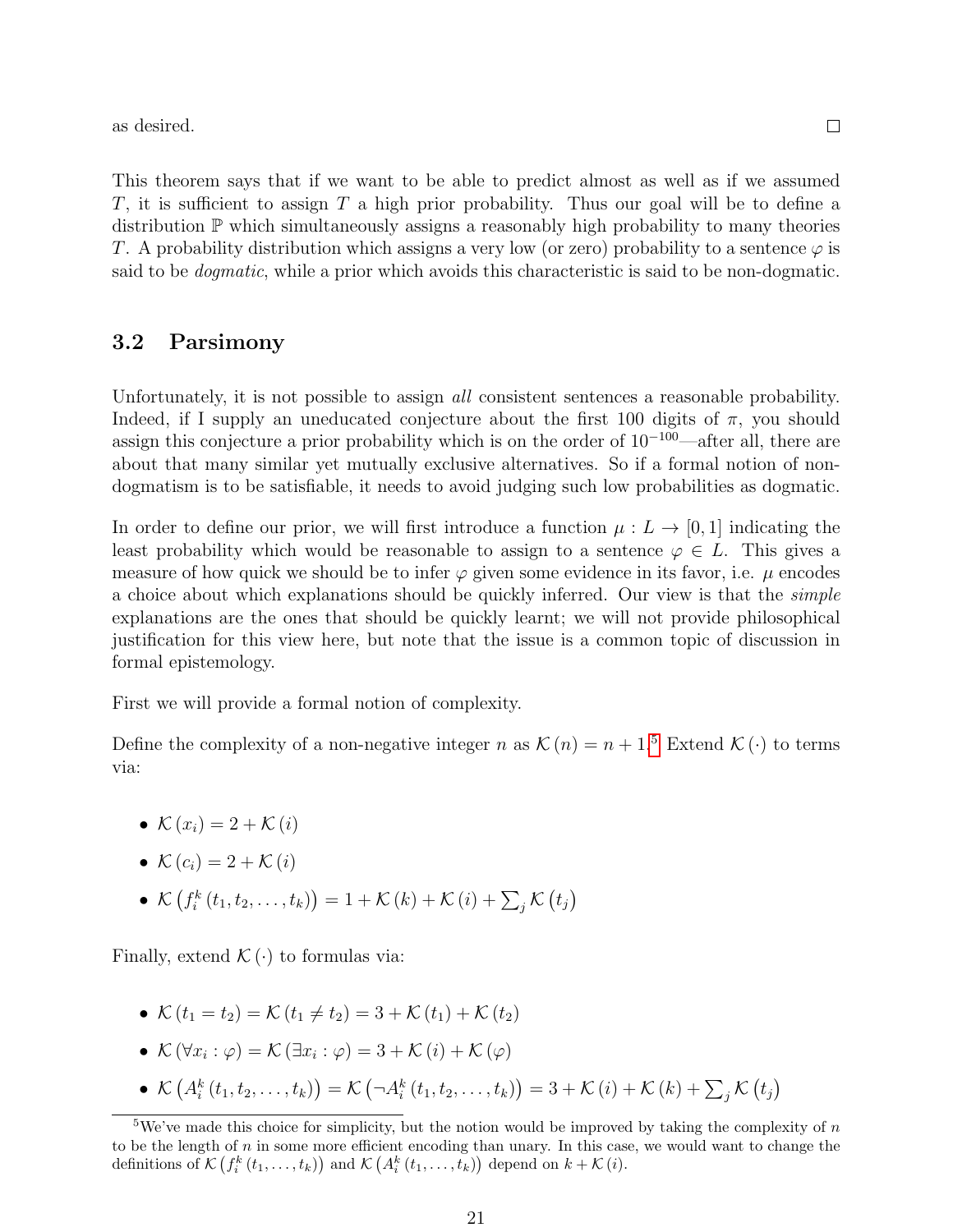•  $\mathcal{K}(\varphi \wedge \psi) = \mathcal{K}(\varphi \vee \psi) = 3 + \mathcal{K}(\varphi) + \mathcal{K}(\psi)$ 

Amongst the sentences with complexity k, there are families of about  $2^k$  mutually inconsistent sentences, and so  $2^{-\theta(k)}$  is the strongest lower bound we can give for the probability of k bit sentences using their complexity alone.

**Theorem 6.** For every k there are  $2^k$  inconsistent sentences  $\varphi_i$  with  $\mathcal{K}(\varphi_i) = \theta(k)$ .

Essentially, we can consider the theory of k bit strings; there are  $2^k$  distinct models each of which can be pinned down by a set of axioms of complexity  $\theta(k)$ . The proof is in the appendix.

In light of this, we will take  $\mu(\varphi) = 2^{-\mathcal{K}(\varphi)}$ . It is straightforward to verify that  $\sum_{\varphi} \mu(\varphi) = 1^6$  $\sum_{\varphi} \mu(\varphi) = 1^6$ , and this will be important in the sequel.

### <span id="page-21-0"></span>3.3 A simple prior

A number of very direct approaches to this problem have been proposed, each of which aims to ensure  $\mathbb{P}(\varphi) \geq \mu(\varphi)$  for some distribution  $\mu(\varphi)$  over sentences. For example, Hutter et al. define a prior by choosing a model  $\mathcal{M}_{\varphi}$  of each sentence  $\varphi$ , and then setting  $\mathbb{P}(\psi) = \mu\left(\{\varphi : \mathcal{M}_{\varphi} \models \psi\}\right)$ . This approach is satisfactory, but rests on arbitrary choices and is needlessly computationally inefficient in the finite case. They also have a philosophically different motivation and so restrict attention to separable models, thereby obtaining a distribution which cannot even be approximated with a halting oracle (they also are not concerned with the speed of learning). of how quickly a generalization is learned).

Similarly, Demski has proposed generating a compete theory T, starting from  $T_0 = \emptyset$ , iteratively forming  $T_{i+1}$  from  $T_i$  by adjoining a random sentence  $\varphi$  consistent with  $T_i$  (sampled with probability proportional to  $\mu(\varphi)$ . This proposal appears to some theoretically desirable properties and to be less arbitrary, but does not lead to tractable algorithms in the finite case.

Our approach is to simply consider the (convex) set of coherent distributions  $\mathbb P$  and to optimize an appropriate convex function over this set. This more closely mirrors methods which have proven to be practically successful, in particular maximum-entropy priors, and is extremely straightforward to generalize to the finite case. Our function will be chosen to ensure that an optimum is sufficiently far from any boundary, i.e. such that  $\mathbb{P}(\varphi)$  is reasonably large for each  $\varphi$ .

For any  $\mathbb{P}: L \to [0,1]$ , define

$$
\Psi(\mathbb{P}) = \sum_{\varphi \in L} \mu(\varphi) \log (\mathbb{P}(\varphi)).
$$

<span id="page-21-1"></span> ${}^{6}$ The sum here is taken over formulas, though we could consider each formula as a sentence by considering the unbound variables as implicitly universally quantified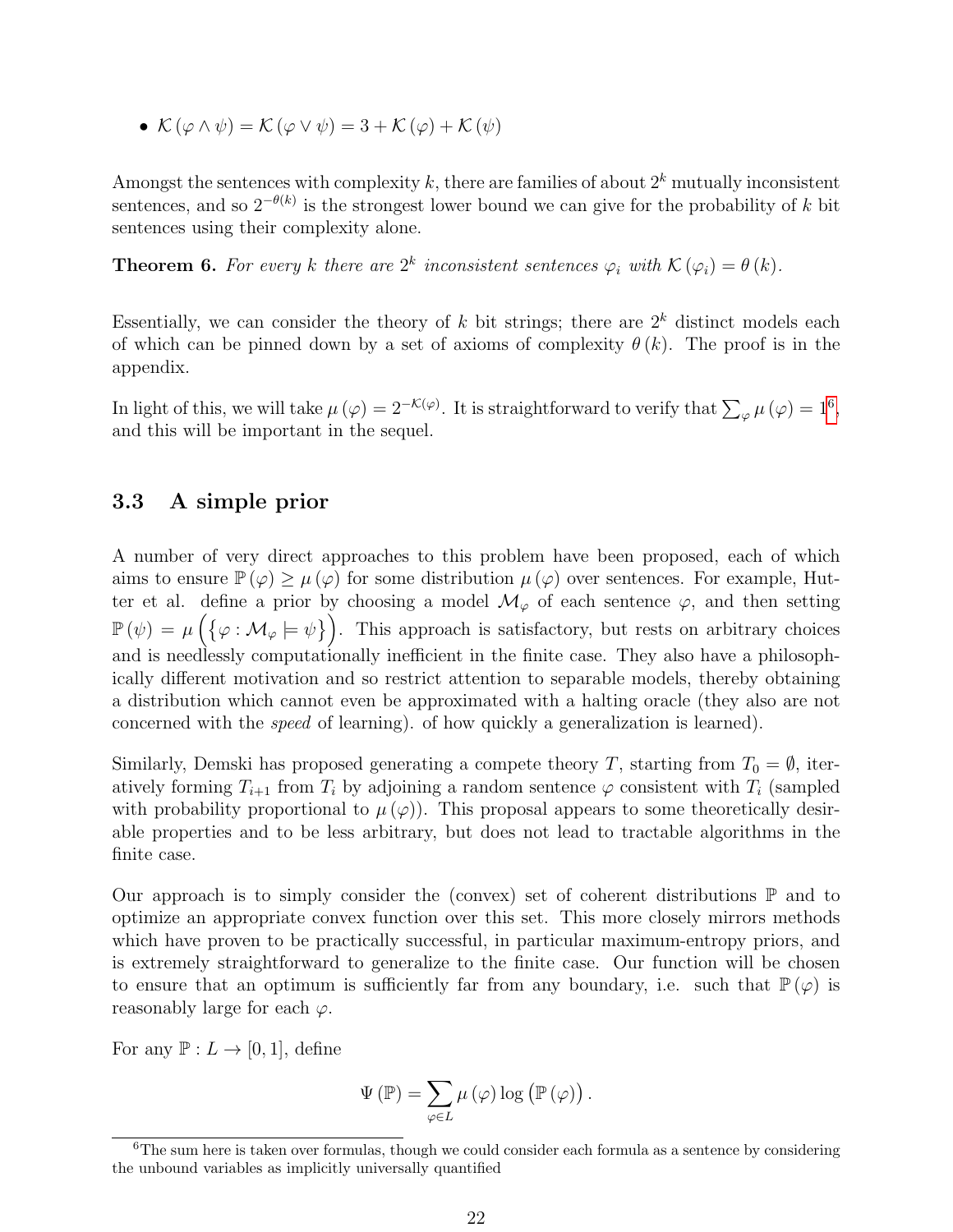We would like to take  $\mathbb P$  to be the coherent probability distribution which maximizes  $\Psi(\mathbb P)$ .

Unfortunately, for any coherent P we will have  $\Psi_0(\mathbb{P}) = -\infty$ . This is because some  $\varphi$  are contradictions in first order logic, and so will be assigned probability 0 by P. We could exclude these sentences, and in the case of bounded reasoners discussed below this will be adequate. But this doesn't fix the problem in the case of unbounded reasoners; if  $\mu$  has infinite entropy it might still be the case that all  $\mathbb P$  have  $\Psi(\mathbb P) = -\infty$ .

Nevertheless, we can compare different candidates  $\mathbb P$  to see which are better or worse. Namely, for any  $\mathbb P$  and  $\mathbb Q$ , consider the sum:

$$
\Psi(\mathbb{P}||\mathbb{Q}) = \Psi(\mathbb{P}) - \Psi(\mathbb{Q}) = \sum_{\varphi \in L} \mu(\varphi) \log \left( \frac{\mathbb{P}(\varphi)}{\mathbb{Q}(\varphi)} \right)
$$

where we consider  $\log(\frac{0}{0})$  $\left(\frac{0}{0}\right) = 0$ . We say that  $\mathbb{P} > \mathbb{Q}$  if the set of negative terms in this sum is absolutely convergent, and sums to less than the set of positive terms. If neither  $\mathbb{P} > \mathbb{Q}$ nor  $\mathbb{Q} > \mathbb{P}$ , we say that  $\mathbb{P}$  and  $\mathbb{Q}$  are incomparable. The key observation is that there is a unique maximal  $\mathbb{P}$ , and that  $\mathbb{P} > \mathbb{Q}$  for all  $\mathbb{Q} \neq \mathbb{P}$ .

<span id="page-22-1"></span>**Theorem 7.** There exists a coherent distribution  $\mathbb P$  such that for every coherent distribution  $\mathbb{Q}, \mathbb{P} \geq \mathbb{Q}.$ 

We show in the appendix that it is possible to compute  $\mathbb P$  using a halting oracle. The key observation is that we can use a halting oracle to optimize  $\Psi$  over the set of restrictions of coherent P to any  $S \subset L$ . As  $S \to L$ , these approximations converge to the global optimum very quickly, and so we can approximate the global optimum by taking a large sets S.

It seems unlikely this is the final say on a choice of logical priors, but it is simple, does the job, and illustrates a general approach towards constructing logical priors which helps the close the gap between this setting and contemporary work in machine learning. This approach also suggests a path forward for several of the open problems we raise in section [6.1.](#page-40-1)

### <span id="page-22-0"></span>3.4 The Gaifman condition

A common coherence condition for probability distributions is the so-called Gaifman condition:

**Definition 4.** P satisfies the *Gaifman condition* if for any  $\varphi$ ,

$$
\mathbb{P}(\forall n:\varphi(n))=\inf_{k}\varphi(0)\wedge\cdots\wedge\varphi(k).
$$

This is an intuitive condition for a probability distribution  $\mathbb P$  which we take to represesent the truth of the matter, but it is not a natural condition for a subjective probability distribution.

The distribution we have described does not satisfy the Gaifman condition. This is inevitable: the Gaifman condition is *stronger* than  $\omega$ -completeness, which cannot be achieved by any definable distribution.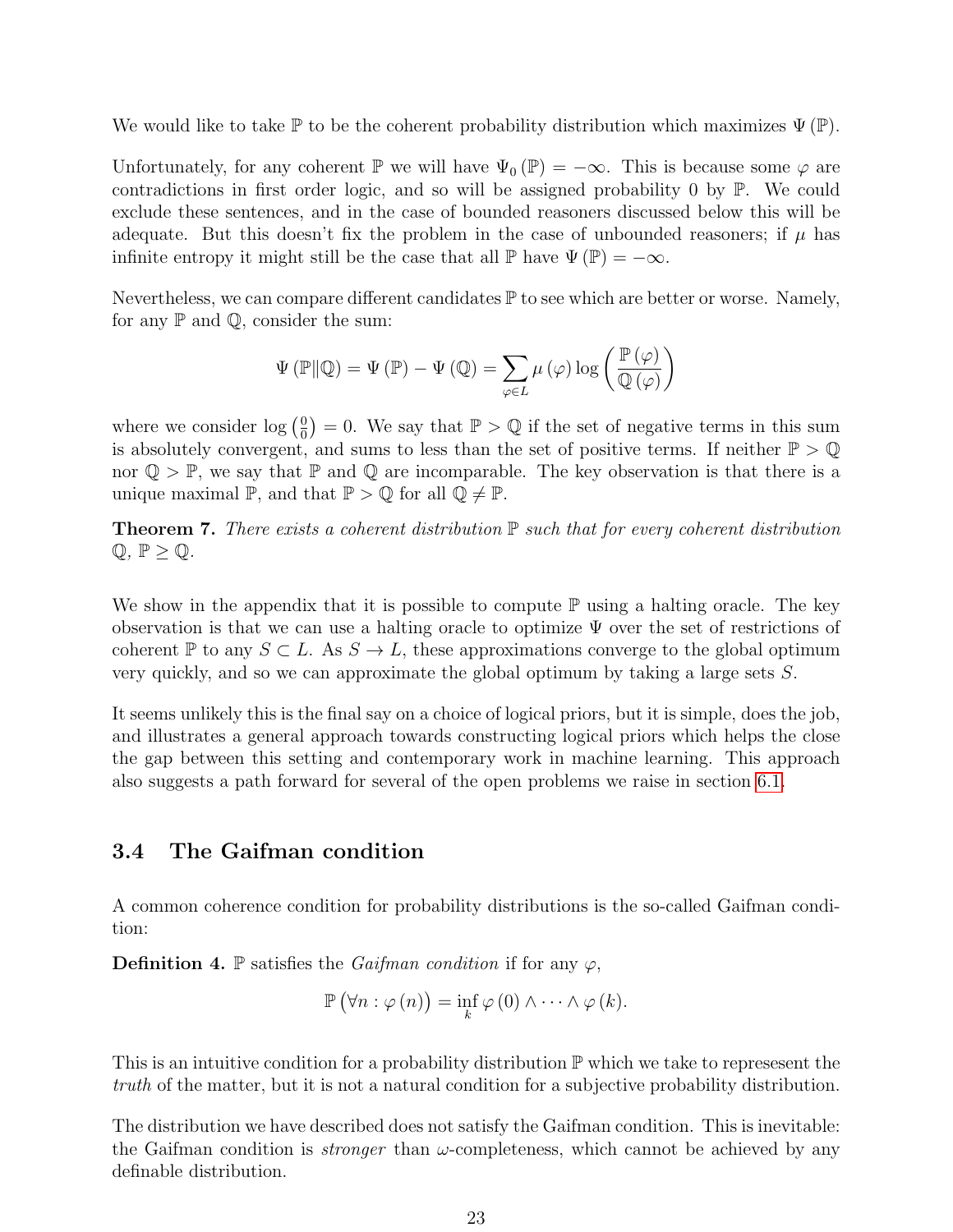<span id="page-23-1"></span>**Theorem 8.** For any definable, coherent distribution  $\mathbb P$  over L which assigns non-zero probability to Q, there is a formula  $\varphi(n)$  such that

$$
\mathbb{P}\left(\forall n:\varphi\left(n\right)\right)\neq\lim_{k\rightarrow\infty}\mathbb{P}\left(\varphi\left(0\right)\wedge\cdots\wedge\varphi\left(k\right)\right)
$$

In particular, this holds for any  $\mathbb P$  which lies in the arithmetical hierarchy.

*Proof.* Suppose we have any  $\mathbb P$  which satisfies the Gaifman condition. Consider the set S of sentences  $\varphi$  such that  $\mathbb{P}(\varphi \mid Q) = 1$ . If  $\mathbb{P}$  is definable, so is this set. We claim that this is the set of all true statements about the integers, which is not definable.

Note that all theorems of Q, and hence all  $\Sigma_1$  sentences that are true of the integers, are necessarily in S by coherence.

By applying the Gaifman condition to the sentences  $\psi(n) = \varphi(n) \wedge Q$ , we see that if  $\mathbb{P}(\varphi(k) \mid \mathbf{Q}) = 1$  for each k, then  $\mathbb{P}(\forall n : \varphi(n) \mid \mathbf{Q}) = 1$ . Thus all  $\Pi_2$  sentences that are true of the integers are necessarily in S. Continuing by induction we find that all  $\Sigma_k$  sentences that are true of the integers are in  $S$ , and hence  $S$  contains all true sentences, contradicting its definability.  $\Box$ 

This impossibility result can be considerably expanded, to deal with narrow classes of  $\varphi$  (in fact it has been proved even for  $\Pi_1$  sentences, at least for distributions which don't assign probability 0 to true  $\Sigma_2$  sentences) or to deal with weaker convergence conditions.

Moreover, our results on the learnability of universal generalizations seem like an acceptable practical substitute—our algorithm predicts as well as if it had learned the universal generalization in the long run.

### <span id="page-23-0"></span>3.5 Scaling down

Extending the prior we have described to the finite case requires essentially no modification. That is, for any set S, we can define a prior  $\mathbb{P}_S : S \to [0,1]$  as the locally coherent map which maximizes

$$
\Psi_{S}(\mathbb{P}_{S}) = \sum_{\varphi \in S} \mu(\varphi) \log \mathbb{P}_{S}(\varphi).
$$

Because the set of locally coherent distributions is defined by a polynomial list of linear inequalities, we can compute this  $\mathbb{P}_S$  in time polynomial in the size of S.

Using standard techniques for semidefinite programming, we can similarly find the  $\mathbb{P}_S$  which is sum-of-squares coherent and maximizes this regularizer. Note that in this setting we need not be concerned with convergence issues, as long as we excluded sentences which are contradictions from the sum (since those sentences will necessarily receive probability 0).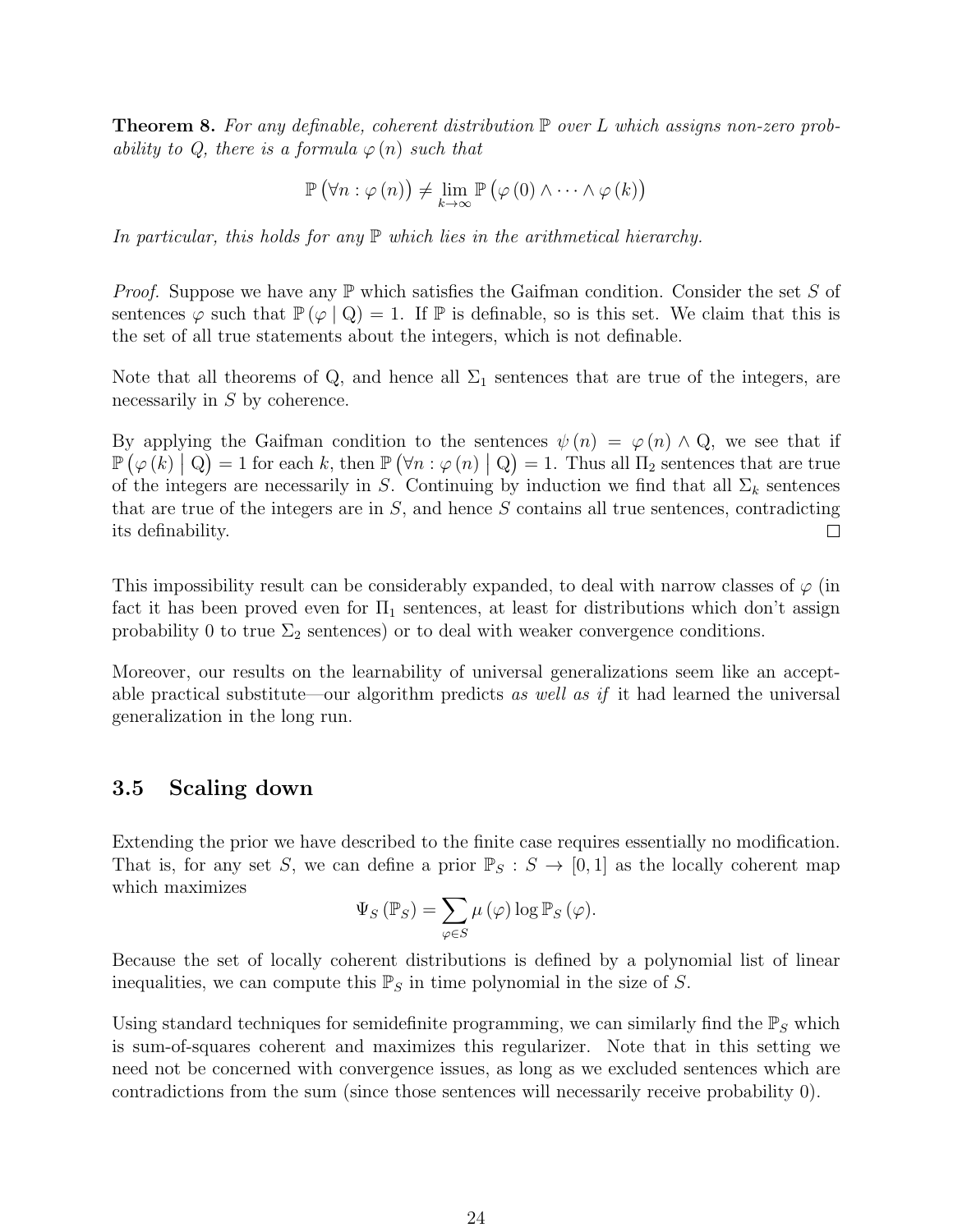### <span id="page-24-0"></span>3.6 Beyond non-dogmatism

In reality "ignorance" means more than non-dogmatism, and we would like our prior to satisfy further intuitive properties. For example, when a hypothesis  $isn't$  in conflict with every other conceivable hypothesis, we should be able to assign it a higher probability than  $\mu(\varphi)$ . Statements which have little logical bearing on each other ought to have little mutual information (and if two statements are logically related, conditioning on a natural interpolant ought to reduce the mutual information between them). And so on.

It is easy to check that none of the distributions that have been proposed so far (ours included) matches all or even many of our strong intuitions about an ignorance prior. The recent proposal of Abram Demski appears to come closest; especially interesting is its reproduction of an intuitive conditional independence structure. Unfortunately, as mentioned, his proposal is fundamentally prohibitively computationally expensive. We feel that approaches based on entropy maximization are particularly likely to have such desirable characteristics, and we have presented our solution largely to provide an indication of how a future weighted entropy-maximization approach might work.

## <span id="page-24-1"></span>4 Learning mathematical facts

We have described a prior over mathematical states of affairs, but haven't yet said much (aside implicitly in theorem [5\)](#page-19-3) about what happens when we use this prior to actually reason about mathematics. In this section we will introduce a model for the process of mathematical reasoning, and then make some observations about the results of such reasoning.

All of the discussion in this section is intended to apply equally to any of the priors discussed in sections [3](#page-19-1) and [2.](#page-7-0) But the arguments are easiest to make and the conclusions are most intuitively plausible in the setting of section [2.3.2,](#page-13-1) and so for concreteness the reader may want to keep this example in mind. (Extending some of the results to the setting of section [2.4.2](#page-16-0) would require proving some further facts about the conditioning process proposed there.)

## <span id="page-24-2"></span>4.1 Modeling reasoning

In this section we will turn our attention to *passive* reasoning. That is, we consider a reasoner who is exposed to a sequence of *observations*  $\varphi_0, \varphi_1, \ldots$ , and conditions on each one in turn. We will be interested qualitative statements about what an agent would come to believe after observing "enough" statements of a certain type. The implicit analogy with human reasoning is normally clear, though we are far from being able to pin down the quantitative aspects of the situation (nor even model the situation for humans well enough that such quantitative statements would be meaningful).

The sentences  $\varphi_0, \varphi_1, \ldots$  (as well as the agent's beliefs) don't have any free variables, but they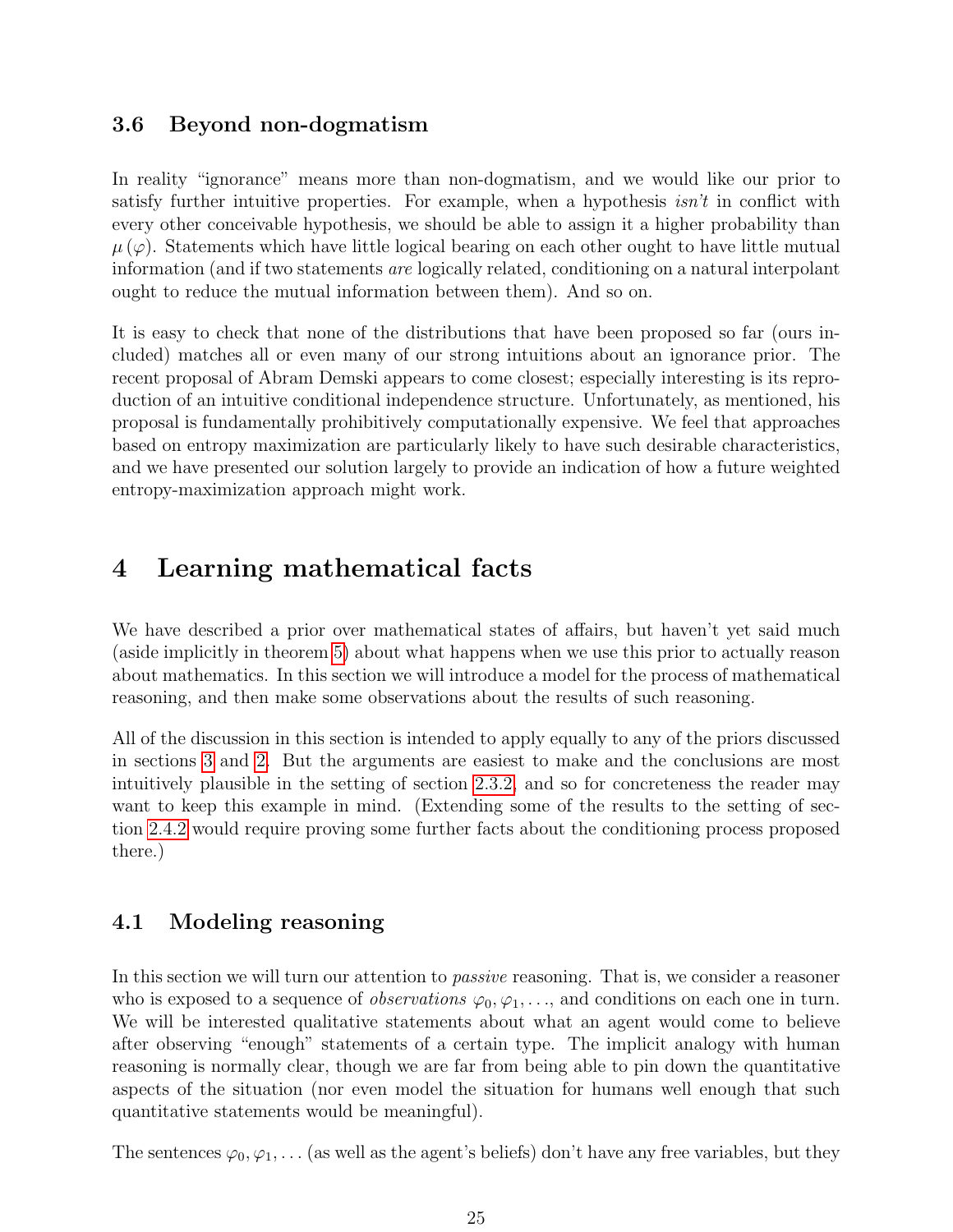can make arbitrary use of the symbols  $A_i^k$ ,  $f_i^k$ ,  $c_i^k$ . These symbols might be used to encode information about sense experiences (for example  $f_0^1(t)$  might return the data perceived by the agent at time t, so that the agent continuously updates on expressions of the form  $f_0^1(t) =$  $s_t$ ) or to present some mathematical facts to the agent (for example,  $f_0<sup>1</sup>(x)$  might return the successor of x, and the agent might update on facts like  $\exists x : \forall y : y \neq x \rightarrow \exists z : z = f_0^1(y)$ or for some other purpose.

When we say that an agent would "come to believe  $\varphi$ ," all we really mean is that it would come to make predictions as well as if it had come to believe  $\varphi$ . For example, if we say that an agent has "come to believe Peano arithmetic" we do not mean to suggest that it believes the literal axioms themselves, because we generally have no way to rule out the possibility that (for example) the agent has assigned different interpretations to the symbols (or that it has learned a more powerful theory which can interpret Peano arithmetic). All we mean to say is that the agent has formed some internal model of the situation which allows them to make predictions as well as if they believed Peano arithmetic, in the sense of theorem [5.](#page-19-3)

This entire section considers an "open loop:" the agent's beliefs have no effect on the observations it receives. Realistic reasoning, mathematical or otherwise, often involves interaction between a learner and an environment (indeed, as we discuss in section [5.4,](#page-37-0) even events within a single mind might be best modeled as interactions between e.g. a goal-oriented agent and a memory subsystem which it can consult as a resource). We will turn our attention to these more complex cases in section [5.](#page-33-0) Many of the examples in this section have greater practical relevance once we consider interaction.

## <span id="page-25-0"></span>4.2 Learning with unbounded resources

The examples in this section apply both to finite agents and to infinite agents with globally coherent beliefs. Subsequent sections will focus on unique characteristics of learning with bounded resources, which is of greater interest primarily because of the analogy with human reasoning. We will focus on learning arithmetic, under varying conditions, only for simplicity of presenetation..

#### <span id="page-25-1"></span>4.2.1 Learning arithmetic

In a very simple case, a learner might simply be told true facts about arithmetic, where  $+, *, 0, S$  are assigned function and constant symbols from L. For example, the reasoner might condition on many facts of the form

$$
SSS0 + SS0 = SSSSS0.
$$

In this case, by theorem [5](#page-19-3) we can guarantee that the agent will eventually make predictions as well as if it knew the definitions of  $+, *, 0, S$ .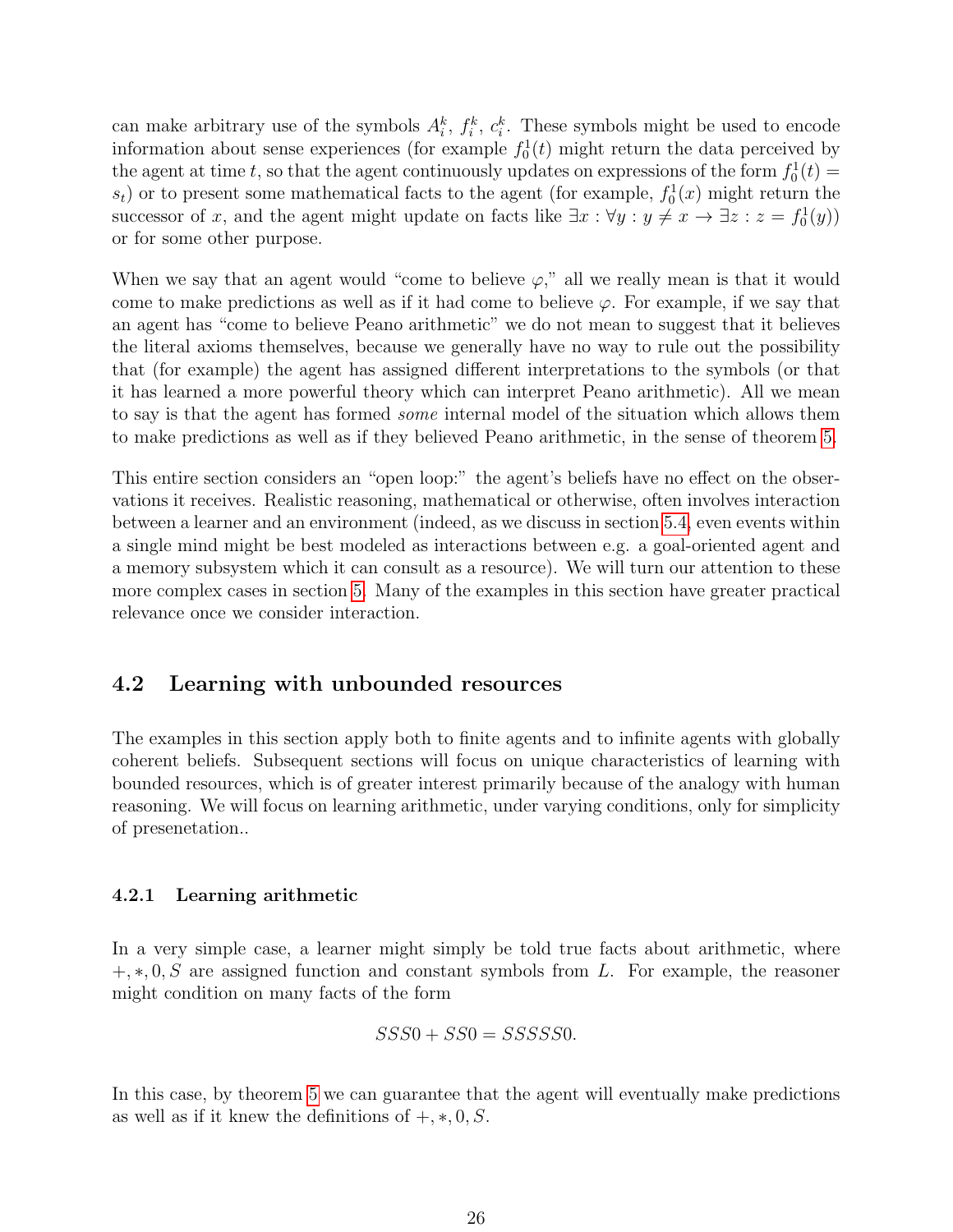#### <span id="page-26-0"></span>4.2.2 Learning numerals

We can imagine a more realistic task, in which the agent is still given true arithmetic facts, but they now involve some unidentified constant symbols  $c_i$ . For example, the agent might be told:

$$
c_2 * c_3 = c_5,
$$

or so on. We imagine that there is some real correspondence between the  $c_i$  and integers. The question is: can the learner simultaneously learn this correspondence and arithmetic?

The answer is essentially that the learner can if and only if they receive enough information to determine the correspondence in principle. That is, consider the theory  $T'$  which includes not only the axioms of arithmetic but also axioms pinning down the  $c_i$ . For example, we might have  $T' \vdash c_1 = S0, c_2 = Sc_1, c_3 = c_2 * (c_2 * c_2 + c_1)$ , in addition to the axioms of arithmetic. The complexity of this theory (in the sense of  $\mathcal{K}(T')$  defined in section [3.2\)](#page-20-0) is roughly  $\sum_i \log(c_i) + \mathcal{K}(\text{PA})$ . So in the long run, the learner needs to get about  $\log(c_i)$ predictions wrong about each  $c_i$  before it has pinned down its value (which is necessary information-theoretically), and it can do this in parallel with learning the definition of  $+$ and ∗.

#### <span id="page-26-1"></span>4.2.3 Arithmetic as an explanation

In the cases we have considered so far, an agent has inferred the laws of arithmetic to account for observations about the objects of arithmetic, i.e. about the truth of arithmetic facts. Much more interesting is the case in which an agent infers mathematical structure to explain not-obviously-mathematical phenomena.

For simplicity, we'll consider an agent which already believes axioms which allow it to reason about binary strings (for example, it has learned an axiomatic characterization of string concatenation and string equality).

Suppose our agent is given observations of the form  $f(x_0x_1 \cdots x_k) = y_0y_1 \cdots y_k$ . The rule f may be a complicated one which the agent cannot hope to learn exactly. For example, this would occur if f was a computation which used more memory than the agent could represent. Or, f might simply be stochastic. In either case, the learner can discover structure in the values of  $f$  which made prediction easier. Representing this structure might require introducing arithmetic as an abstraction. This is the route by which we suggest that a realistic learner could come to believe the axioms of arithmetic.

For example, suppose that whenever  $f(x) = y$ , we have  $\sum ix_i = \sum iy_i$ . If the learner was able to represent this fact and condition on it, the probability they assigned to the true judgments of the form  $f(x) = y$  would be (roughly)  $k^2$  times higher, a significant advantage. But formalizing this constraint without the use of arithmetic is a non-trivial challenge.

We cannot rule out the possibility that  $\mathbb P$  would find some clever alternative representation of this constraint, but we can show that in general it will find one way or another to make predictions as well as if it had learned this constraint.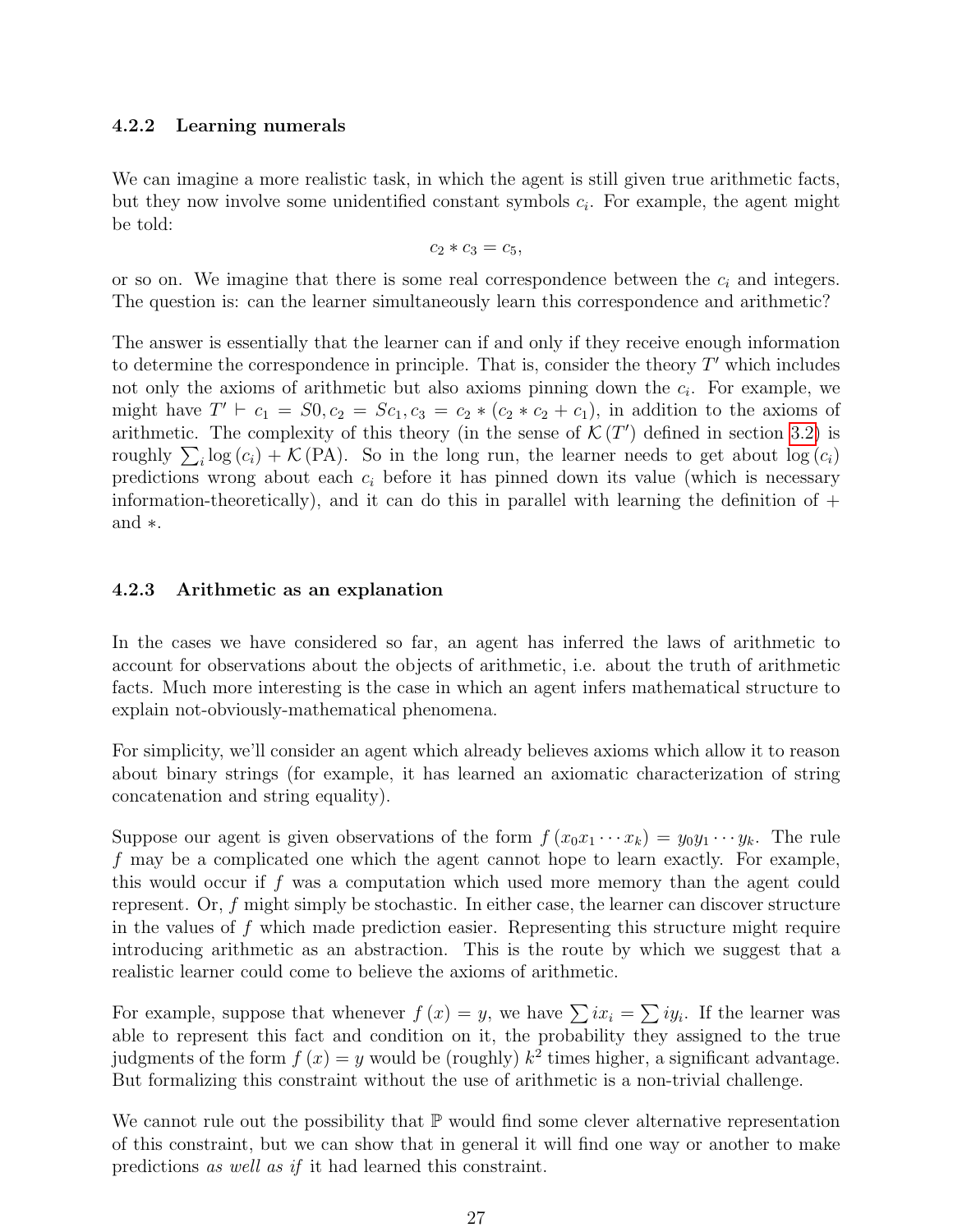Moreover, if an agent is tasked with learning many such relationships, which can be concisely expressed within a single theory T, then the total loss on all of those prediction problems is given by  $\mathcal{K}(T)$ . This suggests that if there is a mathematical theory which has explanatory power in many domains, the agent will either come to believe it or come to find an equivalently powerful method for making predictions.

## <span id="page-27-0"></span>4.3 Learning with bounded resources

In the previous sections we have focused on cases where an agent infers arithmetic because the agent's observations are in fact constrained by arithmetic. In general we are interested in a more subtle phenomenon, which emerges when we consider bounded reasoners.

For example, consider a human reasoner who already accepts the axioms of Peano Arithmetic, and is concerned exclusively with statements whose truth or falsity will be determined in a finite amount of time—ie., which might actually affect their experiences. In particular, every arithmetical statement of material interest to humans involves only bounded quantifiers. Moreover, every mathematical observation that humans ever make also contains only bounded quantifiers—that a particular theorem has a proof of at most so many lines, that a particular computation returns a particular value after a particular amount of time, and so on. Neglecting uncertainty about physics, we imagine that an account of all true  $\Delta_0^0$ sentences would allow us to make any physical prediction whose truth or falsity can be determined by physically possible operations in finite time (this is, in essence, the Church-Turing hypothesis).

All of the facts of interest to this human, or which this human can observe, are already determined by her belief in the axioms of Peano arithmetic. So in what sense can any of these observations shed light on more complicated claims? On the existence of infinities, or the truth of  $\Sigma_2^0$  sentences?

We suggest two possible routes, and give examples of each in the sequel:

1. First, a theory concerning infinite objects or complex axioms might be a simple explanation for certain finite data. For example, the existence of a "set of all natural numbers" may be a simpler explanation, at least to a certain way of thinking, than the axiom schema of induction. The real existence of a continuum might be a simpler explanation for our physical observations than the existence of a computation which approximates the solutions of certain equations on discrete approximations to a continuum.

In this case a reasoner using the approach we have described might discriminate between theories with no testable distinctions on the basis of simplicity, and the theories that concern themselves with finite objects need not win.

2. Much more fundamentally, although all truths about finite objects might be determined by the axioms of Robinson Arithmetic the implications might be too computationally expensive to examine. A theory which simply explains many observations which would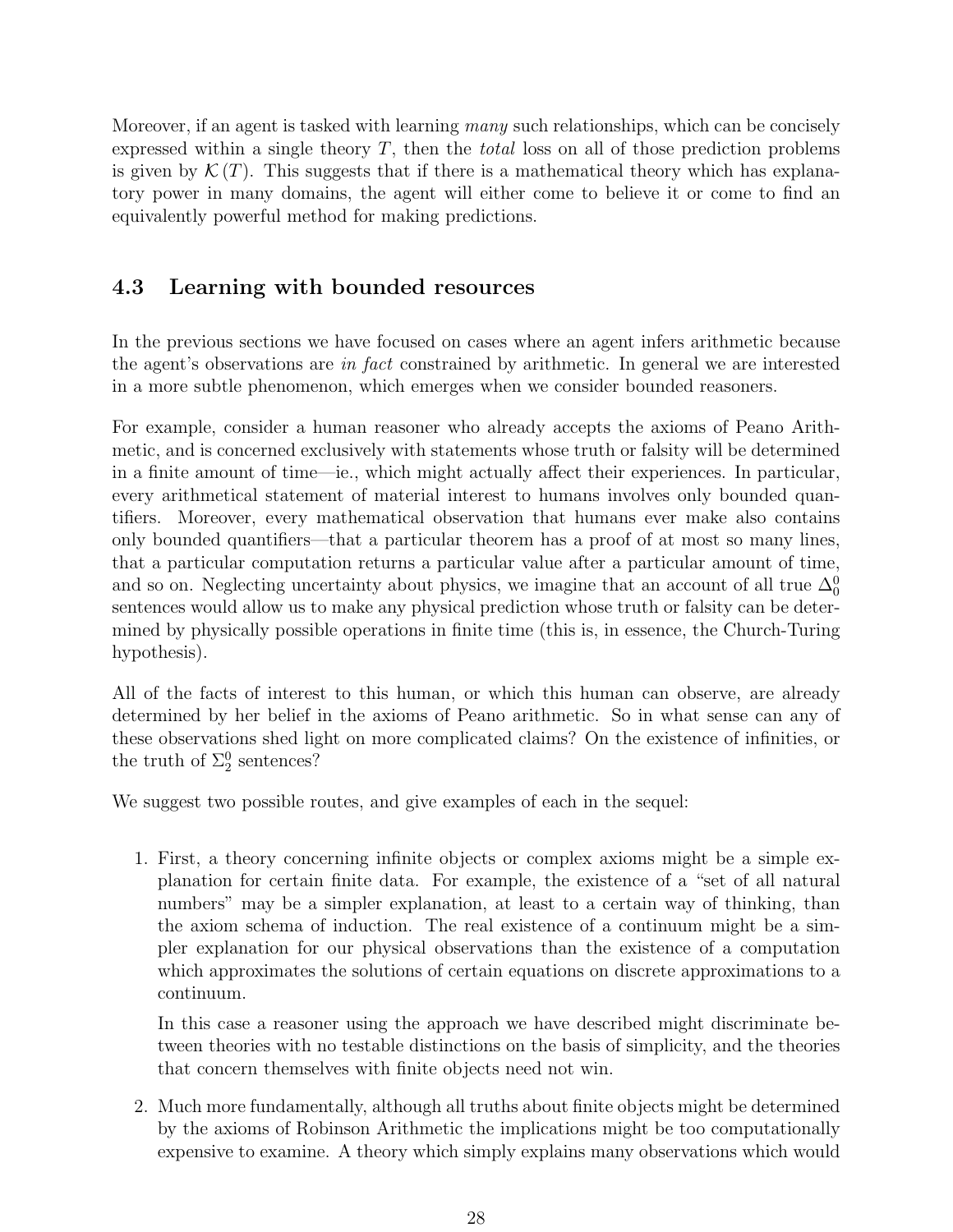otherwise require laborious computation may be considered to be confirmed by those observations.

## <span id="page-28-0"></span>4.4 Computational expedience

### <span id="page-28-1"></span>4.4.1 Generalization

Consider a learner which knows Robinson arithmetic, and has made some observations of an unknown function f. It has inferred that  $f(0) = 1$  and in general  $f(Sx) = 2f(x)$ , i.e. that  $f(x) = 2^x$ . (We'll write  $2^x$  for  $f(x)$  from here on out.)

Suppose the agent is now asked to predict whether  $2^y 2^x = 2^x 2^y$  for some large values of x and y. In some cases the agent can derive this equality using sentences within  $S$ , simply by applying the inductive definitions of exponentiation and multiplication until each side has been reduced to a numeral. In these cases the agent will clearly assign probability 1 to  $2^{y}2^{x} = 2^{x}2^{y}$ . But in general the intermediate steps need no lie in S, because they involve very large numbers.

Of course, if the agent knew the generalization that  $\forall a, b : ab = ba$ , it could deduce as a special case that  $2^y 2^x = 2^x 2^y$ . For each x and y,  $2^y 2^x = 2^x 2^y$  follows from the axioms of Robinson arithmetic. Nevertheless, a bounded agent who believed Robinson arithmetic might not be able to deduce the fact, and so might find the generalization useful.

However we can reason identically as before to show that an agent will quickly *learn* this generalization:  $\mathbb{P}(\forall a, b : ab = ba)$  is lower-bounded by the complexity of the assertion, and so after observing many consequences which it cannot deduce without the generalization, eventually the learner will start predicting those consequences correctly (very likely by assigning high probability to  $ab = ba$  itself).

But suppose this game continues, and the learner is now asked to determine whether  $2^{x+y}$  $2^{x}2^{y}$  for some large integers x and y (for example,  $x = 2^{a}$  and  $y = 2^{b}$ ). Again, the learner cannot deduce this fact directly, but with enough examples will come to believe the universal generalization.

It may seem as though these examples are slightly artificial because they rely on such large integers. In fact the large sizes of the numbers involved is an artifact of an arithmetic encoding (which we have chosen only to make the examples simple). In a more realistic application, rather than very large numbers we might have modestly sized objects, such that the combinatorial explosion keeps the objects from being amenable to reasoning about directly. A typical case might be one in which an agent reasons about the result of a brute force search, where the brute force search covers more items than those the agent can reason about directly.

Another realistic class of examples might occur when the agent is reasoning about some object x has some special *physical* significance—for example, "the number I've just written down on a sheet of paper"—rather than having some special mathematical significance. This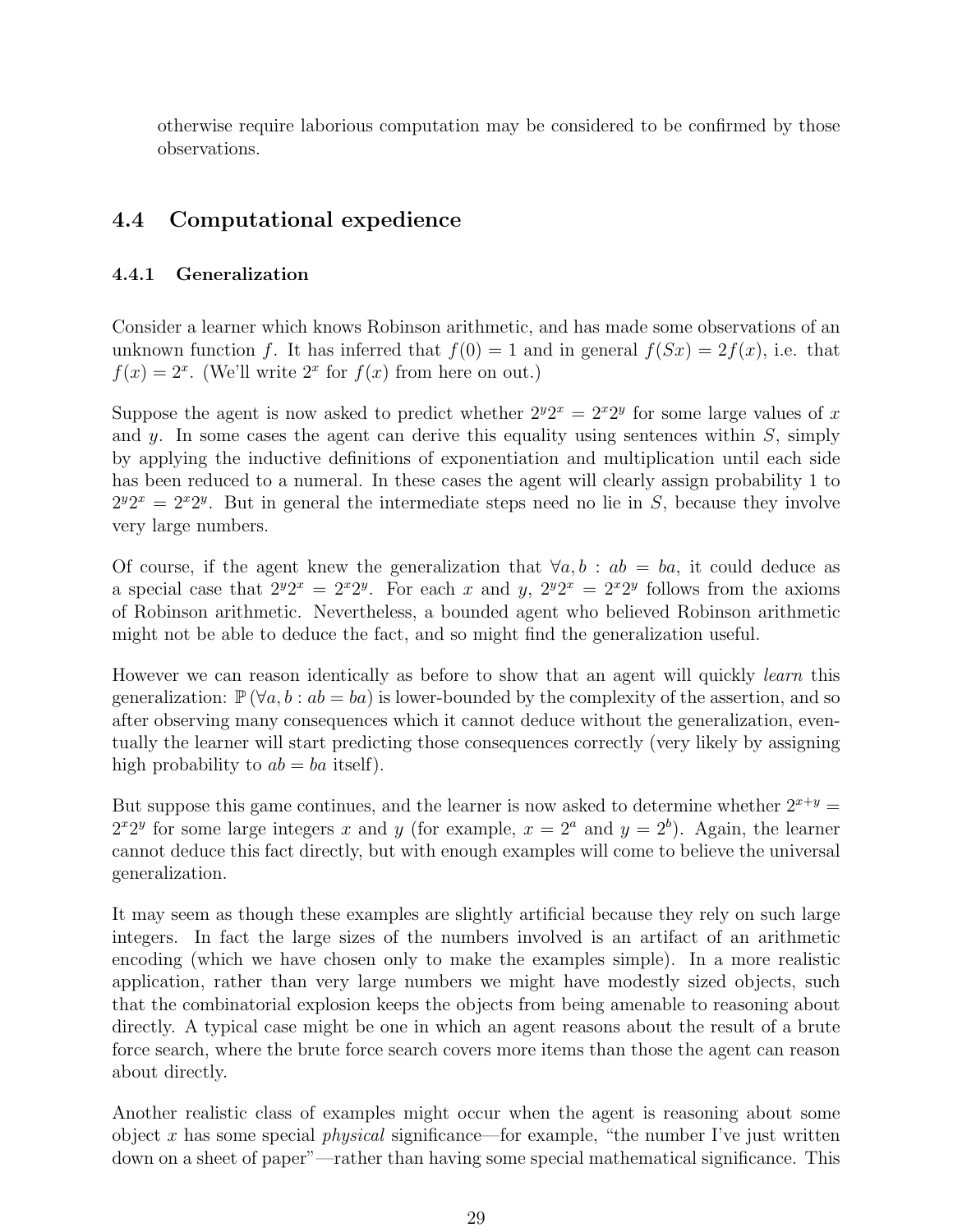could simply be represented by an additional predicate  $A$ , rather than requiring any new machinery to cope with physical facts. We will explore this setting in the section [5.4](#page-37-0) below.

#### <span id="page-29-0"></span>4.4.2 Induction

In the last section we described why an agent might infer  $\forall a, b : ab = ba$  or  $\forall x, y : 2^{x+y} = 2^x 2^y$ from observations about finite objects. And of course there could be a long litany of such generalizations which might be inferred for the sake of computational expedience. Inferring such a long list of computational shortcuts is more efficient than simply guessing about the result of individual computations. But there is a still more efficient approach.

If the agent assumes the axiom of induction, then it would immediately conclude that both of these assertions are true in general (along with many more), since they are both easy theorems of PA.[7](#page-29-2) Thus after observing many such generalizations, the agent would come to infer induction (or at least, it would come to make subsequent generalizations as well as if it had learned induction).

#### <span id="page-29-1"></span>4.4.3 And beyond

Since few natural statements are independent of Peano arithmetic, it is natural to conjecture that PA is as far as this process will take us. In fact, since almost all "natural" statements can be derived in even weaker systems, we might suspect that we can't even learn PA unless we consider some very pathological observations, unless PA happens to be simpler (and thereby receive a higher prior probability) than weaker theories like  $RCA_0$ .

In fact this impression is misleading. For example consider an agent checking whether each integer  $n$  is a perfect number, one at a time. It would quickly form the conjecture that odd numbers are not perfect, whether or not it could actually find a proof of the fact. This would occur even if this statement is a theorem of PA; thus even theorems of PA might prove to be useful generalizations, which might be accepted as additional axioms.

Continuing in this vein, basic theorems of analysis might be most easily derived from assumptions about the existence of infinities or continua (which can be characterized by simple sets of axioms). Any theorem about strictly finite objects which can be proven by analysis can also be proven by a brute-force approach (or proven from the axioms of Peano Arithmetic), but such a proof might be considerably more difficult than one that proceeded from the existence of a continuum. Even in very simple cases, for example when we are evaluating computable functions at rational points to finite precision, the machinery of calculus rests on relatively few axioms and may be a useful aid for some agents who are not sophisticated enough to rebuild the same machinery starting from basic arithmetic.

<span id="page-29-2"></span><sup>7</sup>The axiom of induction is not itself a single axiom, but rather an axiom schema. The system we have described cannot learn an axiom schema in a straightforward way, but this is primarily a technical obstruction. We can work with any finitely axiomatizable extension of PA, such as NBG set theory, and conclude the same results.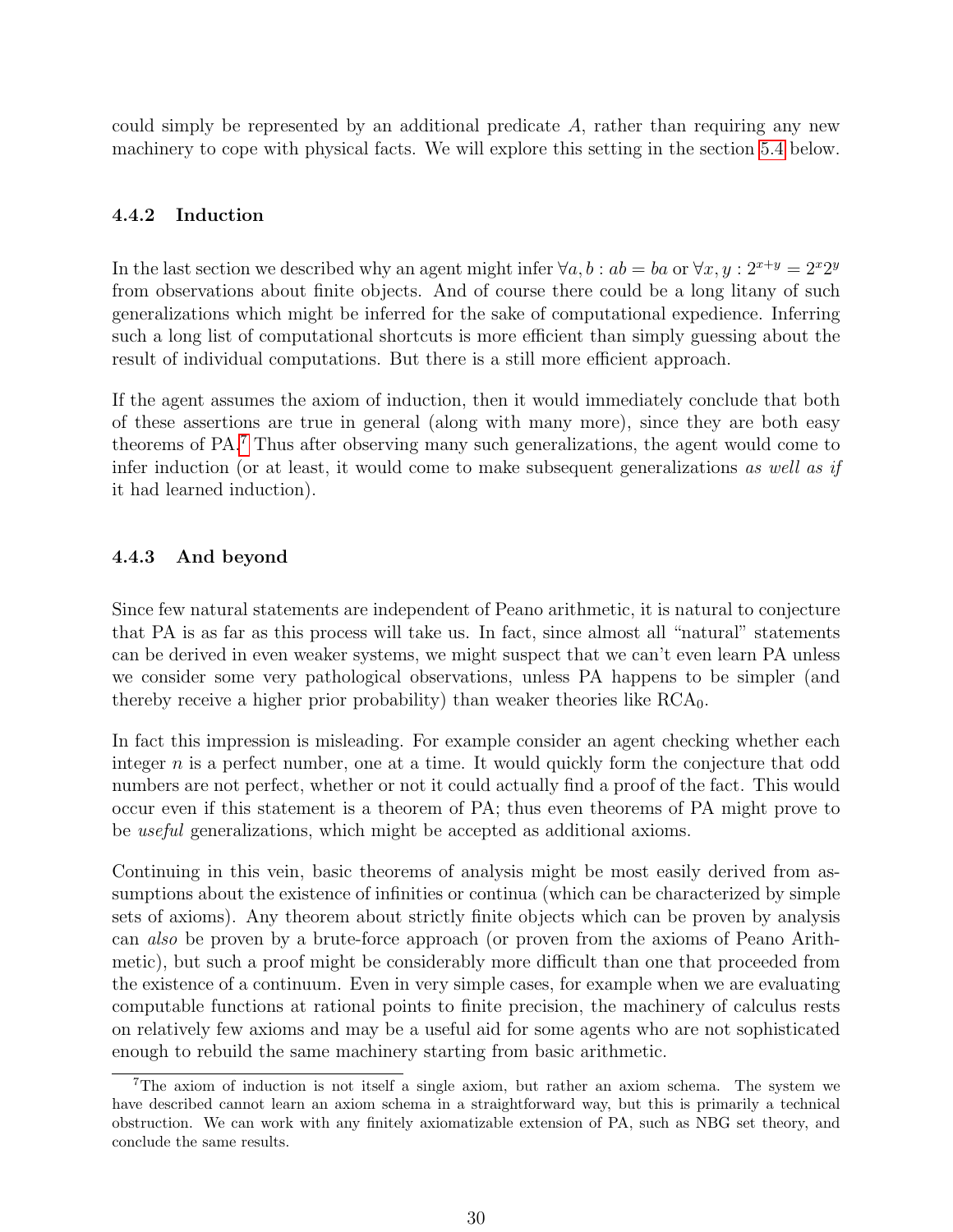Even if the agent believes that Peano arithmetic is sound and eventually discovers that everything it knows about real analysis can be derived within Peano arithmetic by alternative means, this won't eliminate the agent's confidence in Peano arithmetic. The existence of a continuum gives a simple account of *why* facts about analysis should be true, and (assuming the soundness of Peano arithmetic) therefore gives an account of why those facts are consistent with Peano arithmetic.

Of course it is very difficult to say what the end result of such a learning process would be; our point is merely that even if very weak theories suffice to prove all ordinary theorems, there is no reason why our learner would stop there. Indeed, its reasons for accepting stronger theories would be quite similar to the historical motivation for developing such theories: to provide an elegant unifying framework, and to allow for simpler or more direct arguments than would otherwise be possible.

## <span id="page-30-0"></span>4.5 Metamathematical examples

## <span id="page-30-1"></span>4.5.1 Consistency of a theory

In order to reason about its own reasoning, an agent might be particularly interested in understanding the consistency of an axiom system which it currently accepts. It is well known that no powerful theories can answer this question by deductive means; but by reasoning inductively, an agent might be able to arrive at high confidence in the consistency of a certain axiom system.

Suppose that an agent is interested in the consistency of PA, and makes observations of a mathematical community which is generating theorems about PA. For simplicity, suppose these observations take the form of "at time T a proof of  $\varphi$  is published, which has length k." The agent can infer some properties of publications; perhaps it will infer that there is a notion of mathematical importance, and that the community searches for proofs in PA of important statements and publishes them. In reality the agent would make a great many additional observations, for example about the structure of the proofs etc.

If PA is inconsistent, then a reasonable model for the mathematical community's output is expected assign a non-negligible probability to a proof of falsehood being published (or at least to proofs of some contradictory propositions being published). Thus the consistency of PA makes the bold prediction "the published proofs will not demonstrate contradictory facts." Given publications verifying  $\varphi$  and  $\psi$ , the agent can check for itself that  $\varphi$  and  $\psi$  are not (easily) shown to be inconsistent. Thus the agent can make repeated tests of this bold prediction, which will tend to provide support for the consistency of PA.

Of course, there are other explanations for this observation: for example, it may be that the shortest proof of inconsistency is quite long, or that the search process used by mathematicians is unlikely to turn it up for some other reason, or simply that mathematicians have a norm against publishing any proof that is easily seen to contradict a known result. There are a number of reasons that the consistency of PA might stand out as a particularly promising hypothesis: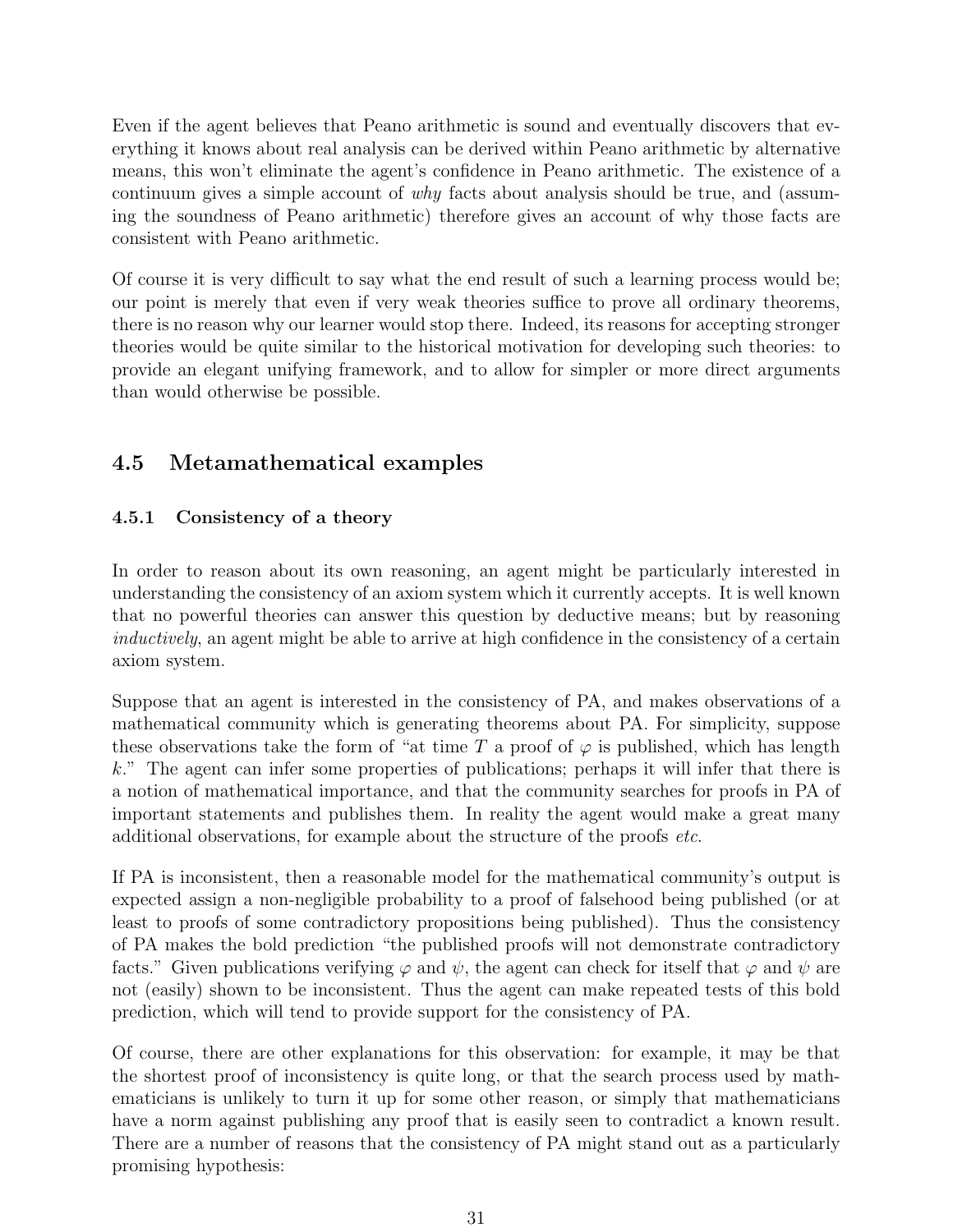- 1. "There are no proofs of  $\perp$ " is a simpler assertion than "Every proof of  $\perp$  has length at least  $k^{\prime\prime}$  for some large integer k, or other statements of the form "Every proof of  $\perp$  has property P". The total prior probability of statements of the latter type is likely to be comparable with the prior probability of the consistency of PA; and most statements of the latter type fail to make useful predictions, because the property P does not explain why such proofs are not published by the mathematical community.
- 2. The consistency of PA is a consequence of other, potentially more natural statements, such as the axioms of set theory. Some of these premises may be simpler than the consistency of PA and thereby receive higher probability. Other premises (such as the validity of  $\epsilon_0$  induction) might be supported by other deductive arguments or other useful generalizations, and thereby receive high probability despite being harder to describe than the consistency of PA.
- 3. The agent has access to other lines of evidence, for example its own experimentation with simple theorems of PA, which might discriminate between the consistency of PA and other explanations for similar phenomena.
- 4. Many other useful generalizations may be contingent on the consistency of PA. For example, other generalizations about which statements are "hard" to prove, or coherent simple models for mathematical importance (or mathematicians' decisions about which proofs to publish) might only be coherent if PA is consistent. At least, the complexity of these statements might need to be increased to accommodate the inconsistency of PA. So to the extent that these generalizations are useful, they also provide evidence for the consistency of PA.

Similar arguments might cause an agent to suspect not only the consistency of PA, but the unprovability of more complex assertions  $\varphi$  like the twin prime conjecture. However, this suspicion would naturally be much weaker:

- 1. Many of the arguments given above are particular to consistency and do not apply in the case of the unprovability of a general  $\varphi$ , and therefore the strength of evidence in favor of consistency is greater than the strength of evidence in favor of unprovability of  $\varphi$ .
- 2. The consistency of PA is a simpler theory (and hence is likely to have a higher prior probability) than the unprovability of  $\varphi$  (which also requires specifying the statement  $\varphi$ ).
- 3. The probability of a proof of  $\varphi$  appearing given the provability of  $\varphi$  is much lower than the probability of a proof of  $\perp$  appearing given the provability of  $\perp$ . This is due both to the increased simplicity of  $\perp$ , and due to the fact that a proof of  $\perp$  would lead to a proof for all other propositions (and hence would be expected to have other effects on the community's output, even if the proof of  $\perp$  itself wasn't published). As a result, the non-appearance of a proof of  $\varphi$  is weaker evidence for the unprovability of  $\varphi$  than the non-appearance of a proof of  $\perp$  is for the consistency of PA.
- 4. Even if a proof of  $\varphi$  exists, induction suggests that in general it will be quite long; if there is a proof of  $\perp$ , there is little *a priori* reason to think the same thing. If the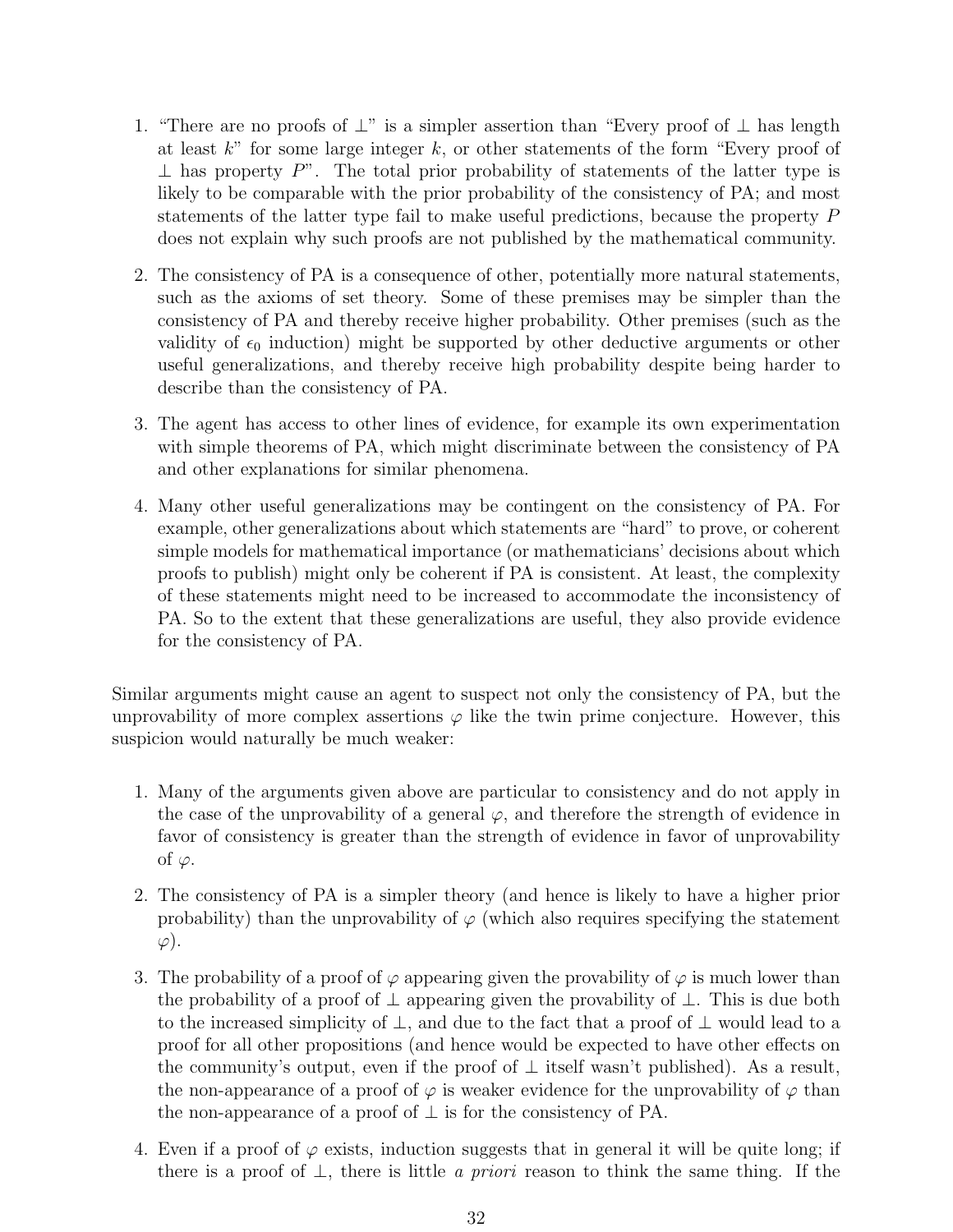community's output is more likely to find short than long proofs, this again makes the non-appearance of a proof of  $\varphi$  less evidence than the non-appearance of a proof of  $\bot$ .

As in the last section, we must stress that it is difficult to predict the actual results of induction when applied to this case. Nevertheless, we feel we have given some indication that this framework is capable of "learning" the consistency of a theory. Moreover, we feel that the considerations which are relevant to this framework are quite similar to those which are relevant to an informed human's judgment about the consistency of a theory.

## <span id="page-32-0"></span>4.5.2 Large cardinals

The current status of large cardinal axioms strikes us as another domain where "inductive" mathematical reasoning is currently playing a significant role. Deductively, it is clear that large cardinal axioms represent further assumptions: assuming consistency of the theories involved, there is no way to move from PA to ZFC, or from ZFC to stronger large cardinal axioms. Nevertheless, it seems that mathematicians are able to form beliefs about such axioms based purely on observations of finite objects—the success or failure of certain searches for proofs.

It seems likely that the kind of inductive reasoning we describe here plays an important role in forming these beliefs. Our framework seems unlikely to be expressive enough to capture all of this reasoning, but once again we can work through the kinds of considerations that would lead our framework to come to a tentative conclusion about large cardinal axioms. To the extent that these considerations seem to capture the considerations that are relevant for humans reasoning about large cardinals, this provides some evidence that it will be possible to make headway on formalizing "informal" mathematical reasoning in this domain.

The first key observation about large cardinal axioms is that they explain the consistency of large cardinal axioms.[8](#page-32-1) The consistency of a large cardinal axiom in turn explains why attempts to derive inconsistencies have failed—see the discussion in the preceding section.

But this does not capture the full strength of the evidence in favor of large cardinal axioms. Another source of evidence is inductive generalization from the consistency of weaker large cardinal axioms to the general consistency of large cardinal axioms.

To be more precise, a reasoner who accepts many particular large cardinal axioms  $\varphi_1, \varphi_2, \ldots$ will by nature gravitate towards some explanation for why all of these axioms have proven to be consistent. If there was some grand theory  $T$  which explained this fact, then our reasoner would eventually assign each large cardinal axiom a high probability given its predecessor. On the other hand, the existence of such a grand theory would also lend evidence to each individual assertion  $\varphi_i$ , because now T itself constitutes a particularly parsimonious explanation for the failure to deduce inconsistencies from particular large cardinal axioms.

<span id="page-32-1"></span><sup>8</sup>Given an appropriate account of self-verification, they might explain their own consistency. But until such an account is available, we can content ourselves with the observation that each such axiom explains the consistency of all weaker large cardinal axioms.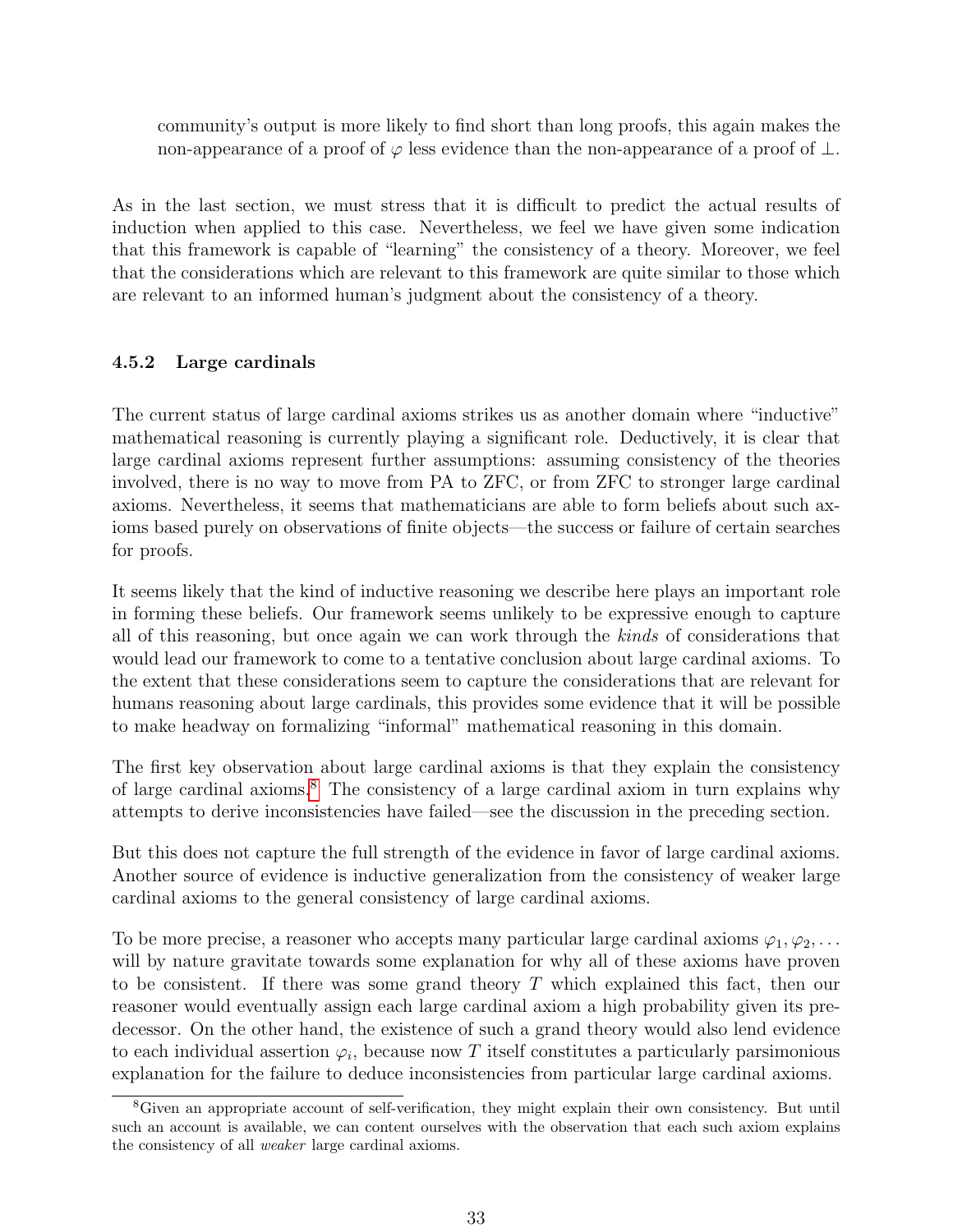Human mathematicians are quite uncertain about what such a theory  $T$  might look like, and moreover it may be that there is no finitely axiomatizable theory which has the desired characteristics. But whether or not there is such a theory  $T$ , the existence of syntactic and mathematical relationships between the axioms  $\varphi_1, \varphi_2, \ldots$  suffices to make generalizations over them; indeed, we can posit the existence of an unknown grand explanation, and infer some of the characteristics of this explanation (and therefore use it to make judgments) from our observations. This works even if we cannot pin down the grand explanation itself.

## <span id="page-33-0"></span>5 Interaction

### <span id="page-33-1"></span>5.1 Modeling interaction

Rather than considering a passive learner receiving evidence from a teacher, we can consider an active learner interacting with a more general environment.

To keep the exposition simple, for now we'll assume that the agent and environment interact via a binary channel; at each time step the agent specifies a bit corresponding to its action and the environment responds with a bit (the agent's observation). Formally, the environment is represented by a special function symbol  $\mathcal{O}: \{0,1\}^* \to \{0,1\}$  and the history of the agents actions is represented by  $x : \mathbb{N} \to \{0,1\}$ . At time t the learner chooses  $x(t) \in \{0,1\}$  and then is "told"  $\mathcal{O}(x(0) \cdots x(t))$ . Formally, if the agent selects  $x(t) = x$  and the environment responds with  $\mathcal{O}(x(0)\cdots x(t)) = y$ , then the agent updates on the sentences  $x(t) = x$  and  $\mathcal{O}(x(0)\cdots x(t)) = y$ , where x and y are terms in the language representing x and y.

To actually specify a model, we need to describe the behavior of the learner. In a realistic application we might imagine that the learner has some goals unrelated to learning, and chooses an action to satisfy those goals (which might incidentally require learning about mathematics). Below we sketch a few simple rules of action:

- The greedy learner: The greedy learner is interested in some proposition  $\varphi$  (or family of propositions, for example concerning the value of a function  $f$ ), and greedily selects the query  $x_t$  for which its distribution over  $\mathcal{O}(x_1x_2\cdots c_t)$  has maximum mutual entropy with its distribution  $\varphi$ . Equivalently, it chooses the query such that the expected entropy of its beliefs about  $\varphi$  after learning the result of the query is minimized.
- The patient learner: The patient learner has a fixed lifetime  $T$  and a question of interest  $\varphi$ . It choose a policy which minimizes the expected entropy of its beliefs about  $\varphi$  at time T.

This can be done using dynamic programming, essentially considering a brute force search over all sequences of observations and actions. For any sequence of observations at time  $T-1$ , the agent can use the greedy learner's policy to evaluate the optimal action. This allows the agent to estimate the value it will secure if it makes any particular sequence of  $T - 1$  observations, which can be used to determine the optimal action for any sequence of  $T-2$  actions. Proceeding in this way, the agent can determine the optimal initial action and then make it.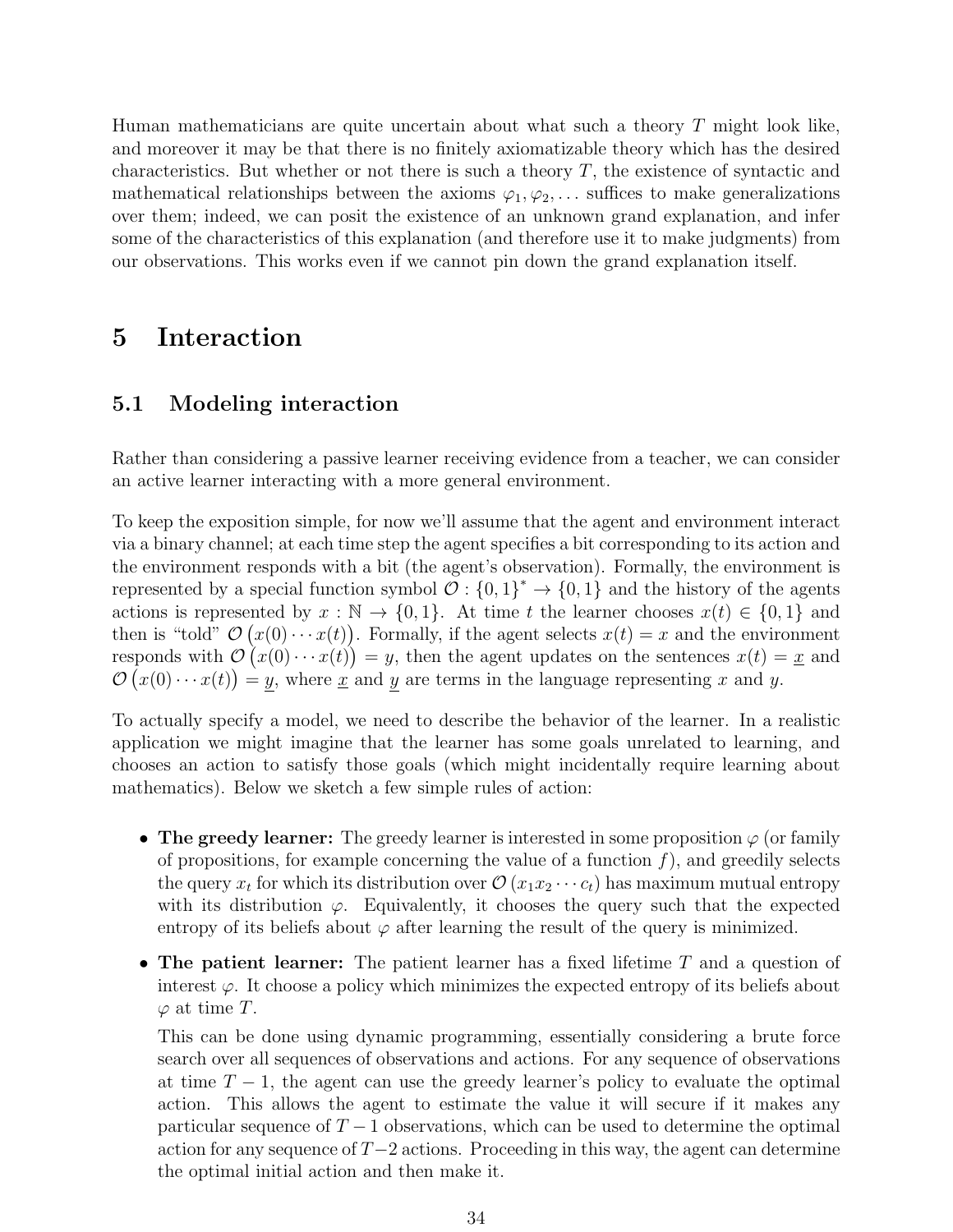• The utility maximizer: the utility maximizer has a fixed lifetime  $T$  and a function term  $U: \{0,1\}^T \times \{0,1\}^T \rightarrow [0,1]$  representing its utility function.

Using a similar dynamic programming approach, it selects the policy which maximizes  $\mathbb{E}\left[U\left(x_1x_2\cdots x_T,y_1y_2\cdots y_T\right)\right].$ 

This definition depends on considerably more subtleties than those preceding it. For example, note that the obvious generalization of the agent described in the preceding section would choose its actions to maximize its *expectation* of the value of  $U$ , and so a priori it might take actions which caused it to believe that  $U$  was large rather than actions which caused  $U$  to be large. This is only non-problematic because of the martingale property of Bayesian beliefs—a Bayesian can never expect an observation to change their estimate of U in a particular direction.

Relatedly, the agent will eventually learn a model for the observations  $x(t)$  themselves. This causes the agent's actions to constitute evidence to itself (namely, if the agent outputs 0 and then updates on this fact, it has now learned that a certain algorithm defined with respect to a halting oracle outputs 0). This evidence could influence the value of  $U$ , and would cause the simplest definition of this agent to behave as an "evidential" decision-theorist.

Discussing these subtleties would take us outside the scope of this paper. As usual, we merely pause to observe that having a formal model in hand for such goal-oriented behavior seems to open up a wide range of previously philosophical questions to a more technical analysis.

## <span id="page-34-0"></span>5.2 Planning

All of the agents described in the last section plan for the future by explicitly considering all possible plans. Computationally bounded agents, or agents which have infinite time horizons, must take a different approach.

In principle, we can reduce the planning problem to the epistemic problem of evaluating the quality of a state. If we had access to particularly accurate evaluations of the quality of intermediate states, we could make good decisions by looking only one step ahead. Moreover, the quality of a state has a simple mathematical form in principle (regardless of how difficult it is to reason about): the quality is simply the expected utility obtained conditioned on that state occurring (if we take a state to also include the history leading to that state).

Reasoning successfully about this quantity is quite difficult, and in practice a range of domain-specific heuristics are often used. However, these heuristics can be given a unifying account as effective approximations to the "real" value of a state, which a sophisticated agent might be able to learn by a combination of inductive and deductive reasoning (in the same way that humans originally learned these functions). For example, evaluation functions for chess positions can (in principle) be learned as predictors of who will win a chess game given reasonable play between the two sides. The only significance of our formalism here is the observation that the "real" value of a state can be given a precise mathematical characterization, and so an agent capable of human-level mathematical reasoning would be able to use this very general formulation.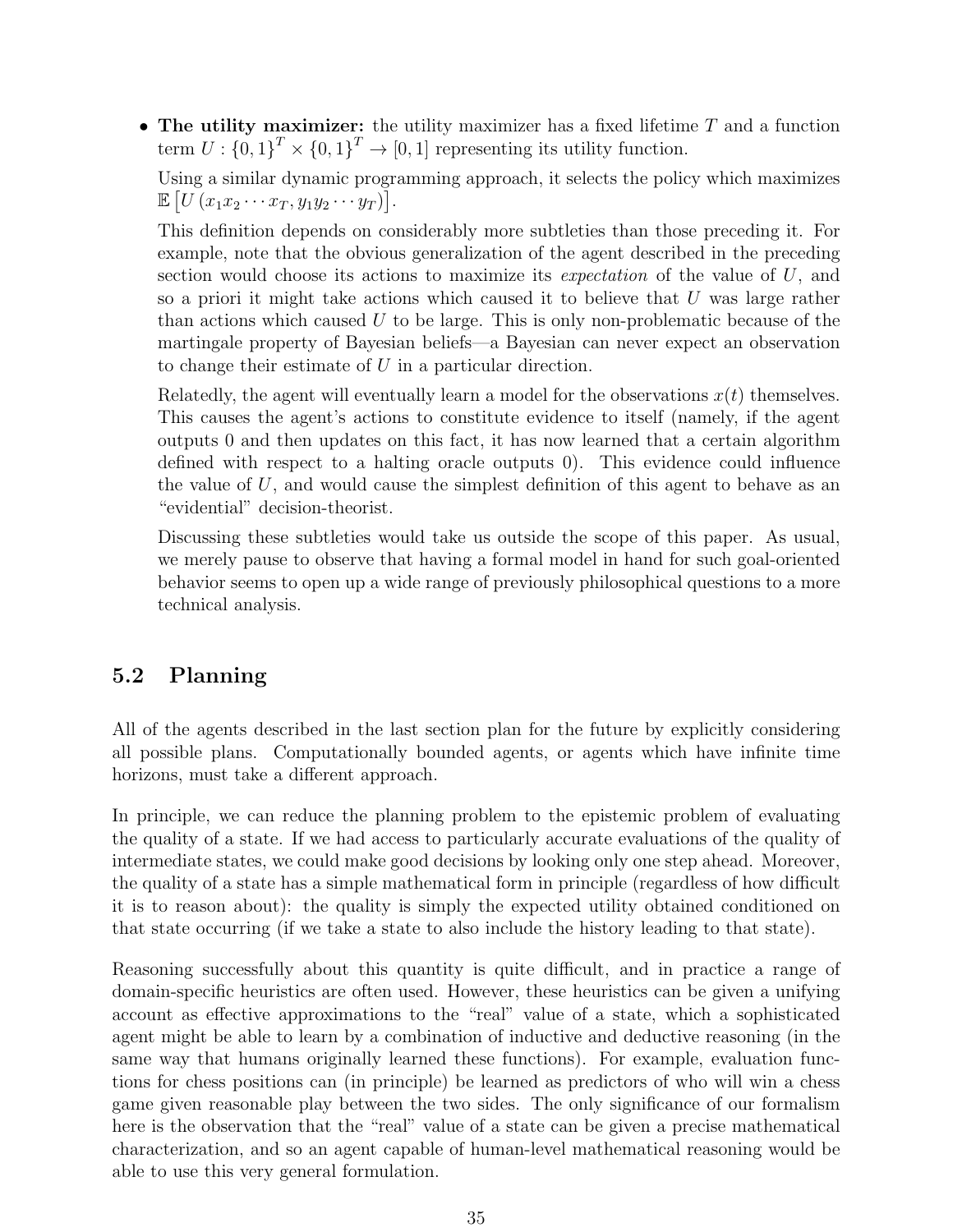Reasoning about this quantity naturally encapsulates planning, heuristic evaluation functions, and exploration vs. exploitation. For example, an agent might discover a simple plan beginning with action  $a$ , and then take action  $a$  based on the knowledge that its future-self will do something at least as good as the simple plan it has identified. Or an agent might take an action based on the belief that it will be better-informed in the resulting state, and so will make better choices. Note that this formalism also immediately leads the agent to make use of computational aids in its environment in order to help construct plans—there is no distinction between its knowledge about the environment and its knowledge about the value of intermediate states, and plans are evidence that clarifies the value of intermediate states.

Formally (again restricting attention to infinite agents), we can define  $x(0), x(2), \ldots$  and  $y(t) = \mathcal{O}(x(0) \cdots x(t))$ . By quining, we can ensure that the agent knows a description of its own decision procedure (for more realistic approaches which are applicable to feasible agents, see the section on introspection below), and we can add the additional axiom that  $x_t$ is defined from  $x(0), \dots, y(t-1)$  and  $y(0), y(1), \dots, y(t-1)$  by using this decision procedure. The agent has utility function U, which is a real-valued term depending on x and y, then its decision procedure is given by:

$$
x_i = \operatorname*{argmax}_{b \in \{0,1\}} \mathbb{E}\left[U\middle| x_i = b \land \bigwedge_{j < i} \left(x_j = \underline{x_j} \land y_j = \underline{y_j}\right)\right],
$$

where  $x_j$  is either the symbol 0 or the symbol 1 depending on whether  $x_j$  was 0 or 1.

This proposed algorithm can be straightforwardly instantiated using a halting oracle, and in the following sections we will discuss elaborations which allow it to be instantiated by a potentially tractable algorithm.

Unfortunately it seems unlikely to yield good behavior, for (at least) the following reason: in order to reason about the value of a state, the agent must reason about the value they will be able to obtain starting from that state, which in turn requires reasoning about the accuracy of the judgments that they will make. This may be straightforward for *particular* judgments if the agent believes that  $\varphi$  has probability 2/3 and can determine by introspection that it assigns  $\varphi$  probability 2/3, then it will typically believe that its judgment about  $\varphi$  is reasonable. But the entire point of this approach to planning was to prevent the agent from needing to consider every particular contingencies that would arise in the future. Doing so requires reasoning about the quality of a generic future judgment. For example, in order for the agent to believe that it will take actions at least as good as a simple plan that it has identified, it must believe that its future self won't predictably make errors in judgment. In order for the agent to believe that acquiring more information is useful, it must believe that its future self will make better judgments given more evidence, ideally without needing to consider every possible piece of evidence that might be received.

Unfortunately, our system does not necessarily believe any of these self-confidence assertions. Indeed, in the classical case of deductive logic, such self-verification axioms typically lead to self-referential paradoxes. It seems quite plausible that the probabilistic reasoners will not have these difficulties; a probabilistic reasoner can acquire inductive evidence in favor of their own reliability, and it is still possible that there are "approximately self-verifying"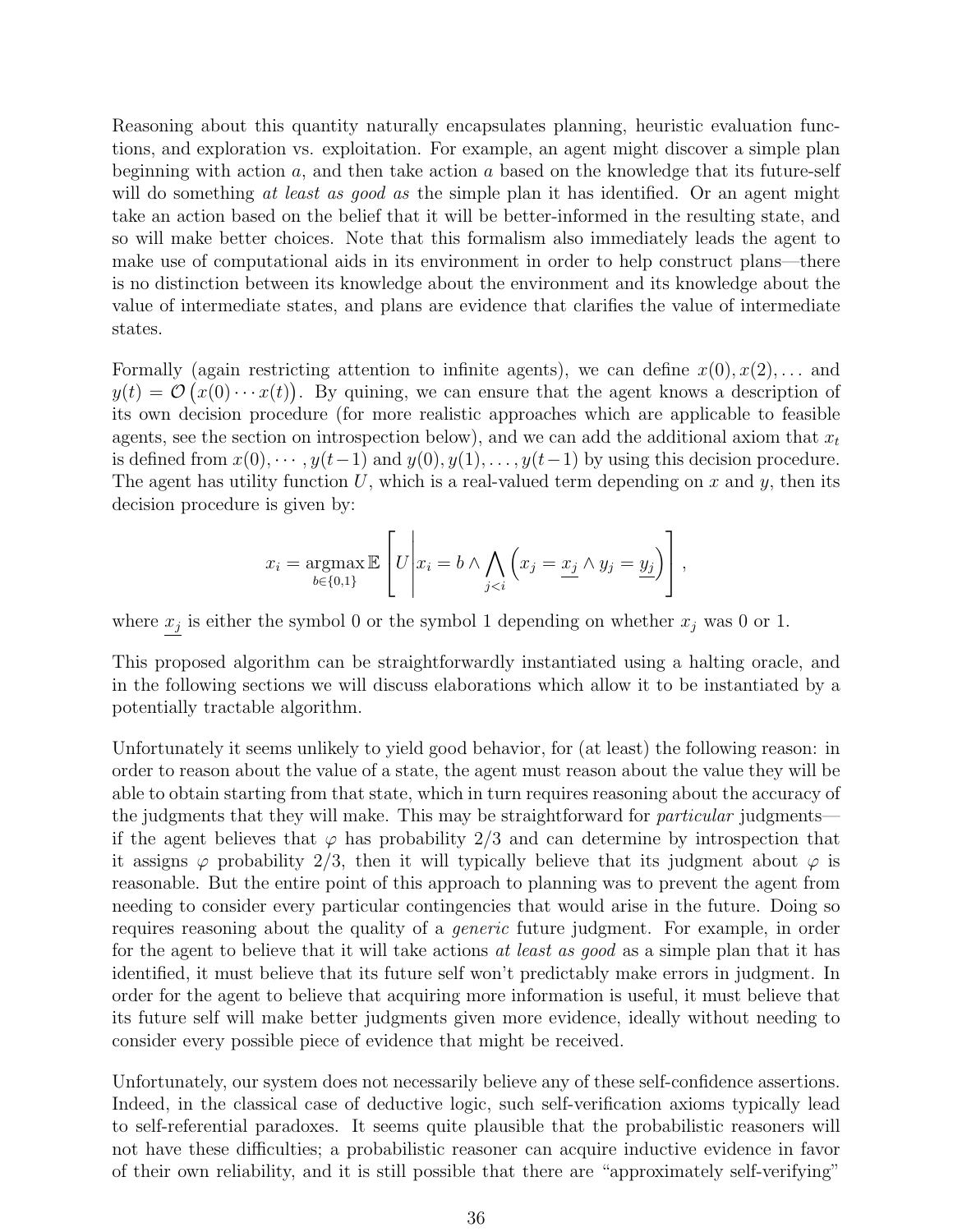logical priors.

See the section on self-verification below for further discussion of these issues.

## <span id="page-36-0"></span>5.3 Limited memory

In the case of unbounded computation, we considered agents who remember the entire history of their interaction with the environment, and reason about the outcomes of all future interactions. In the case of bounded computation this becomes impractical: we are interested in considering agents whose lifetimes are longer than they can directly reason about. For example, a human can reason directly about the length of their life, but cannot simultaneously hold all of the experiences of their life in their head.

In this case it may be useful to consider agents which have a *limited memory*. In addition to giving our agents a distinguished symbol for the environment  $\mathcal{O}$ , we can provide them with a distinguished symbol  $t$  for the current time. Rather than having beliefs about all values  $x_i, y_i$ , the agent might keep track only of those which have occurred recently or will occur soon:  $x_{t-k}, y_{t-k}, x_{t-k+1}, y_{t-k+1}, \ldots, y_{t+k}, x_{t+k}$ . For for  $i < t-k$ , such an agent no longer has any belief about the value of  $y_i$  (though they may still have beliefs of the form "the last time" I saw Alice it was in Detroit," etc). Note that this occurs automatically if we make use of the bounded quantifier depth agent in section [2.3.2.](#page-13-1)

The main difficulty with such proposals is updating the agent's beliefs as time passes. This can be done by first shifting the agent's beliefs to reflect the change in the value of t, updating on the observation, and using the framework of KL divergence discussed in section [2.4.2](#page-16-0) to extend the agent's beliefs to the new sentences introduced by the increase in t. Formally, if at a certain time the agent takes action  $x^*$  and observes  $y^*$ , then we update the agents' beliefs as follows:

- 1. First, we form a new set S', by adjoining a new symbol t'. For each  $\varphi \in S$ , we include both  $\varphi$  and  $\varphi$  [t = t'] in S'. We also include the statement  $t = t' + 1$ . We may also include some additional statements in  $S'$  to help pin down the relationship between t and  $t'$ . For example, we might include all of the sentences with some fixed quantifier rank, or we might take the closure of  $S'$ .
- 2. Now we do a preliminary transfer of the agent's beliefs to S': for each  $\varphi \in S$  the agent's beliefs are unchanged, the sentences  $t' = t + 1, x_{t'} = x_{T+1}, y_{t'} = y_{T+1}$  are assigned probability 1, and the agent's beliefs about other sentences are left undefined.
- 3. Now we take the coherent distribution over  $S'$  minimizing the KL divergence from these preliminary beliefs. This is not completely straightforward, because the preliminary beliefs do not assign probabilities to some statements. We would like to consider the "relative" entropy only for those statements where both distributions assign probabilities, and consider the absolute entropy everywhere else. We can emulate this by defining the relative entropy from  $\mathbb Q$  to  $\mathbb P$  as the smallest relative entropy from any coherent extension of  $\mathbb Q$  to  $\mathbb P$  (which turns out to have a simple algebraic form).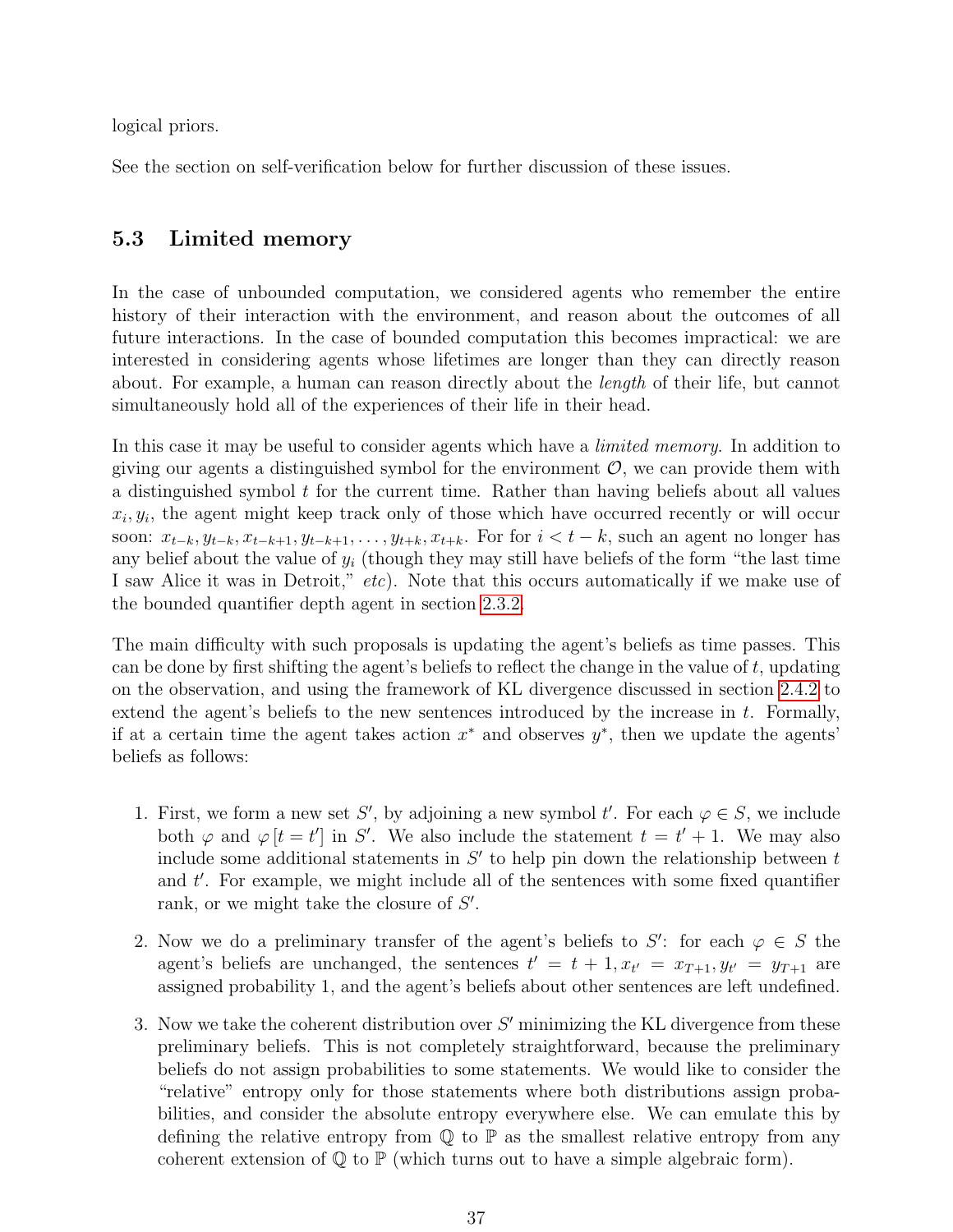These definitions can be applied either in the setting either of section [2.3.1](#page-13-0) or section [2.4.2.](#page-16-0)

4. We discard every sentence including t from the agent's beliefs, and then replace every instance of  $t'$  with  $t$ .

It is easily proven that such an agent's beliefs are correct about the observations which it still "remembers." After the observations have been forgotten, their consequences might still be remembered (for example, if I observed a proof of an interesting fact in the environment, I would remember the fact even after the observation faded).

## <span id="page-37-0"></span>5.4 External memory

Although we have described this constraint as "limited memory" it is worth mentioning that it also arises from a limitation on computational resources. In the framework we have described, if an agent can reason about any sentence  $\varphi(x)$ , it will typically *automatically* be able to do a brute force search over all y with  $|y| \sim |x|$ .

In many realistic situations this is not the case. For example, it is quite natural for me to write down the number 2860486313 without having the time to determine whether this number is prime.

Modeling this in our framework (or building an agent which is capable of such reasoning using our framework) requires formalizing the concept of external memory. In fact this is an automatic consequence of the notion of limited memory defined above, but it is important enough that it is worth calling out separately.

For illustration, consider an environment  $\mathcal O$  which implements a Turing machine tape. That is, at each step the agent observes the contents of the current tape cell, and can write new contents (from some alphabet  $\Sigma$ ) as well as move to the next or previous cell.

We'll imagine the case where the agent is given a description of the environment axiomatically, but in principle an agent could also infer such a description from observations (for example, it will quickly learn that if it writes, moves back, and then moves forward, it will observe the same string it just wrote—eventually it will develop the Turing machine model to explain these observations, and potentially even develop a theory of arithmetic in order to accommodate the Turing machine model).

Introducing such an environment allows an agent to reason about objects *indirectly*. For example, an agent might have beliefs about the integer encoded in a certain region of the tape, despite the fact that this integer is too large for the agent to reason about directly.

By reasoning in this way, the agent can perform computations on these objects and reason about the results of those computations (and infer things from observing the results of the computations) without ever being able to directly reason about the objects in question. For example, the agent can simulate a Turing machine M by maintaining the simple belief "There is a time t such that the environment's state is the result of running  $M$  for t steps, and my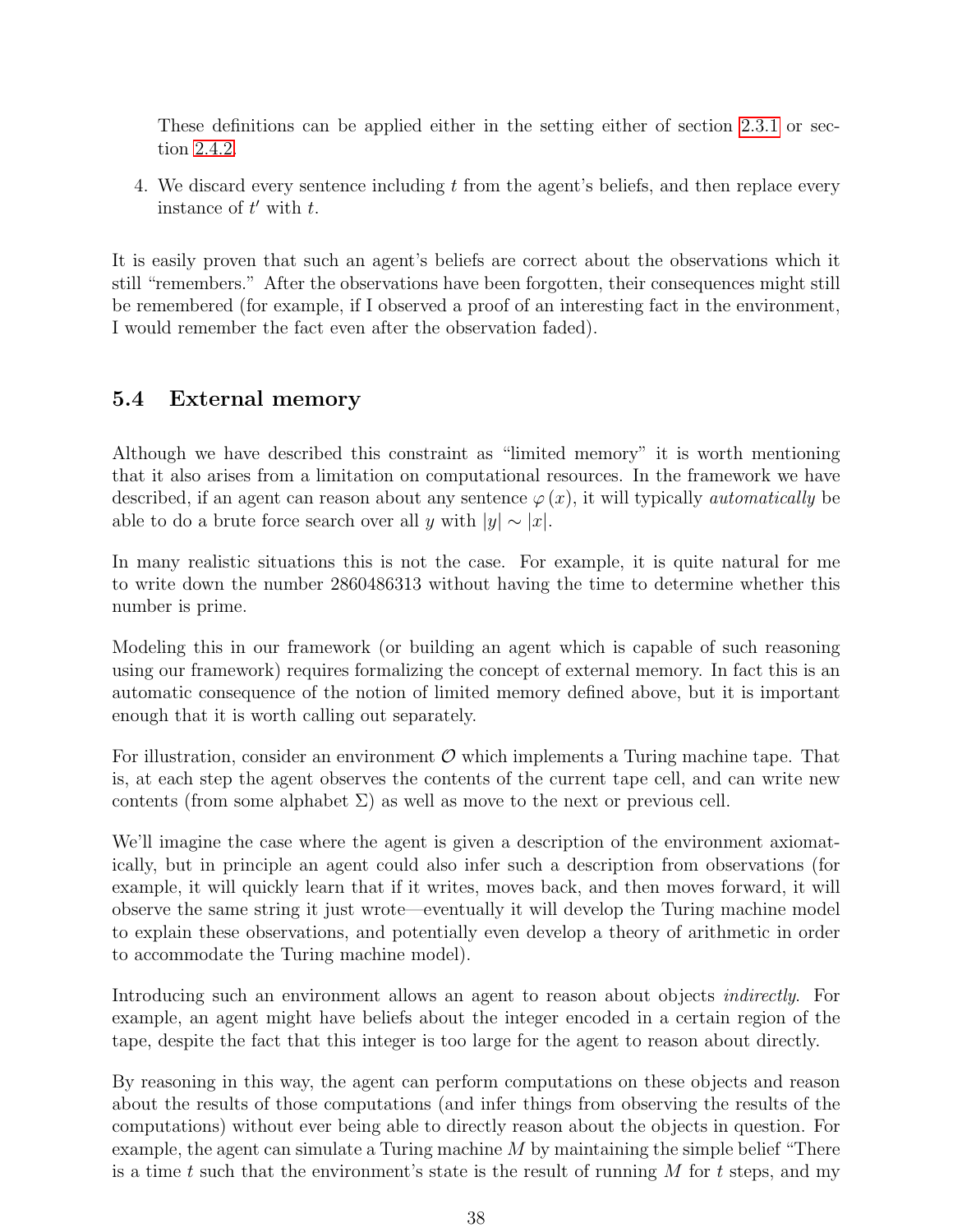current location is the location of the Turing machine tape head at time  $t$ ." If the agent then follows the next step of the policy defining  $M$ , then this belief will be preserved. If eventually the agent discovers that the policy defining M represents accepting or rejecting, then the agent will (correctly) believe that  $M$  accepts or rejects—without being able to represent any of the intermediate steps taken by M.

Similarly, an agent could "write down" some numbers and reason about their properties even though it cannot hold them in memory. It could verify that a number written in a certain place is prime by carrying out the steps of a primality-testing algorithm, even without being able to write down the number itself. And so on.

This provides a more realistic source of examples for the computational utility of sophisticated mathematical theories. For example, an agent might be able to perform some series of steps which resulted in it believing "There exist numbers a and b such ab is written down in register 1 and ba is written down in register 2," even if a and b are much too large for the agent to reason about directly. The commutativity of multiplication would then lead to the prediction that the two registers contain the same numbers, and in particular that every observation of one register will yield the same result as the same observation of the other register. (In fact the agent could come to suspect the commutativity of addition before it even finished looking at the registers, after it observed that the two numbers had many bits in common.)

Although we've described external environments that provide such scratch space, and it is natural to think in terms of the analogy with external computational aids, the "environment" need not be external. For example, we could design a brain as a system with two components: an agent, and a useful computational environment that the agent interacts with. The nonagent part of the brain could be used to read and write memories, to perform specialized processing tasks, or whatever else.

## <span id="page-38-0"></span>5.5 Introspection

We briefly mentioned the possibility that an agent using a halting oracle can be made aware of their own decision procedure via quining. The reason for this is that the agents we have considered have a compact description, and they have conditioned on a finite set of observations. There are some additional subtleties, for example we must quine not only the agent but also all observations, and this actually changes the content of the agent's updates (when a self-aware agent updates on  $\varphi$  it not only updates on  $\varphi$ , but on the fact that it updated on  $\varphi$ , *etc.*):

This approach is not satisfactory for bounded agents with limited memory. In particular, in order to describe the current state of an agent whose beliefs are a map in  $\Delta^+(S_0)$ , we need to either represent an entire map  $S_0 \to [0,1]$  (which certainly cannot be described by a sentence in  $S_0$ !) or represent all of the observations  $\varphi_1, \varphi_2, \ldots$  on which the agent has conditioned (which requires too much memory after more than a few observations).

Of course, an agent can still manipulate a mathematical representation of their current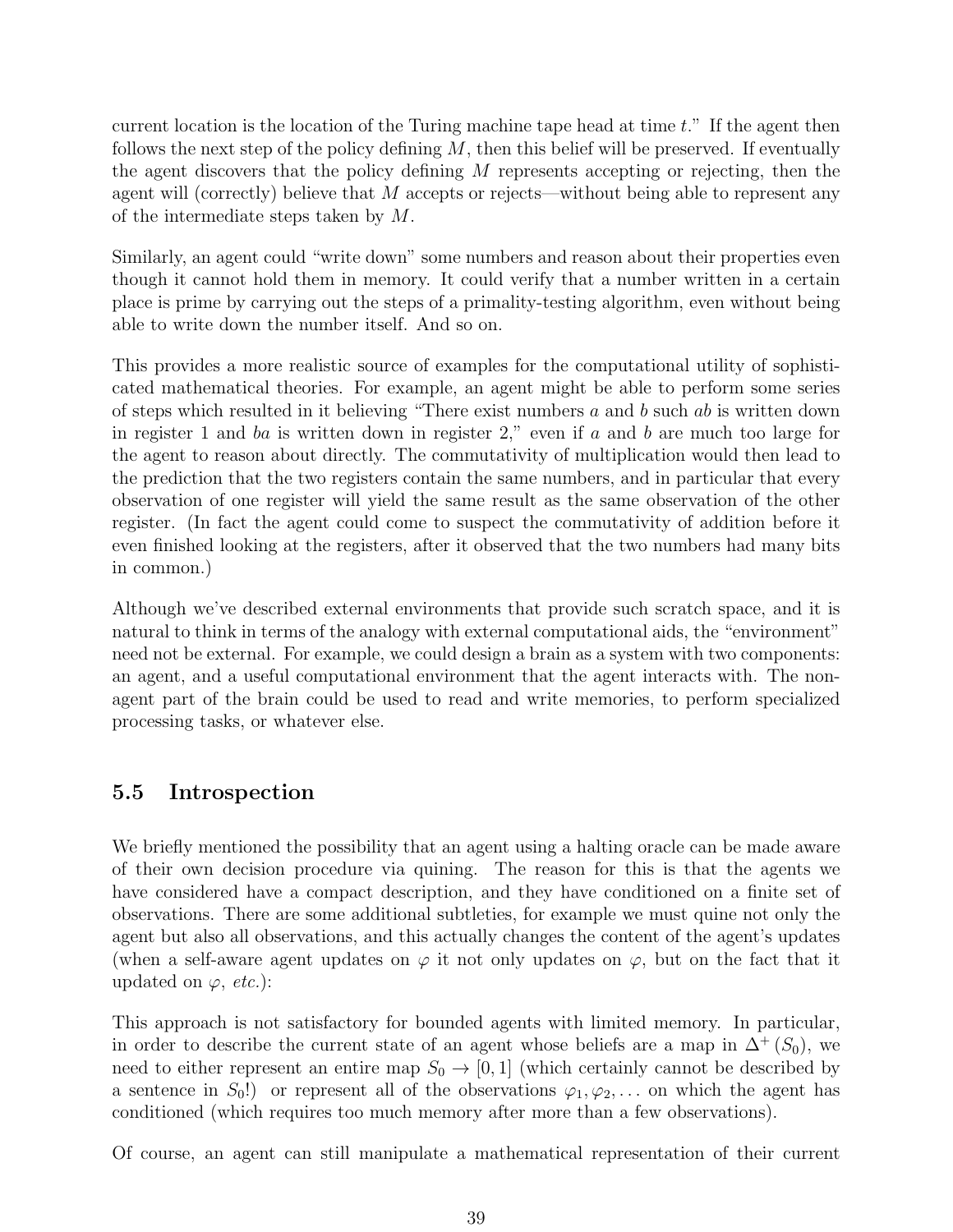beliefs: they are the beliefs at time  $t$  of an agent who begins with a certain prior and then forms their beliefs by conditioning on observations. However, the agent is now ignorant of its own characteristics. To the extent that understanding its future behavior is important for planning, we need to attend to the agent's self-knowledge.

There are at least three plausible approaches by which the agent could come to know facts about itself:

- 1. The agent can use deduction to infer a limited set of characteristics about itself. For example, it knows that it has some beliefs and takes optimal actions with respect to those beliefs, even if it doesn't know all of its beliefs, and this knowledge can be quite useful for planning.
- 2. After making a decision  $x(t)$ , the agent conditions on the fact that it took this action. This allows the agent to build up a simplified self-model in the same way that it builds a model of the environment, and to inductively infer generalizations about its own behavior which can then be used for planning.
- 3. We can provide the agent with an environment which allows explicit introspective access. For example, we could allow the agent to write down a proposition  $\varphi$  in external memory, and then ask the environment to tell it the agent's current beliefs about  $\varphi$ . This might correspond to the agent imagining a hypothetical situation and then inferring their own response to that hypothetical situation, which of course could be an important input into planning.

## <span id="page-39-0"></span>5.5.1 Avoiding quining

Even the discussion of "bounded introspection" above relies on quining: the agent is given a compact description of its own initial dynamics, and defines its current state as the result of evolving those dynamics up until time t. Though this imposes only a "constant" requirement on the agent's beliefs (they must be complex enough to describe the agent itself), this requirement might still be prohibitively difficult to meet. Methods based on quining also appear to be particularly and egregiously psychologically implausible.

An alternative approach is to simply provide the agent with special symbols which refer to its own characteristics. For example, we might provide the agent with a symbol  $\mathbb P$  referring to its own prior distribution, or a symbol  $\mathbb{P}_t$  referring to its beliefs at time t, or a symbol A referring to the decision of the agent when it has beliefs t.

We can then provide rules bridging between these special symbols and the agent's observations. For example, we can enforce the axiom  $x_{t+1} = A(\mathbb{P}_t)$ , and  $\mathbb{P}_{t+1}(\varphi) = \mathbb{P}_t\left(\varphi \mid \mathbf{W}_t\right)$  $\ulcorner x_t = x_t \wedge y_t = y_t \urcorner$ . With these rules in place, updating on  $x_t$  gives the agent information about  $\hat{A}$  and  $\mathbb{P}$ . (And as usual, the agent can proceed to form inductive generalizations about these functions even if their exact form is too complex for it to understand.)

We can also add some axioms constraining A and  $\mathbb P$  which are not as complex as their full specification. And we can provide opportunities for introspection, as long as the agent is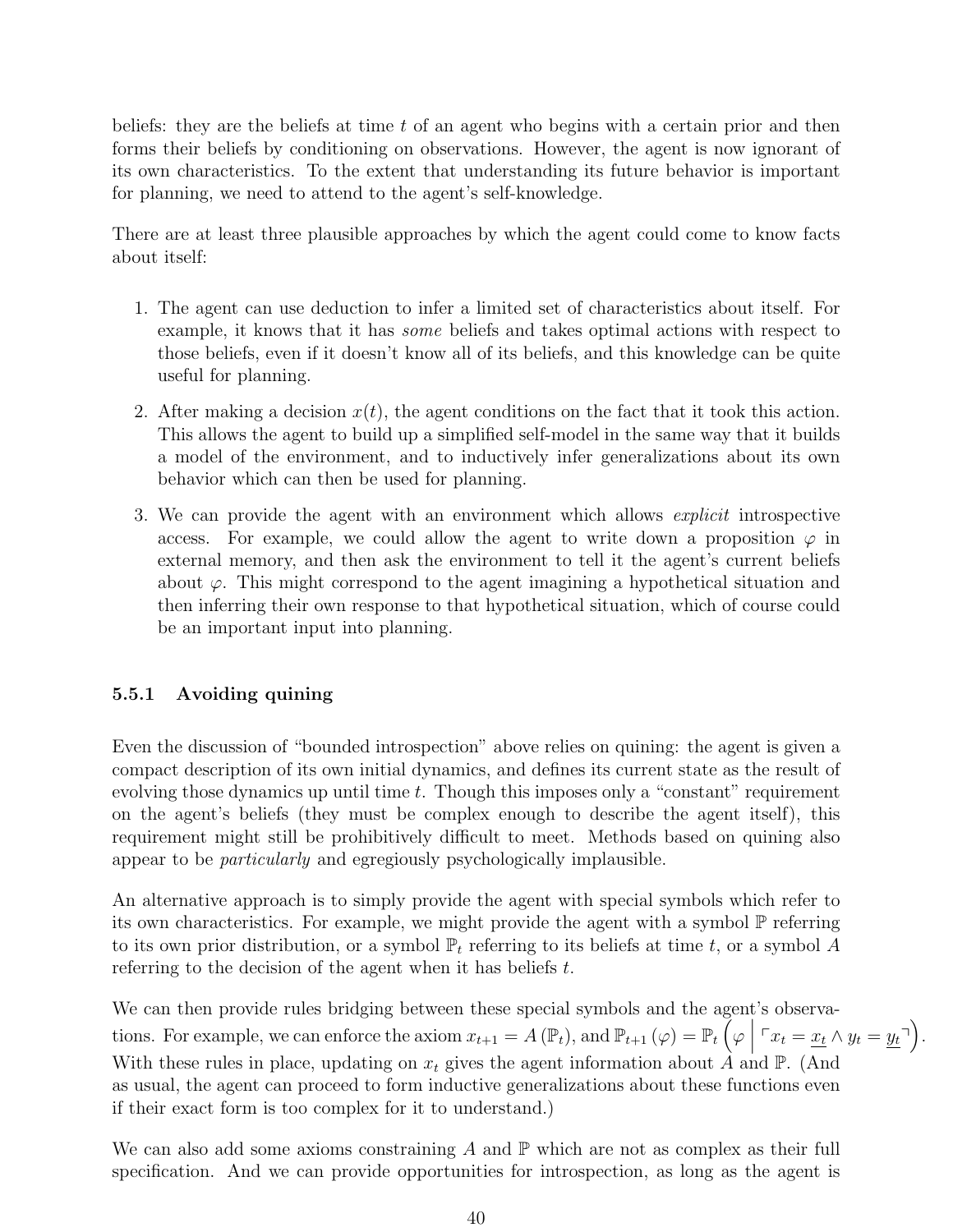given axioms relating the output of introspection to the symbols  $A$  and  $\mathbb P$  (or whatever other symbols we supply).

## <span id="page-40-0"></span>6 Conclusion

### <span id="page-40-1"></span>6.1 Further work

We have painted a very crude picture of probabilistic reasoning about mathematics. On almost every front there are plausible directions for improvement:

#### <span id="page-40-2"></span>6.1.1 Choice of priors

Perhaps the most pressing question is what prior distribution over states of affairs is appropriate, especially when subject to computational limitations. We have described an ad hoc distribution which seems to be efficient and to support some nice properties, but which has little theoretical justification and does not perform sensibly in all cases. It seems quite likely that there is a more compelling answer to this question.

An intuitive approach to the problem is based on maximum entropy methods. One problem with this approach is that it does not result in reasonable probabilities for sentences like  $\forall x : \varphi(x)$ , and so such generalizations will never be learnt. To address this we can try to define a weighted notion of entropy, representing an ensemble of variables (with some logical constraints) which are of different levels of interest.

Carrying out this definition is not straightforward. One plausible rendition is

$$
H_{\mu}(\mathbb{P}) = \sum_{i} \mu(\varphi_{i}) H(\varphi_{i} | \varphi_{1}, \varphi_{2}, \ldots, \varphi_{i-1})
$$

where the  $\varphi_i$  are arranged in increasing order of  $\mu(\varphi_i)$ , and  $H(\varphi_i | \varphi_1, \varphi_2, \ldots, \varphi_{i-1})$  is the expected (under  $\mathbb{P}$ ) entropy of  $\mathbb{P}(\psi)$  after conditioning on the truth values of  $\varphi_1, \varphi_2, \ldots, \varphi_{i-1}$ . This has the downside that the maximizing  $\mathbb P$  may have  $\mathbb P(\varphi) = 2^{-\mu(\varphi)}$ , which means that learning a generalization may take an amount of time which is exponentially large in the complexity of that generalization.

This choice of  $H_\mu$  has the interesting characteristic that the maximizing  $\mathbb P$  satisfies the following minimax property:  $\mathbb{P}$  maximizes the worst-case total log-score on a series of prediction problems, where the intended answers to those problems must be consistent and the cost assigned to a prediction of the truth of  $\varphi$  is weighted by  $\mu(\varphi)$ .

Unfortunately, this choice of  $H_\mu$  has the undesirable property that for the maximizing  $\mathbb{P}, \mathbb{P}(\varphi)$ can be as low as  $2^{-\mu(\varphi)}$ . This implies that the time required to learn a generalization might be exponential in the complexity of that generalization, which we consider unacceptable.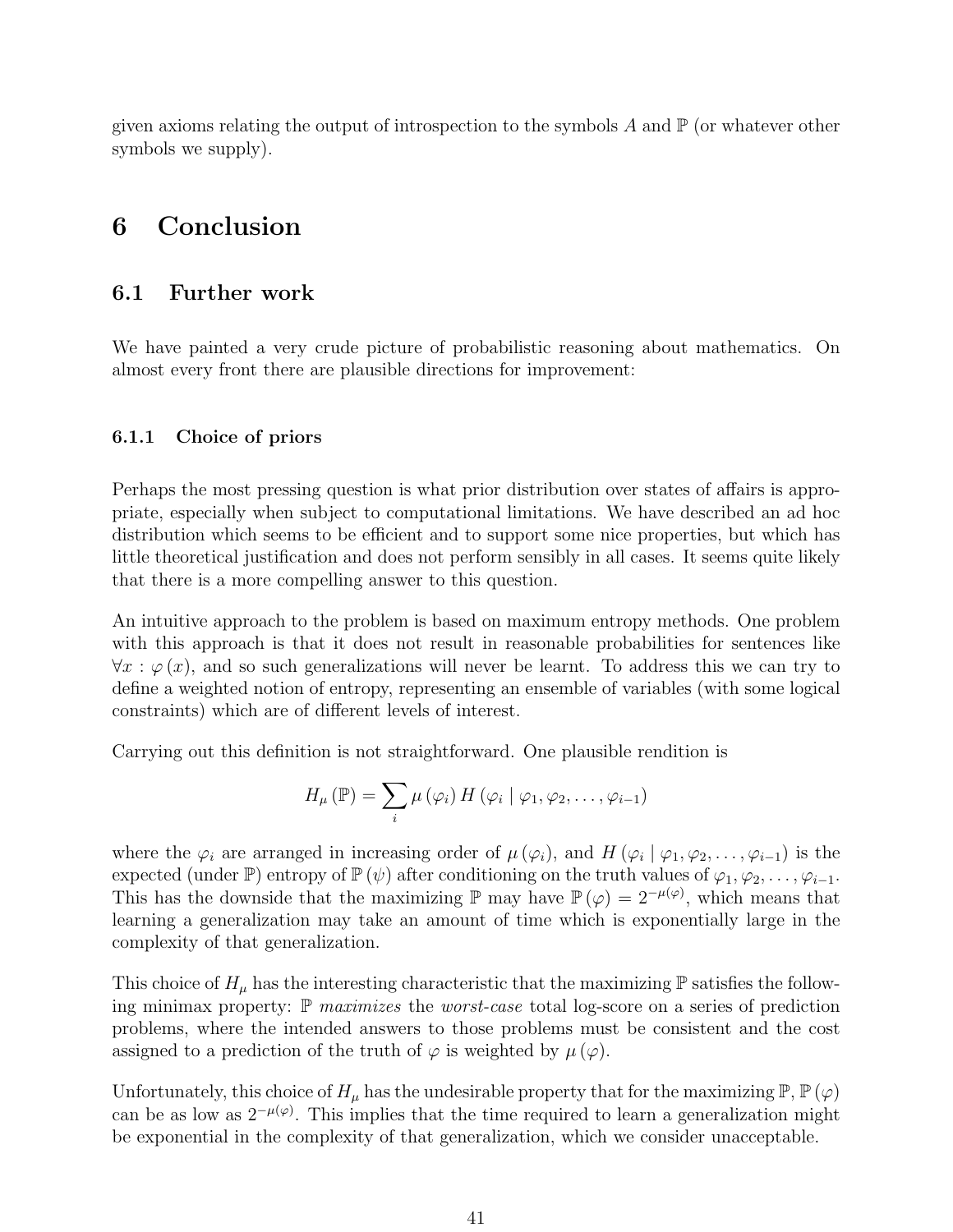In the setting of section [2.4.2,](#page-16-0) an alternative generalization is the quantity  $tr(\mu \log \Sigma_{\mathbb{P}})$ , where  $\mu$  is a trace 1 diagonal matrix whose diagonal entries are  $\mu(\varphi)$  (where tr (log  $\Sigma_{\mathbb{P}}$ ) would be analog of the unweighted entropy). We do not yet have an understanding of this function or its characteristics.

#### <span id="page-41-0"></span>6.1.2 Probabilistic generalizations

The system we have described is able to make universal generalizations, of the form  $\forall x : \varphi(x)$ , given enough positive examples of  $\varphi$  (or at least, it is able to predict subsequent values of  $\varphi(x)$  as well as if it had made such a generalization). Most realistic generalizations are not of this form. This is quite clear in everyday experience, but is also plausible in a mathematical setting; even if the actual output of mathematical reasoning is proofs, such heuristics and probabilistic generalizations may play a central role in the actual practice of mathematics.

So we would like to be able to build a system which can learn probabilistic generalizations, of the form "the probability of  $\varphi(x)$  is 2/3, for a generic x" or "a generic k digit number has a  $1/k$  probability of being prime."

We can make some crude steps towards this goal by simple heuristics. For example, we can use a number quantifier to learn that the number of x satisfying  $\varphi(x)$  is 2/3 of the total number of x (and even without a number quantifier we could explicitly code such a sentence in set theory, for example). But most of these heuristics seem to perform badly even in simple cases, and to fail to capture exactly what we want.

The approach we would find most satisfying would be one in which this constraint entered into the cost function used to determine P, rather than appearing as a logical constraint. To motivate this hope, we consider the case of ordinary Bayesian reasoning. When a Bayesian using a maximum entropy prior receives a piece of evidence for a proposition  $X$  which suggests that X is twice as likely as they had previously supposed, their beliefs  $\mathbb P$  now maximize the function:

$$
H(\mathbb{P}) + \mathbb{P}(X)
$$

 $(f$  is measured in bits).

Similarly, if we are able to pick  $\mathbb P$  as the maximizer of some payoff function motivated by entropy, we might be able to impose a linear term which caused  $\mathbb P$  to assign a higher probability to each expression  $\varphi(x)$  (though this tendency could then be overruled by conflicting generalizations and logical constraints). That is, if we accept the generalization "For each  $x$ ,  $\varphi(x)$  is twice as likely as we would otherwise suppose" then our beliefs could be determined by maximizing

$$
H(\mathbb{P}) + \sum_{x} \mathbb{P}(\varphi(x))
$$

(as in Theorem [7,](#page-22-1) we would need to take care in defining the maximum, since the sum would probably be infinite). Then we can recover universal generalizations via "For each  $x, \varphi(x)$ is infinitely more likely than we would otherwise suppose."

There are a few challenges with carrying out this program, however. First, we would like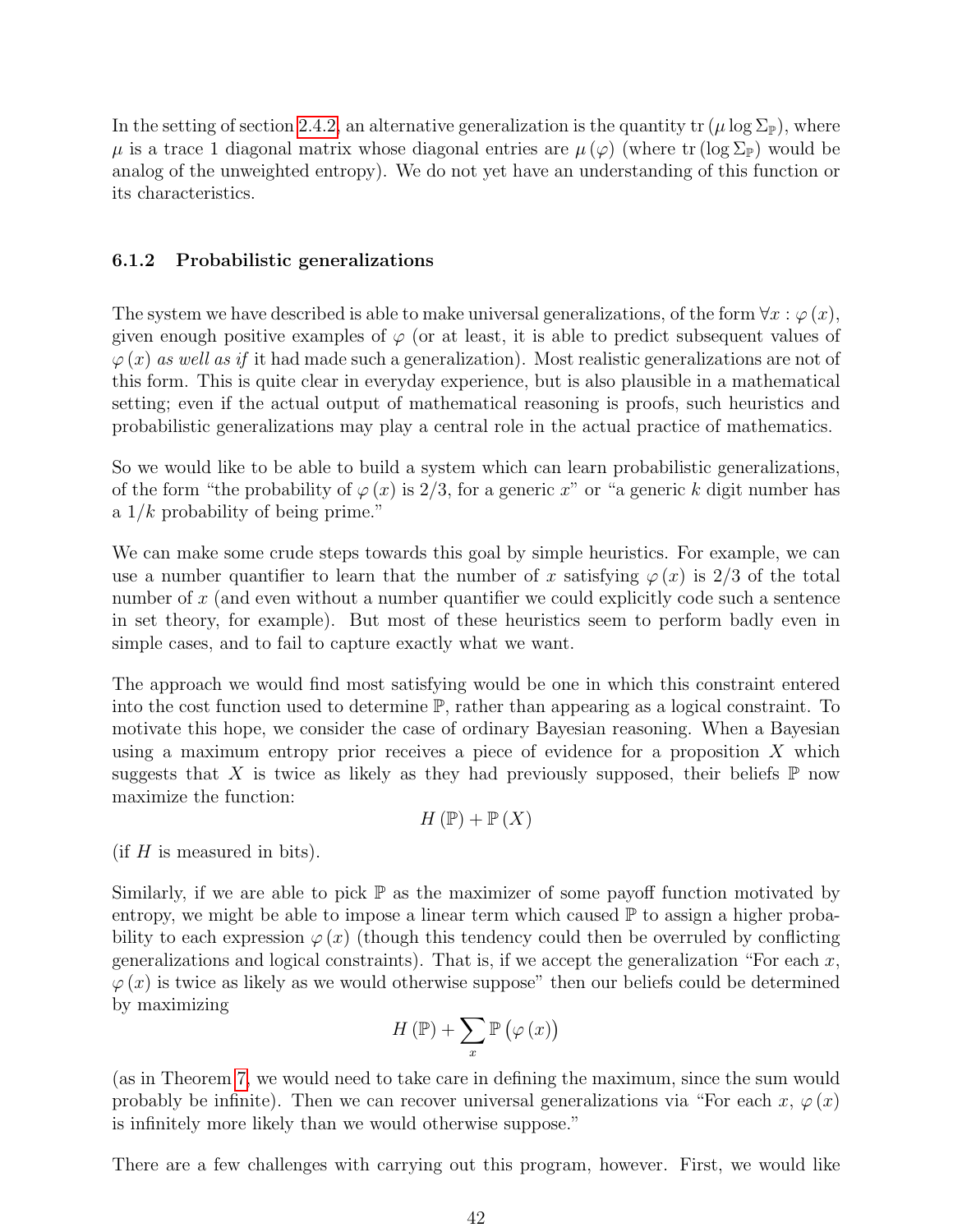to impose this linear term only if  $\mathbb P$  thinks it is true. So instead of a linear term, we would like to include an interaction term between  $\varphi(x)$  and the event "for each x,  $\varphi(x)$  is more likely than we would otherwise think." But we need to take care to do this in a way that doesn't create an infinite incentive or disincentive for  $\mathbb P$  to assign high probability to this soft generalization.

Second, we don't yet have any working formulation of our prior as a suitably modified maximum entropy distribution, and imposing such linear costs in our current framework does not achieve the desired functionality. If this approach is to be successful, it will probably require a different choice of prior.

#### <span id="page-42-0"></span>6.1.3 Self-verification

Our ultimate objective concerning reflective reasoning is the notion of reflective consistency. Intuitively, we would like to build systems which consider their own output to be evidence about a claim.

Formally, we would like to write down some algorithm  $\mathbb{P}$  such that  $\mathbb{P}(\varphi \mid \mathbb{P}(\ulcorner \varphi \urcorner) = p)$  is, if not equal to p, at least pulled towards p. That is,  $\mathbb P$  should treat the observation of  $\mathbb{P}(\lceil \varphi \rceil) = p$  in the same way that it treats the testimony of an informed and wise teacher about  $\varphi$ . Of course, there might be some pathological sentences, such as "the wise teacher thinks this sentence is false," for which updating on the teacher's testimony that the sentence is false actually causes you to believe that the sentence is true.

In fact we may want to go somewhat further; we may imagine that  $\mathbb P$  is evaluating the quality of its own judgment in general rather than regarding a particular proposition. Formally, suppose that  $c_q$  is a constant symbol indicating that the agent will need to make a decision about  $\varphi(c_q)$ . Then we would like to say that the agent's beliefs about  $\varphi(c_q)$  are accurate in general, given that it had to make a decision about  $c_q$ . In symbols, if  $\underline{x}$  is the numeral representing  $x$ , then

$$
\mathbb{P}\left(\varphi\left(c_q\right)\middle|\mathbb{P}\left(\ulcorner\varphi\left(\underline{c_q}\right)\urcorner\middle|\ulcorner c_q=\underline{c_q}\urcorner\right)=p\right)
$$

should be, if not equal to p, at least strongly pushed towards  $p$ .  $($ As before, there may be pathological sentences for which the effect is reversed, and in general we should never expect the probability to be exactly p.)

The analogous problem in the case of deductive reasoning is to build a system which can prove that anything it proves is correct. This project is in some sense straightforward: if you can build a system which believes " $\varphi$  is true" for each of its axioms  $\varphi$ , it can conclude by an inductive argument that everything it proves is true. Unfortunately, it turns out that

<span id="page-42-1"></span><sup>9</sup>It may seem strange to condition on  $c_q = c_q$ , i.e. we might hope that  $\mathbb{P}\left( \frac{1}{q} \right)$  $\varphi\left( c_{q}\right)$   $\mid$  $\mathbb{P}\left(\ulcorner\varphi\left(c_q\right) \urcorner\right) = p$  $\setminus$ is close to p. But this is unlikely to be true in general. For example, if  $c_q$  is defined to satisfy  $\varphi(c_q)$  then the agent might assign probability 1 to  $\varphi(c_q)$  but low probability to  $\varphi(c_q)$ , unless it conditions on  $c_q = c_q$ .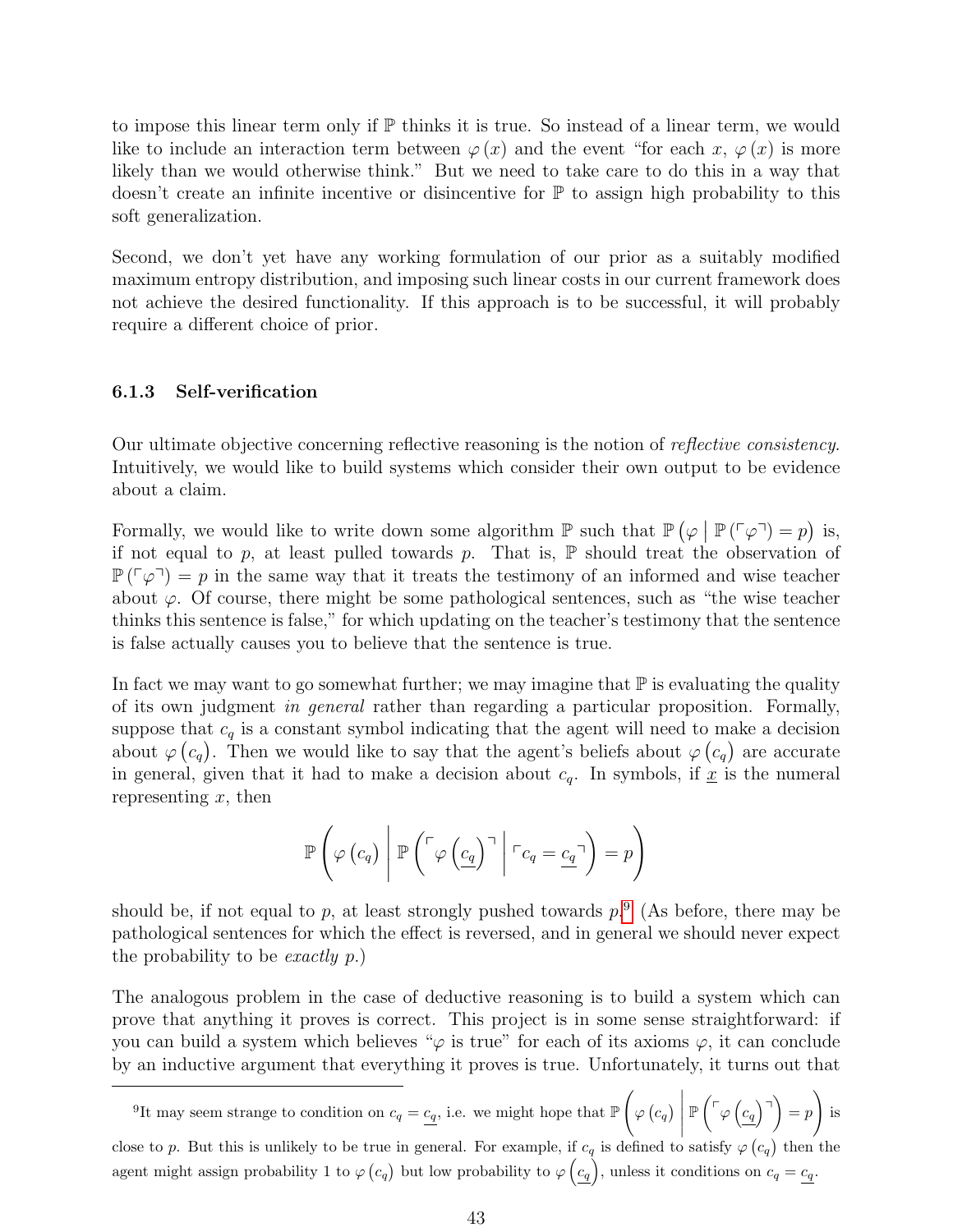both steps of this plan—defining a notion of truth, and building a system which trusts its own axioms—are essentially impossible.

In the probabilistic setting, we no longer have to contend with these impossibility results (at least if we are willing to allow arbitrarily small uncertainty in our system's self-evaluation). But the project is no longer as straightforward as in the deductive case: what should our system believe about itself, in order to treat its own judgments as evidence? There was a clear rationale for proofs, in that they can be justified by assuming the truth of the axioms. But for probabilities, it is no longer adequate to believe that your absolute assumptions are correct, you need to believe that your prior is correct.

This appears to be a much higher bar. Moreover, a demonstration of a natural self-verifying system would provide some indication that the chosen prior is a good one, in exactly the same way that the fact that proofs provably preserve truth provides an indication that proofs are epistemically solid.

An agent may also come to trust its own judgments on the basis of *inductive* evidence, and this may be in closer accordance with an intuitive picture of our own self-trust. That is, a system might be able to observe its own reliability in a number of cases and infer that it is likely to be reliable in analogous future cases.

This approach also requires further technical work, in order to demonstrate that it is possible for the system to learn the appropriate kind of generalization. So far, proposed systems have not been able to learn these generalizations, either because they lack sufficient expressive power, or because these generalizations would be inconsistent and are hence assigned zero probability. The severity of these difficulties is not yet clear; discussing them at more length would be outside of the scope for this paper.

#### <span id="page-43-0"></span>6.1.4 Shifting attention?

Our finite systems all rely on a fixed set of sentences S with respect to which probabilistic judgments are coherent. Combined with externalizing memory (and the ability to carry out proofs in externalized memory), this may be an adequate basis for reasoning. But it seems plausible that the set  $S$  itself should be subject to change as different facts become important to the agent.

Suppose the agent wishes to change its focus from the set S to a set T. Removing elements from S is straightforward, we can simply restrict our original coherent distribution to a smaller set of sentences. The key problem is determining what probability to assign to sentences  $\varphi \in T \backslash S$ . So for simplicity, assume  $T \supset S$ .

One approach is to simply fix the probability of each sentence of S and to find the completion to T which minimizes entropy. However, this fails to allow an agent to update on the constraints implied by any new sentences that have been included. For example, if I previously assigned  $\exists x : \varphi(x)$  a probability of  $\frac{1}{2}$  but T contains all of the steps of a proof of  $\varphi(17)$ , then my probability for  $\exists x : \varphi(x)$  should go to 1, not remain at  $\frac{1}{2}$ . In this case retaining a probability of  $\frac{1}{2}$  would lead to incoherence, but in milder cases the sentences in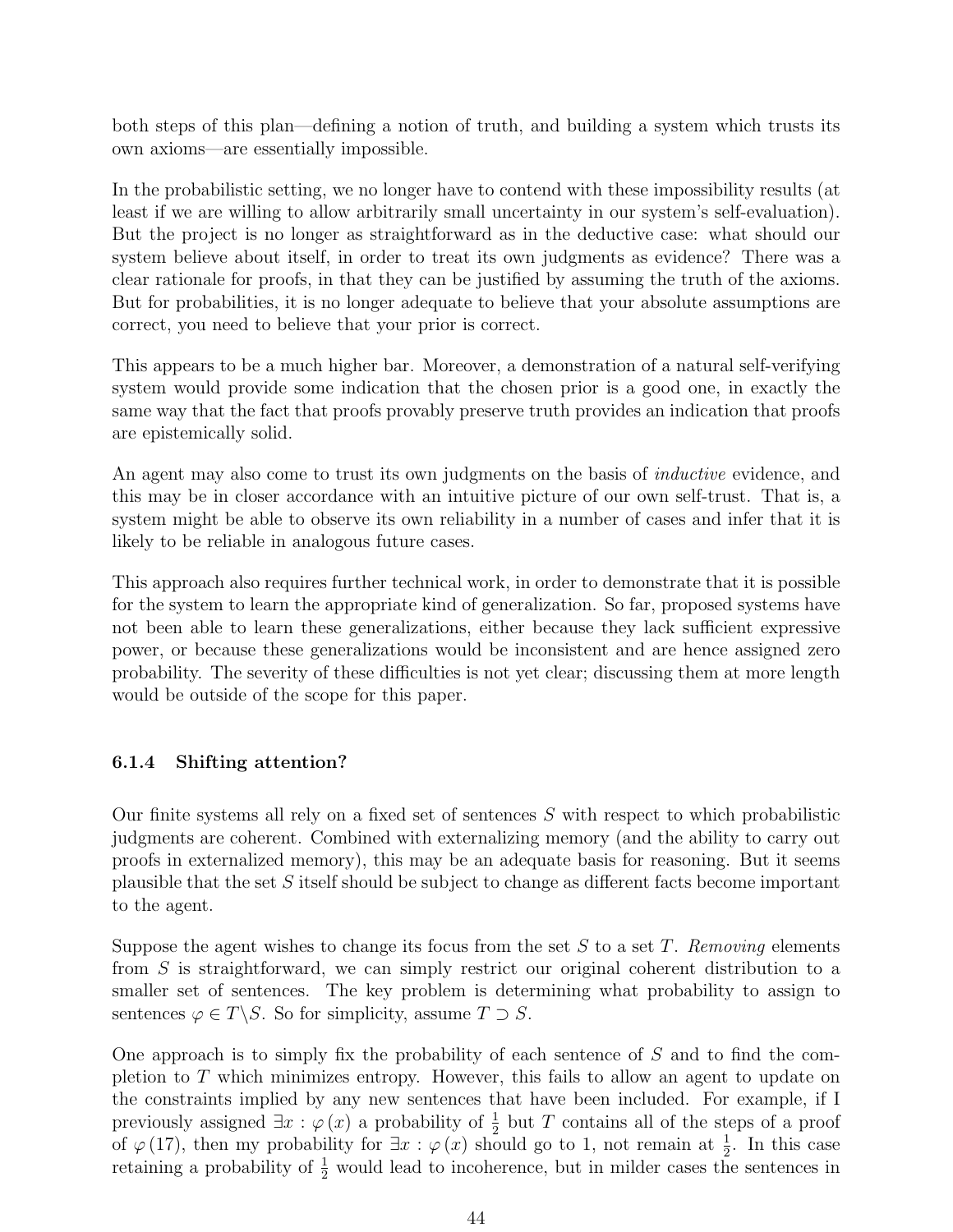T might contain evidence about an assertion  $\psi$ .

An alternative approach is to extend a set of beliefs  $\mathbb P$  defined on S to a set of beliefs  $\mathbb P'$ defined on T so as to minimize the KL divergence from  $\mathbb P$  to  $\mathbb P'$  (but not enforcing any other temporal consistency condition).

A further difficulty when considering approaches of this type is handling the introduction of the new statement as an observation. For example, if T includes a proof of  $\varphi(17)$ , it seems intuitive that this should increase our probability assignment to  $\forall x : \varphi(x)$  as if we had conditioned on  $\varphi$  (17). But this does not seem to be true for natural resolutions. (this is closely related to the challenges described in the next section).

#### <span id="page-44-0"></span>6.1.5 Paradox of ignorance

One potentially problematic aspect of our approach is the benefit that prior ignorance appears to confer upon a learner. That is, we might expect that an agent operating under a more stringent logical consistency condition, which forced their prior to assign probability 1 to a larger number of (true) statements, would only perform better than its less-informed peer. But in fact we can see that this is not generically true.

Consider a pair of agents, one powerful and one limited, trying to determine the truth of  $\forall x : \varphi(x)$  for some  $\Delta_0$  formula  $\varphi$ . Each of them has access to an environment which can evaluate  $\varphi(x)$ , though it takes longer to evaluate a sentence with a more complicated argument x.

To the limited agent, it may be that each new value of  $\varphi(x)$  is a surprise, and so constitutes evidence about the generalization  $\forall x : \varphi(x)$ . If so, it may be able to query nature about some very simple inputs  $x$  and thereby obtain a reasonable view of the universal generalization. At the same time, it may be that the more powerful agent is able to deduce  $\varphi(x)$  directly for simple x (i.e., it considers a set of sentences S large enough to prove each  $\varphi(x)$ , and therefore its prior necessarily assigns these statements probability 1). Casually it seems that this should be to its advantage, since it should be able to jump to the same conclusion as the limited agent but without needing to consult the environment. But in fact, because the agent has assigned these statements *prior probability* 1, they don't act as evidence at all they would be true whether or not the universal generalization  $\forall x : \varphi(x)$  were true—and the prior probability of the universal generalization is still roughly  $\mu(\forall x : \varphi(x))$  Thus the more powerful agent must consult the environment regarding more complex examples, and pay a larger cost, in order to begin to form reasonable beliefs about the universal generalization.

We could respond to this challenge in a number of ways:

- We could define a prior in which the existence of logical constraints influences prior probabilities in the desired way. For example, the existence of a proof of  $\varphi(17)$  which forces us to assign prior probability 1 to  $\varphi$  (17) might cause us to increase our prior probability of  $\forall x : \varphi(x)$ , just as if we had observed  $\varphi(17)$ .
- We could provide an explicit mechanism by which agents can "update" on facts that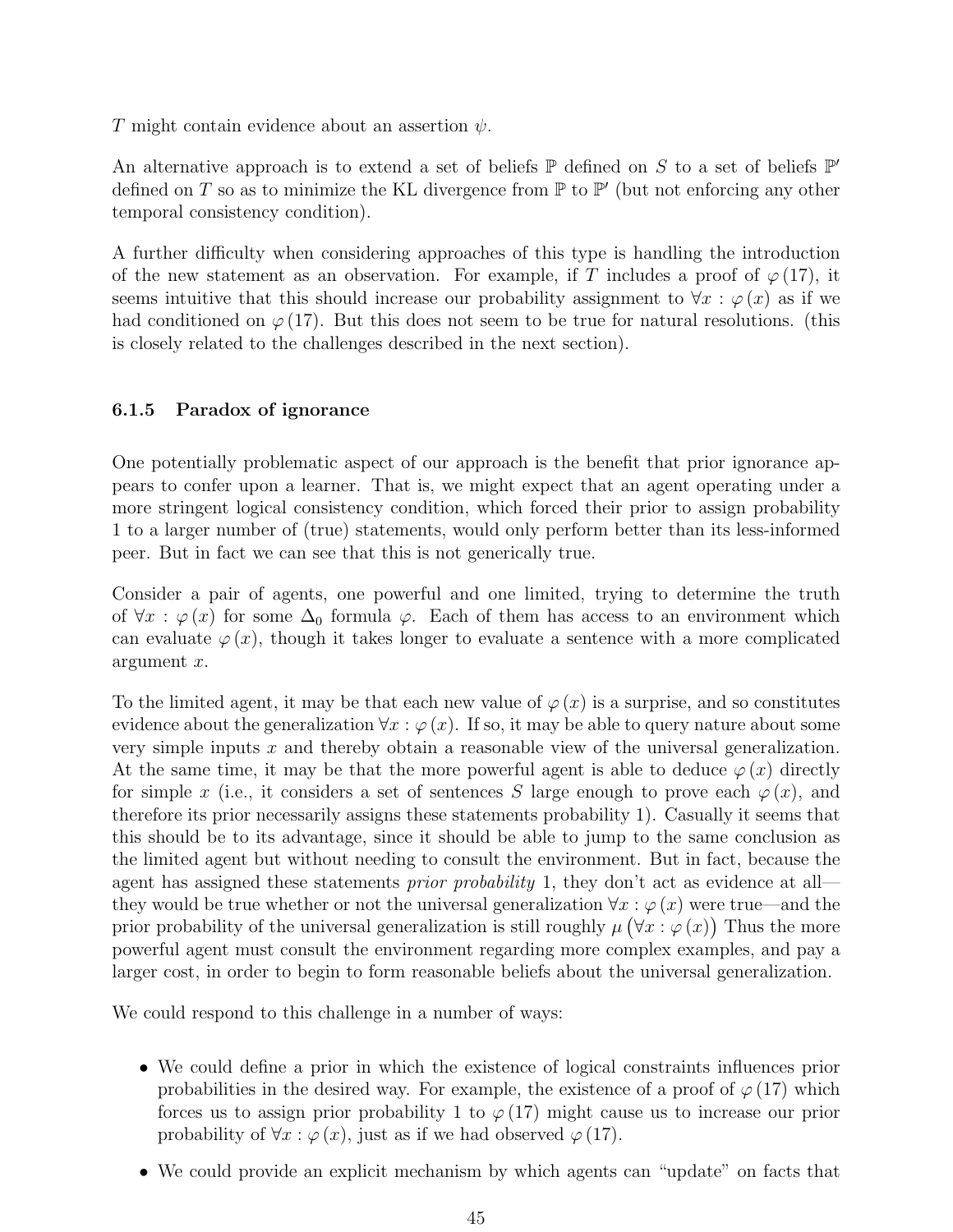they assign prior probability 1. For example, we might imagine an agent's beliefs as being formed in stages, subject to increasingly stringent logical constraints. Then the complex agent might assign prior probability 1 to the simple sentences  $\varphi(x)$ , yet update on them in an earlier "stage" during which it was ignorant.

- We could conclude that it is not a problem at all, and that it is correct that ignorance can be an advantage in certain situations; we find this problematic but not completely implausible.
- Even if  $\mathbb{P}(\varphi(x)) = 1$  is guaranteed by logical coherence, the fact that  $\mathbb{P}(\varphi(x)) = 1$ is guaranteed by logical coherence may not be assigned probability 1, and so we could try to build the agent such that updating on this fact would have a similar effect to updating on  $\varphi(x)$  itself.

#### <span id="page-45-0"></span>6.1.6 Implementation

Most of our discussion has been highly theoretical, and our primary interest has been in understanding the nature of mathematical reasoning. Nevertheless, it may be possible to implement the system described in section [2.4.2](#page-16-0) in practice, and to apply it to simple problems. There is little doubt that experience with a working implementation would provide a new perspective on these results.

Moreover, the computational time required to deal with a set of  $n$  sentences (and their pairwise conjunctions) is  $O(n^3)$ , which remains easily manageable up through  $n = 10^3$  (at which point we may have enough expressive power to be interesting, given a careful choice of  $10^3$  sentences).

#### <span id="page-45-1"></span>6.1.7 Practical questions

As discussed in section [4.5,](#page-30-0) there are a number of contemporary mathematical discussions in which inductive reasoning plays a role, and it may be interesting to try to apply formal frameworks like this one to these discussions:

- Applying formal frameworks to current discussions may help us understand the current state of evidence, and clarify discussion.
- Understanding the reasoning which is used in practice may help highlight gaps in a formal framework.

## References

<span id="page-45-2"></span>[1] Abram Demski. Logical prior probability. In Joscha Bach, Ben Goertzel, and Matthew Iklé, editors, AGI, volume 7716 of Lecture Notes in Computer Science, pages 50–59. Springer, 2012.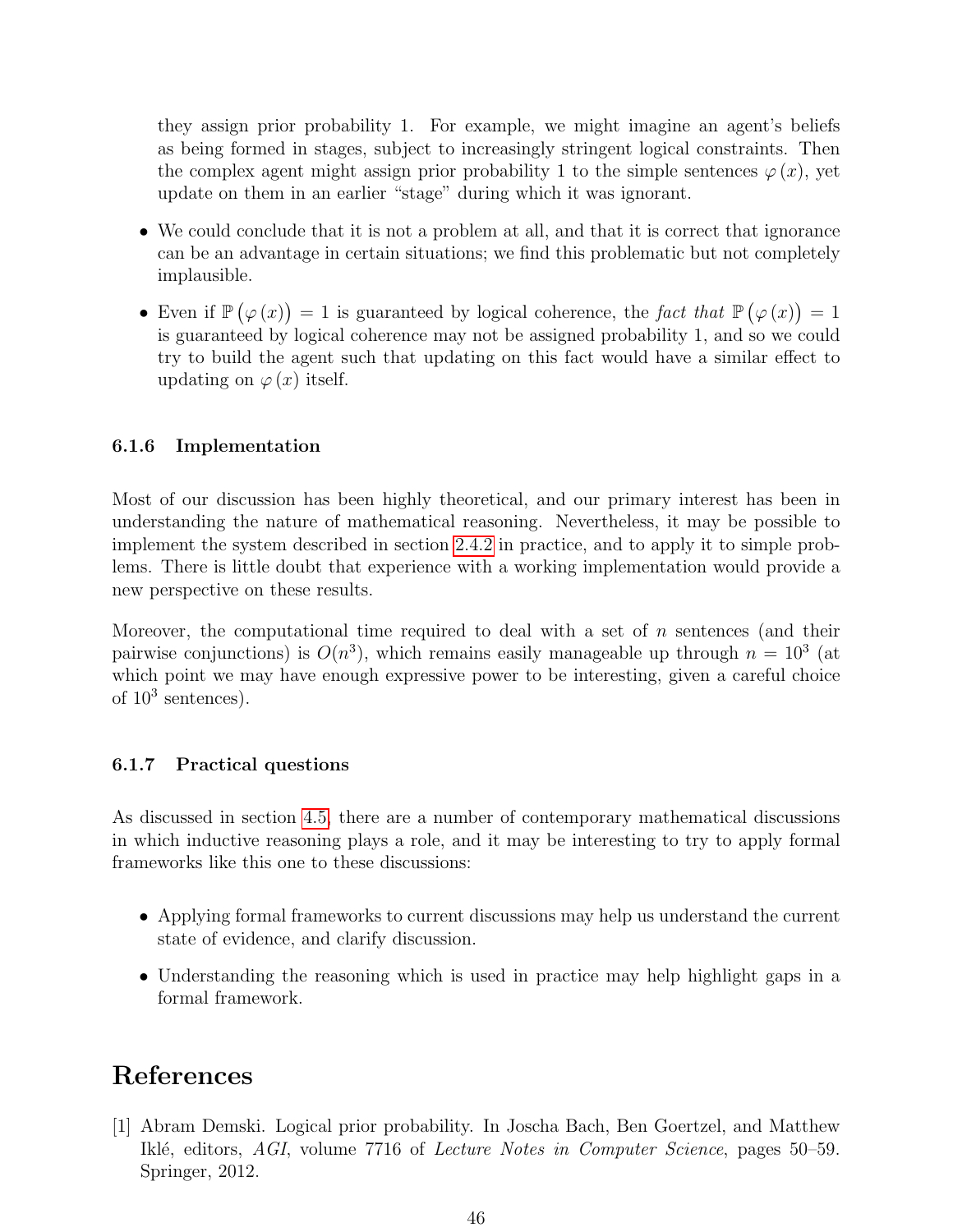- <span id="page-46-3"></span>[2] Haim Gaifman. Reasoning with limited resources and assigning probabilities to arithmetical statements, 2004.
- <span id="page-46-1"></span>[3] Marcus Hutter. A theory of universal artificial intelligence based on algorithmic complexity. Technical report, April 2000.
- <span id="page-46-4"></span>[4] Marcus Hutter, John W. Lloyd, Kee Siong Ng, and William T. B. Uther. Probabilities on sentences in an expressive logic. CoRR, abs/1209.2620, 2012.
- <span id="page-46-2"></span>[5] Bas R. Steunebrink and Jürgen Schmidhuber. A family of Gödel machine implementations. In Jürgen Schmidhuber, Kristinn R. Thórisson, and Moshe Looks, editors, AGI, volume 6830 of Lecture Notes in Computer Science, pages 275–280. Springer, 2011.

## <span id="page-46-0"></span>7 Appendix

**Theorem 1.** It is possible to determine whether  $\varphi \sim \psi$  in n log<sup>2</sup> n time, where n is the total length of  $\varphi$  and  $\psi$ .

*Proof.* First, observe that  $\varphi \sim \psi$  iff there is a series of operations, of the sort described in the definition of ∼, which transforms  $\varphi$  into  $\psi$ . (These operations might be applied to arbitrary subexpressions).

By using a sequence of such operations, we will describe how to transform any expression  $\varphi$ into a canonical expression  $\varphi^*$  in a new language where  $\wedge$  is modified to take a set rather than a pair of arguments. We will show that if  $\varphi \sim \psi$  then  $\varphi^* = \psi^*$ , so that computing  $\varphi^*$ provides an algorithm to test for trivial equivalence.

First, we remove all occurrences of  $\rightarrow$ ,  $\vee$ ,  $\exists$ . Then we inductively define  $\varphi^*$  as follows:

**Case 1:**  $\varphi \in \{\bot, \top\}$ .  $\top^* = \wedge_{\emptyset}, \bot^* = \neg \wedge_{\emptyset}$ , where  $\wedge_{\emptyset}$  is  $\wedge$  applied to no arguments.

**Case 2:**  $\varphi$  is an atom.  $\varphi^* = \varphi$ .

**Case 3:**  $\varphi = \neg \psi$ . If  $\psi^* = \neg \xi^*$  then  $\varphi^* = \xi^*$ . Otherwise,  $\varphi^* = \neg \psi^*$ .

**Case 4:**  $\varphi = \forall x_j : \psi$ . Let  $x_i$  be the lexicographically first variable not appearing in  $\psi^*$ . Then  $\varphi^* = \forall x_i : \psi^* \left[ x_j = x_i \right].$ 

**Case 5:**  $\varphi = \psi \wedge \xi$ . For any expression  $\zeta^*$ , define

$$
S(\zeta^*) = \begin{cases} S & \text{if } \zeta^* = \bigwedge_{\theta^* \in S} \theta^* \\ \{\zeta^*\} & \text{otherwise} \end{cases}
$$

Define  $S = S(\psi^*) \cup S(\xi^*)$ . If there is some  $\neg \theta^* \in S$  such that  $S(\theta^*) \subset S$ , then  $\varphi^* = \neg \wedge_{\emptyset}$ . In this case, we say that  $\varphi$  is false by virtue of noncontradiction.

If  $S = {\theta^*}$ , then  $\varphi^* = \theta^*$ . Otherwise,  $\varphi^* = \Lambda$  $\theta^*$ ∈S  $\theta^*$ .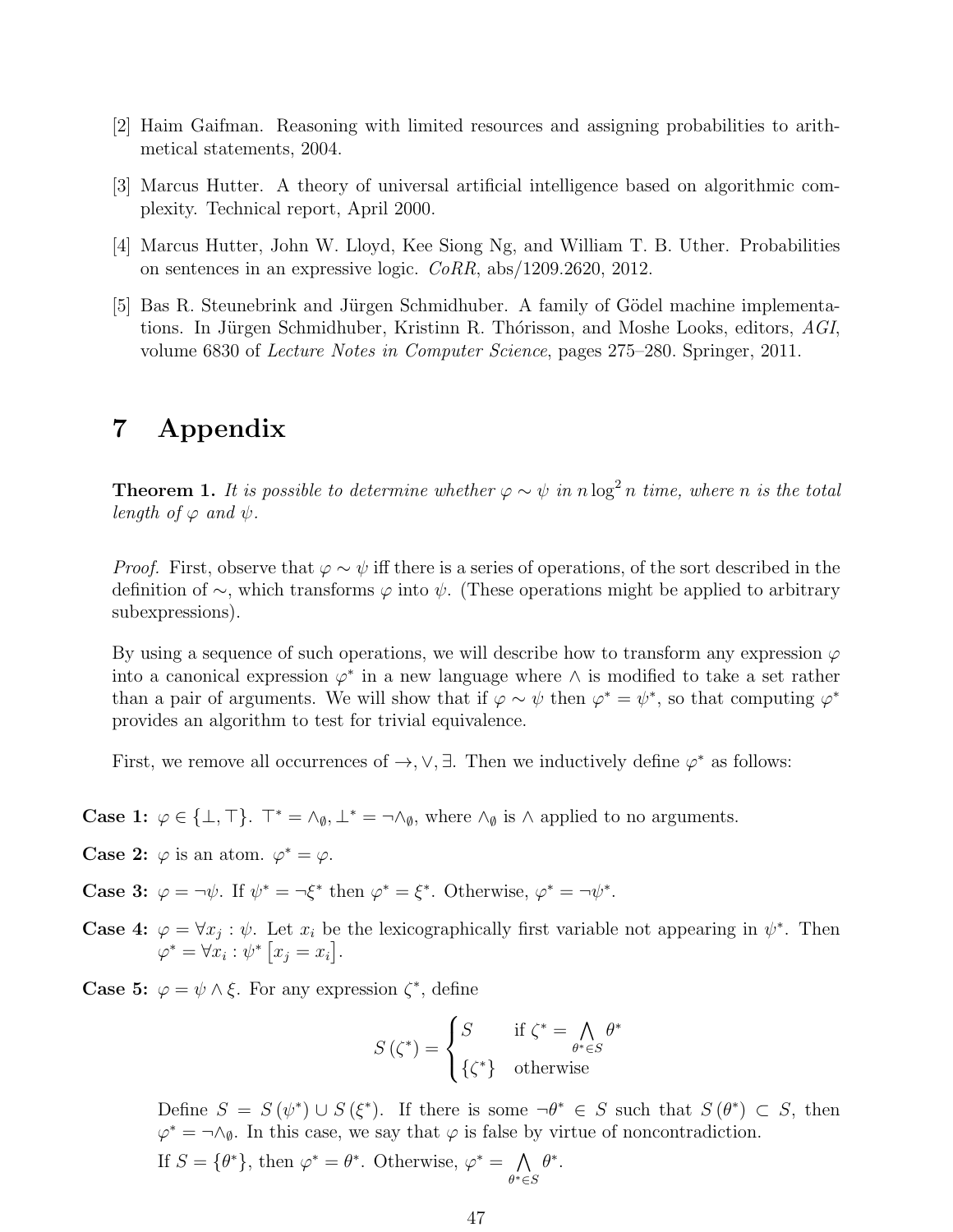It is straightforward to verify by induction that if  $\varphi^* = \psi^*$  then  $\varphi \sim \psi$ . The only challenging step is showing that if  $\varphi$  is false by noncontradiction, then  $\varphi \sim \bot$ , but this can be done by rearranging the conjuncts of  $\varphi$  appropriately until it is of the form  $\psi \wedge (\theta \wedge \neg \theta) \sim \psi \wedge \bot \sim \bot$ . By using standard data structures for sets, we can compute  $A \cup B$  or  $A \subset B$  in time  $\log (|A|) |B|$ . This yields an  $O(n \log^2 n)$  time algorithm for computing  $\varphi^*$ , where n is the length of  $\varphi$  (as long as we always merge the smaller set into the larger set).

It remains to show that if  $\varphi \sim \psi$ , then  $\varphi^* = \psi^*$ . It is sufficient to check each of the transformations in the definition of ∼, and then we can induct on the number of transformations transforming  $\varphi$  into  $\psi$ . Moreover, since  $\varphi^*$  depends only on the canonical form of its subexpressions, it suffices to consider the case where  $\varphi \sim \psi$  pattern matches exactly with one of the defining transformations, and then we can induct on the structure of  $\varphi$ .) It is routine to check almost all of these rules. Only two present difficulty:

- 1.  $\varphi \land \neg \varphi \sim \bot$ . In this case, observe that  $S(\varphi^*) \subset S(\varphi^*)$  regardless of the form of  $\varphi^*$ , and so the expression on the left is false by virtue of noncontradiction and has a canonical form of  $\neg \wedge_{\emptyset}$ .
- 2.  $\varphi \wedge (\psi \wedge \xi) \sim (\varphi \wedge \psi) \wedge \xi$ . The canonical forms of these expressions are usually equal by virtue of the associativity of set unions. The only possible failure is if one of them is false by virtue of noncontradiction. Let  $S = S(\varphi^*) \cup S(\psi^*) \cup S(\xi^*)$ . It is straightforward to check that each side of this expression is false by noncontradiction if and only if S contains some  $\neg \theta^*$  such that  $S(\theta^*) \subset S$ . Since this is the same condition on both sides, these are equivalent.

$$
\qquad \qquad \Box
$$

**Theorem 6.** For every k there are  $2^k$  inconsistent sentences  $\varphi_i$  with  $\mathcal{K}(\varphi_i) = \theta(k)$ .

*Proof.* Consider the theory  $T_x$  specified by a binary vector  $x = x_0x_1 \cdots x_k$ , defined by the conjunction of the axioms:

$$
\forall x, y, z, w : f^{2}(x, y) = f^{2}(z, w) \rightarrow x = z \land y = w
$$
  

$$
\forall x, y : A^{1}(x) \land A^{1}(y) \rightarrow x = y
$$
  

$$
c_{0} \neq c_{1}
$$
  

$$
A^{1}\left(f^{2}\left(c_{x_{0}}, f^{2}\left(c_{x_{1}}, \dots f^{2}\left(c_{x_{k-1}}, c_{x_{k}}\right) \dots\right)\right)\right)
$$

For simplicity, write  $\varphi_x$  for the last axiom. The first three axioms have complexity  $\theta(1)$ since they have no dependence on k. By induction and the definition of  $\mathcal{K}(\cdot)$ , we have  $\mathcal{K}(\varphi(x)) = \theta(k)$ . Moreover, it is easy to verify that any  $\psi_x$  and  $\psi_y$  are incompatible given the first three axioms. Thus  $T_x$  and  $T_y$  are incompatible given  $x \neq y$ .  $\Box$ 

**Theorem 7.** There exists a coherent distribution  $\mathbb P$  such that for every coherent distribution  $\mathbb{Q}, \mathbb{P} \geq \mathbb{Q}.$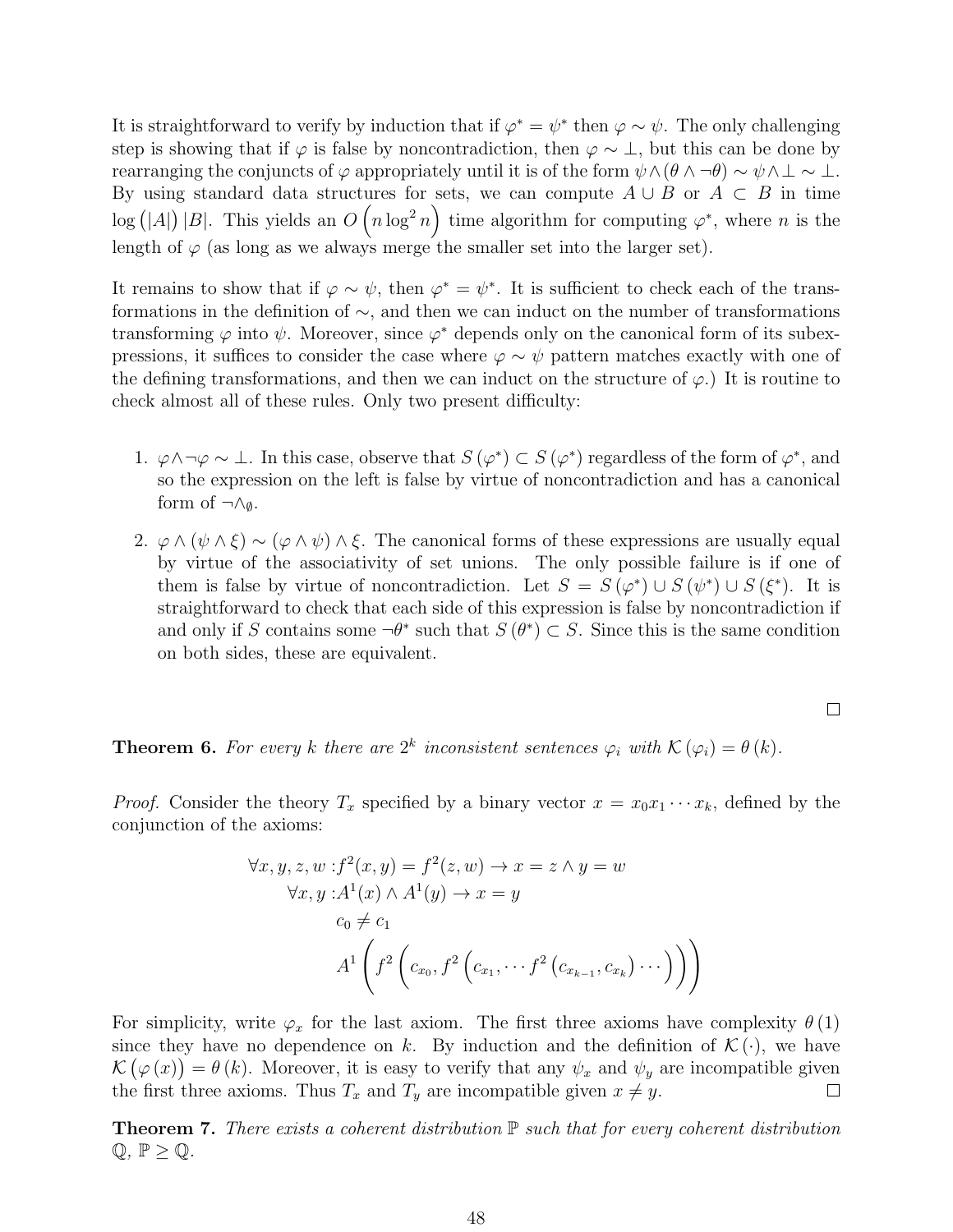*Proof.* Observe that  $\Psi(\mathbb{P})$  is continuous in the product topology and that the space of coherent distributions is a compact set. Thus if  $\mathbb{P}_1 < \mathbb{P}_2 < \cdots$  (or in general if the  $\mathbb{P}_i$  form a chain), then  $\mathbb{P} = \lim_i \mathbb{P}_i$  (relative to some ultrafilter) satisfies  $\Psi(\mathbb{P}) > \Psi(\mathbb{P}_i)$  for all i.

Thus we can find a maximal  $\mathbb{P}$ . For any  $\mathbb{P}' \neq \mathbb{P}$ , we must have either  $\mathbb{P} > \mathbb{P}'$  or  $\mathbb{P}$  and  $\mathbb{P}'$  are incompatible. We will show that if  $\mathbb{P}'$  is incomparable with  $\mathbb{P}$ , then  $\mathbb{Q} = \frac{1}{2}$  $\frac{1}{2}(\mathbb{P} + \mathbb{P}')$ dominates  $\mathbb{P}$ , contradicting maximality of  $\mathbb{P}$ . This implies that  $\mathbb{P}$  satisfies the conditions of the theorem.

To see that  $\mathbb{Q} > \mathbb{P}$ , let S be the set of sentences where  $\mathbb{P} > \mathbb{P}'$ , and let T be the set of sentences where  $\mathbb{P}' \geq \mathbb{P}$ . Then

$$
\Psi(\mathbb{Q}||\mathbb{P}) = \sum_{\varphi \in L} \mu(\varphi) \left( \log (\mathbb{Q}(\varphi)) - \log (\mathbb{P}(\varphi)) \right)
$$
\n
$$
= \sum_{\varphi \in S} \mu(\varphi) \left( \log (\mathbb{Q}(\varphi)) - \log (\mathbb{P}(\varphi)) \right) + \sum_{\varphi \in T} \mu(\varphi) \left( \log (\mathbb{Q}(\varphi)) - \log (\mathbb{P}(\varphi)) \right)
$$
\n
$$
\geq \sum_{\varphi \in S} \mu(\varphi) \left( \log (\mathbb{Q}(\varphi)) - \log (\mathbb{P}(\varphi)) \right) + \sum_{\varphi \in T} \mu(\varphi) \left( \log \left( \frac{\mathbb{P}(\varphi)}{2} \right) - \log (\mathbb{P}(\varphi)) \right)
$$
\n
$$
\geq \sum_{\varphi \in S} \mu(\varphi) \left( \log (\mathbb{Q}(\varphi)) - \log (\mathbb{P}(\varphi)) \right) - 1
$$
\n
$$
= +\infty > 0
$$

as desired.

### <span id="page-48-0"></span>7.1 Computing  $\mathbb P$

In this section we show how to compute the distribution  $\mathbb P$  defined in section [3](#page-19-1) using a halting oracle.

The first observation is that if S is a finite set of sentences, then a distribution  $\mathbb{P}: S \to [0,1]$ can be extended to a coherent probability distribution if and only if  $\mathbb P$  satisfies the coherence axioms when restricted to S and assigns probability 1 to each theorem of PA (this is a straightforward modification of theorem [2\)](#page-10-0). Using a halting oracle, we can straightforwardly test whether a given  $\mathbb{P}: S \to [0,1]$  satisfies these properties.

Given a finite set S, we can restrict our potential function  $\Psi(\mathbb{P})$  by considering

$$
\Psi_{S}(\mathbb{P}) = \sum_{\varphi \in S} \mu(\varphi) \log (\mathbb{P}(\varphi)).
$$

For any S, let  $\mathbb{P}_S : S \to [0,1]$  be the coherent distribution maximizing  $\Psi_S(\mathbb{P}_S)$ . We will show that for any  $\varphi, \epsilon$  we can find a set S such that  $\left| \mathbb{P}(\varphi) - \mathbb{P}_S(\varphi) \right| \leq \epsilon$ ; this implies that we can approximate  $\mathbb P$  simply by computing  $\mathbb P_S$  for a sufficiently large S.

Let 
$$
\mu(S) = \sum_{\varphi \in S} \mu(\varphi)
$$
, and  $\mu(\overline{S}) = \sum_{\varphi \in L \setminus S} \mu(\varphi)$ . To measure the distance between two

 $\Box$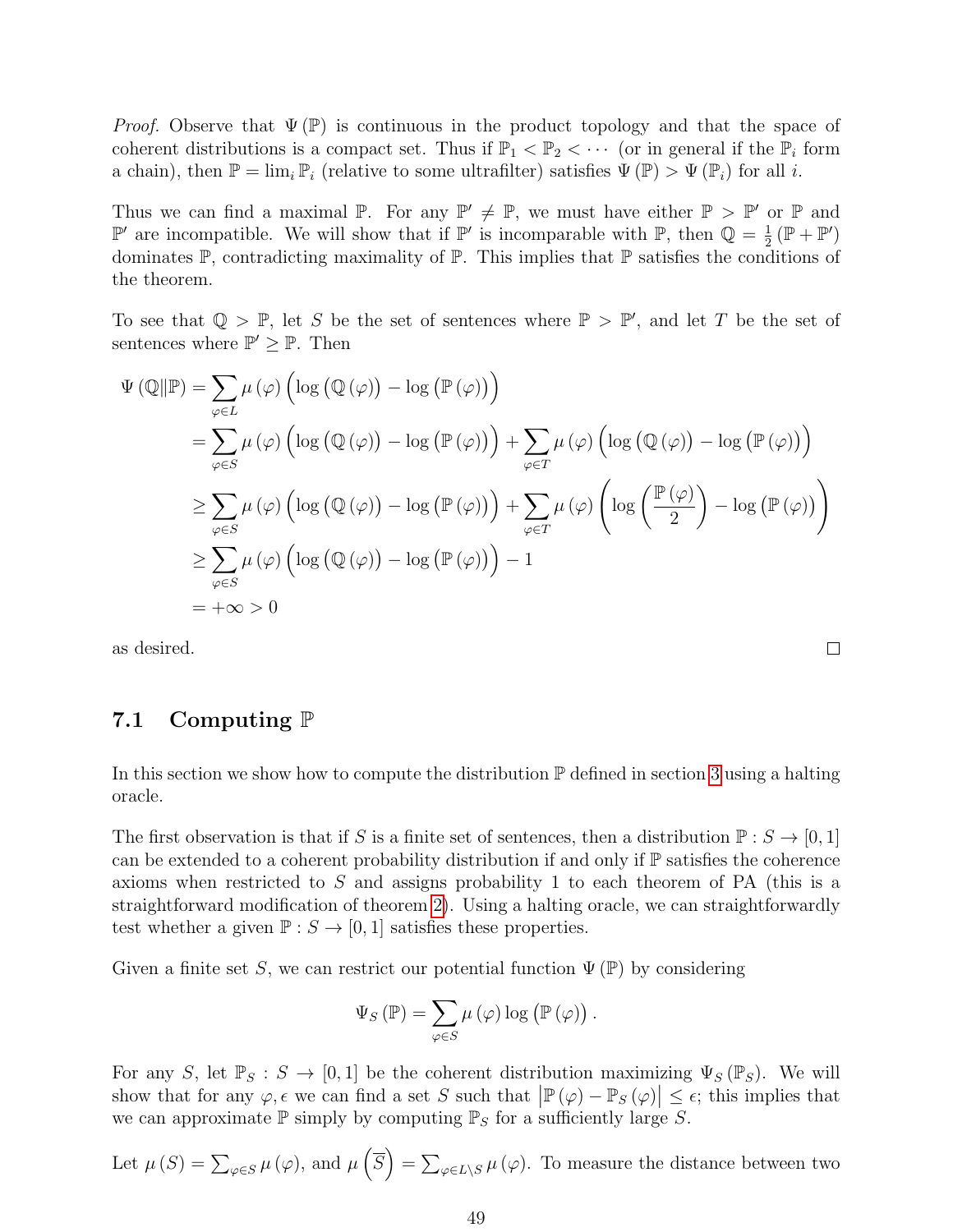distributions  $\mathbb P$  and  $\mathbb Q$  over the set S, we define

$$
\|\mathbb{P} - \mathbb{Q}\|_2^2 = \sum_{\varphi \in S} \mu(\varphi) \left(\mathbb{P}(\varphi) - \mathbb{Q}(\varphi)\right)^2.
$$

**Theorem 8.** For any coherent  $\mathbb{P}_S : S \to [0,1]$ , any  $\mathbb{P} : L \to [0,1]$ , and any  $\epsilon > 0$ , there is a  $\overline{\mathbb{P}_S}: L \to [0,1]$  such that:

1. For each  $\varphi \in S$ ,  $\overline{\mathbb{P}_S}\left(\varphi\right) - \mathbb{P}_S\left(\varphi\right) \Big| \leq \epsilon.$ 2.  $\Psi\left(\overline{\mathbb{P}_S}\right)$  $\mathbb{P}\Big)\geq \Psi_S\left(\mathbb{P}_S\right)-\Psi_S\left(\mathbb{P}\right)-\epsilon+\log\left(\epsilon\right)\mu\left(\overline{S}\right).$ 

In particular, taking  $\epsilon = \log \mu \left( \overline{S} \right)$ , we have

$$
\Psi\left(\overline{\mathbb{P}_S}\middle\|\mathbb{P}\right) \geq \Psi_S\left(\mathbb{P}_S\right) - \Psi_S\left(\mathbb{P}\right) - \mu\left(\overline{S}\right)\left(\log \mu\left(\overline{S}\right) + 1\right).
$$

*Proof.* Let  $\mathbb Q$  be any extension of  $\mathbb P_S$  to a coherent probability distribution. Define

$$
\overline{\mathbb{P}_S} = (1 - \epsilon)\mathbb{Q} + \epsilon \mathbb{P}.
$$

Then it is trivial to verify that condition (1) above holds.

Moreover,

$$
\Psi\left(\overline{\mathbb{P}_{S}}\middle|\mathbb{P}\right) = \sum_{\varphi} \mu\left(\varphi\right)\left(\log\left(\overline{\mathbb{P}_{S}}\left(\varphi\right)\right) - \log \mathbb{P}\left(\varphi\right)\right)
$$
\n
$$
= \sum_{\varphi \in S} \mu\left(\varphi\right)\left(\log\left(\overline{\mathbb{P}_{S}}\left(\varphi\right)\right) - \log \mathbb{P}\left(\varphi\right)\right) + \sum_{\varphi \in \overline{S}} \mu\left(\varphi\right)\left(\log\left(\overline{\mathbb{P}_{S}}\left(\varphi\right)\right) - \log \mathbb{P}\left(\varphi\right)\right)
$$
\n
$$
\geq \sum_{\varphi \in S} \mu\left(\varphi\right)\left(\log\left((1 - \epsilon)\mathbb{P}_{S}\left(\varphi\right)\right) - \log \mathbb{P}\left(\varphi\right)\right) + \sum_{\varphi \in \overline{S}} \mu\left(\varphi\right)\left(\log\left(\epsilon \mathbb{P}\left(\varphi\right)\right) - \log \mathbb{P}\left(\varphi\right)\right)
$$
\n
$$
= \sum_{\varphi \in S} \mu\left(\varphi\right)\left(\log\left(1 - \epsilon\right) + \log\left(\mathbb{P}_{S}\left(\varphi\right)\right) - \log \mathbb{P}\left(\varphi\right)\right) + \sum_{\varphi \in \overline{S}} \mu\left(\varphi\right)\left(\log\left(\epsilon\right) + \log\left(\mathbb{P}\left(\varphi\right)\right) - \log \mathbb{P}\left(\varphi\right)\right)
$$
\n
$$
= \mu\left(S\right)\log\left(1 - \epsilon\right) + \Psi_{S}\left(\mathbb{P}_{S}\right) - \Psi_{S}\left(\mathbb{P}\right) + \mu\left(\overline{S}\right)\log\epsilon
$$
\n
$$
\geq -\epsilon + \Psi_{S}\left(\mathbb{P}_{S}\right) - \Psi_{S}\left(\mathbb{P}\right) + \mu\left(\overline{S}\right)\log\epsilon
$$

 $\Box$ 

as desired.

<span id="page-49-0"></span>**Theorem 9** (Strong concavity). For any  $\mathbb{P}, \mathbb{Q}: S \to [0,1],$ 

$$
\Psi_S \left( \delta \mathbb{P} + (1 - \delta) \mathbb{Q} \right) \ge \delta \Psi_S \left( \mathbb{P} \right) + (1 - \delta) \Psi_S \left( \mathbb{Q} \right) + \frac{1}{2} \delta (1 - \delta) \sum_{\varphi \in S} \mu \left( \varphi \right) \left( \mathbb{P} \left( \varphi \right) - \mathbb{Q} \left( \varphi \right) \right)^2.
$$